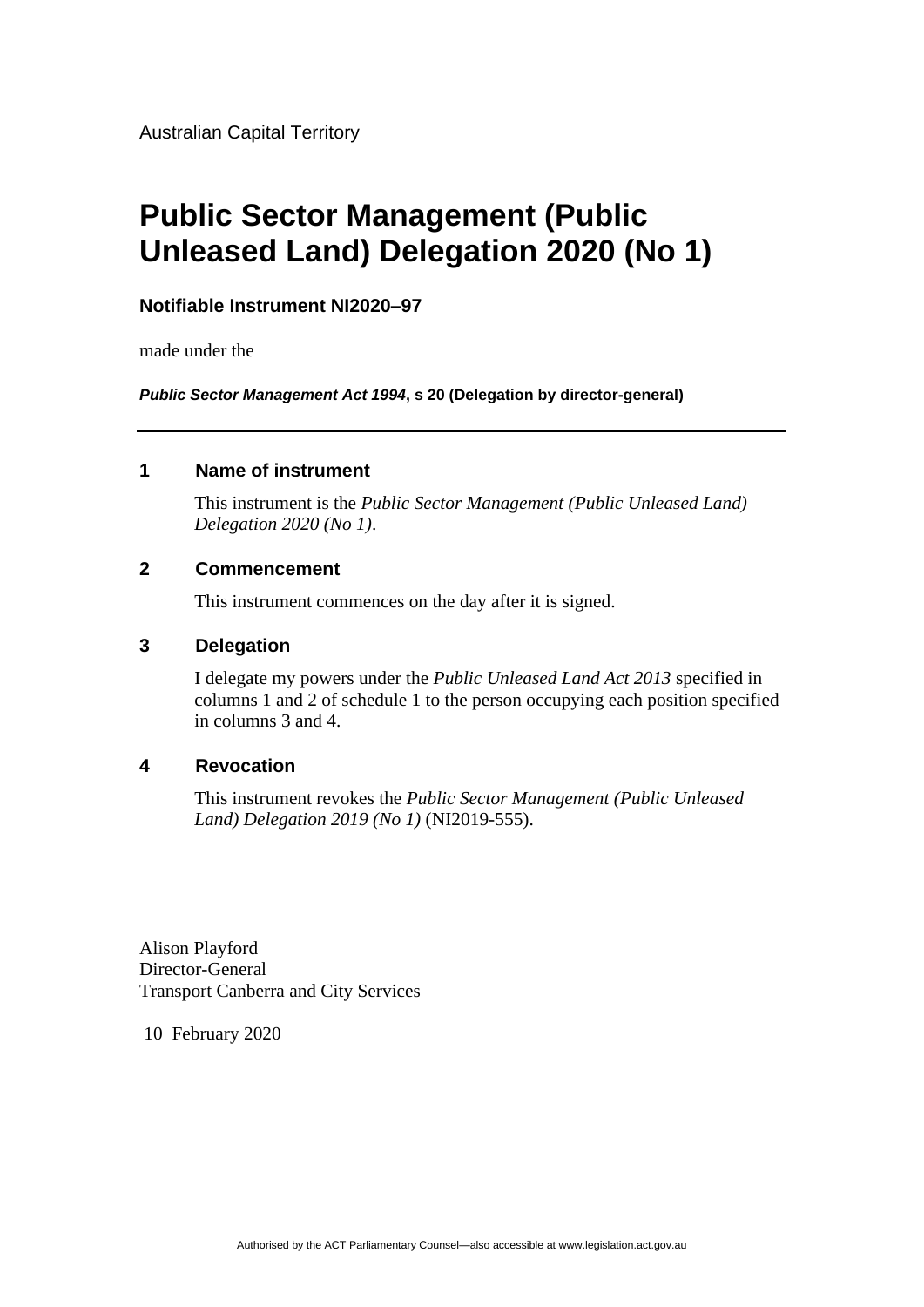| column 1<br>section | column 2<br>function             | column 3<br>business unit                                 | column 4<br>position |
|---------------------|----------------------------------|-----------------------------------------------------------|----------------------|
|                     |                                  |                                                           | number               |
| 10                  | Fix or change public road levels | Deputy Director-General,<br><b>City Services</b>          | E00868               |
|                     |                                  | <b>Executive Group Manager,</b><br><b>City Operations</b> | E00581               |
|                     |                                  | Executive Branch Manager,<br><b>City Presentation</b>     | E00611               |
|                     |                                  | Executive Branch Manager,<br>Roads ACT                    | E00276               |
|                     |                                  | Roads ACT                                                 | P <sub>25035</sub>   |
|                     |                                  |                                                           | P46701               |
|                     |                                  |                                                           | P01794               |
|                     |                                  |                                                           | P28575               |
| 11                  | Temporarily close public roads   | Deputy Director-General,<br><b>City Services</b>          | E00868               |
|                     |                                  | <b>Executive Group Manager,</b><br><b>City Operations</b> | E00581               |
|                     |                                  | Executive Branch Manager,<br><b>City Presentation</b>     | E00611               |
|                     |                                  | Executive Branch Manager,<br>Roads ACT                    | E00276               |
|                     |                                  | Roads ACT                                                 | P <sub>25035</sub>   |
|                     |                                  |                                                           | P46701               |
|                     |                                  |                                                           | P01794               |
|                     |                                  |                                                           | P28575               |

# **Schedule 1 Delegations**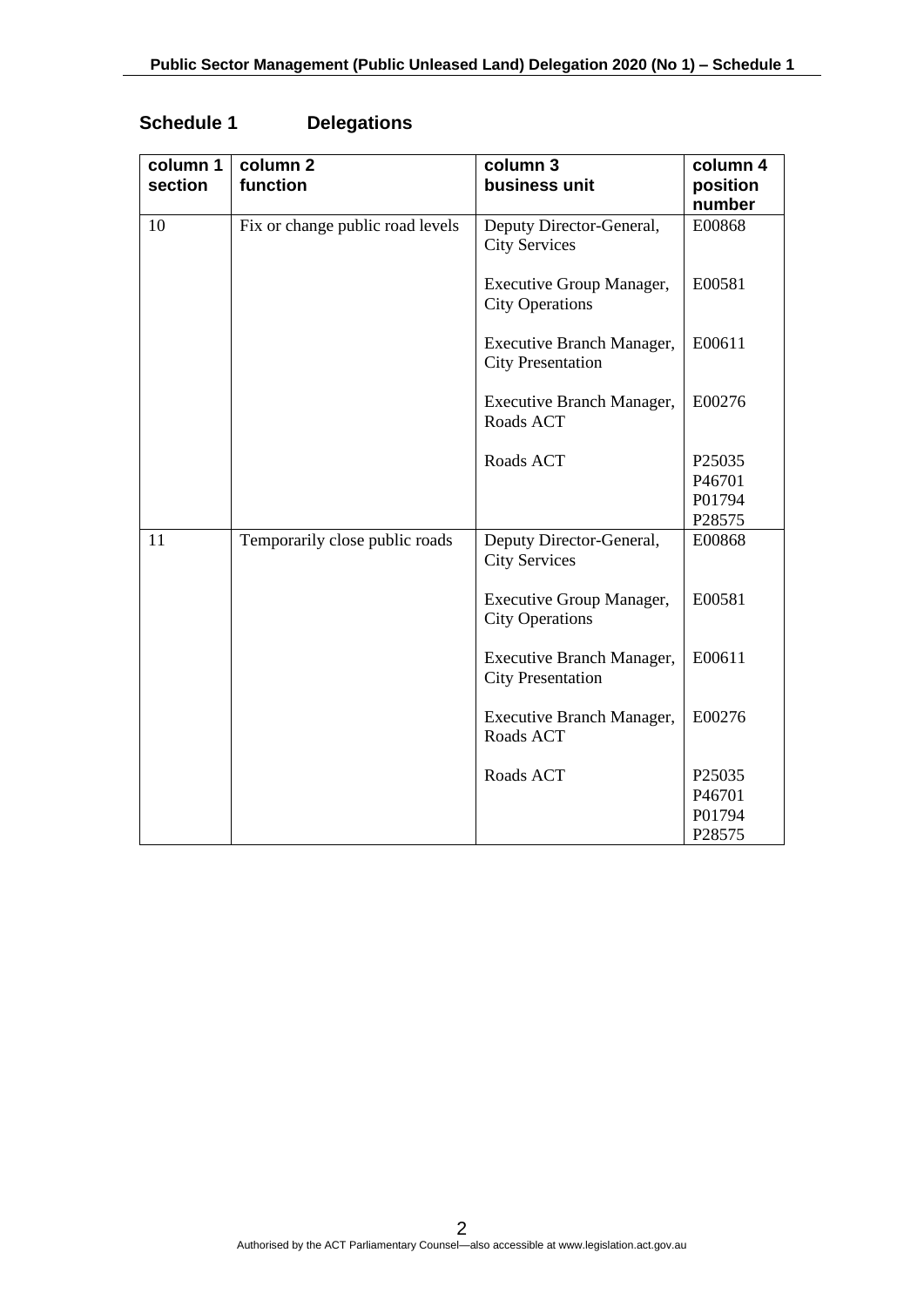| column 1 | column <sub>2</sub>         | column 3                                              | column 4                                                                                                                                           |
|----------|-----------------------------|-------------------------------------------------------|----------------------------------------------------------------------------------------------------------------------------------------------------|
| section  | function                    | business unit                                         | position<br>number                                                                                                                                 |
| 12       | Approval to use closed road | Deputy Director-General,<br><b>City Services</b>      | E00868                                                                                                                                             |
|          |                             | Executive Group Manager,<br><b>City Operations</b>    | E00581                                                                                                                                             |
|          |                             | Executive Branch Manager,<br><b>City Presentation</b> | E00611                                                                                                                                             |
|          |                             | Executive Branch Manager,<br>Roads ACT                | E00276                                                                                                                                             |
|          |                             | Roads ACT                                             | P25035<br>P46701<br>P01794<br>P28575<br>P23563<br>P03628<br>P23592<br>P23583<br>P23581<br>P23597<br>P23584<br>P23585<br>P29474<br>P26313<br>P31101 |
|          |                             | Capital Works Design and<br>Delivery                  | P14797<br>P14768                                                                                                                                   |
| 14       | Make temporary public roads | Deputy Director-General,<br><b>City Services</b>      | E00868                                                                                                                                             |
|          |                             | Executive Group Manager,<br><b>City Operations</b>    | E00581                                                                                                                                             |
|          |                             | Executive Branch Manager,<br><b>City Presentation</b> | E00611                                                                                                                                             |
|          |                             | Executive Branch Manager,<br>Roads ACT                | E00276                                                                                                                                             |
|          |                             | Roads ACT                                             | P25035<br>P46701<br>P01794<br>P28575                                                                                                               |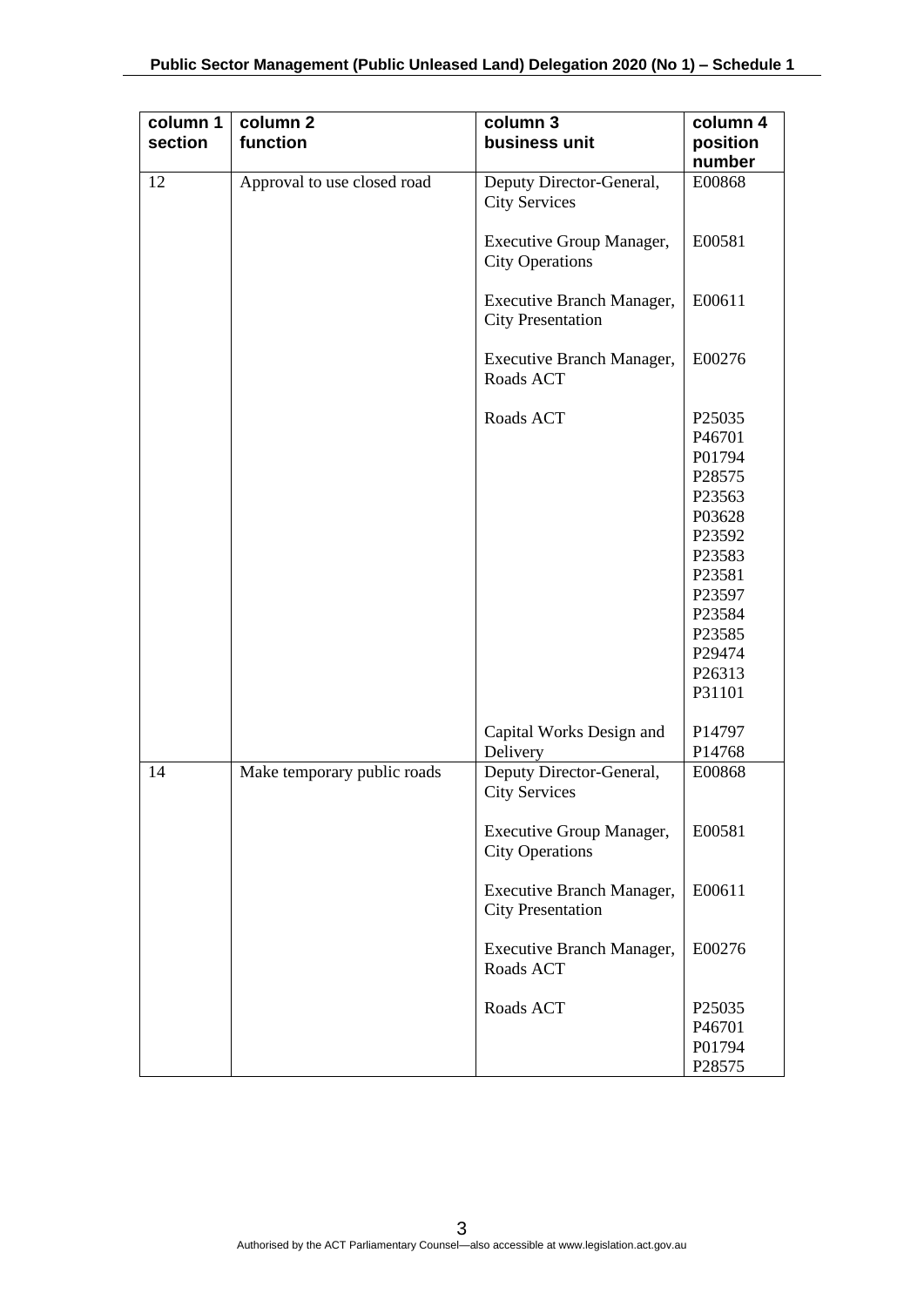| column 1<br>section | column <sub>2</sub><br>function                 | column 3<br>business unit                                 | column 4<br>position<br>number |
|---------------------|-------------------------------------------------|-----------------------------------------------------------|--------------------------------|
| 15                  | Direction to land owner<br>(drainage direction) | Deputy Director-General,<br><b>City Services</b>          | E00868                         |
|                     |                                                 | <b>Executive Group Manager,</b><br><b>City Operations</b> | E00581                         |
|                     |                                                 | Executive Branch Manager,<br><b>City Presentation</b>     | E00611                         |
|                     |                                                 | Senior Director, DAS                                      | P42714                         |
|                     |                                                 | <b>Executive Branch Manager,</b><br>Roads ACT             | E00276                         |
|                     |                                                 | Senior Director Licensing<br>and Compliance               | P <sub>12940</sub>             |
|                     |                                                 | <b>Assistant Directors</b>                                | P00548                         |
|                     |                                                 | Licensing and Compliance                                  | P15214                         |
|                     |                                                 | Licensing and Compliance                                  | P16951                         |
|                     |                                                 | Investigations                                            | P13679                         |
|                     |                                                 |                                                           | P39671                         |
|                     |                                                 | Roads ACT                                                 | P25035                         |
|                     |                                                 |                                                           | P46701                         |
|                     |                                                 |                                                           | P01794                         |
|                     |                                                 |                                                           | P28575                         |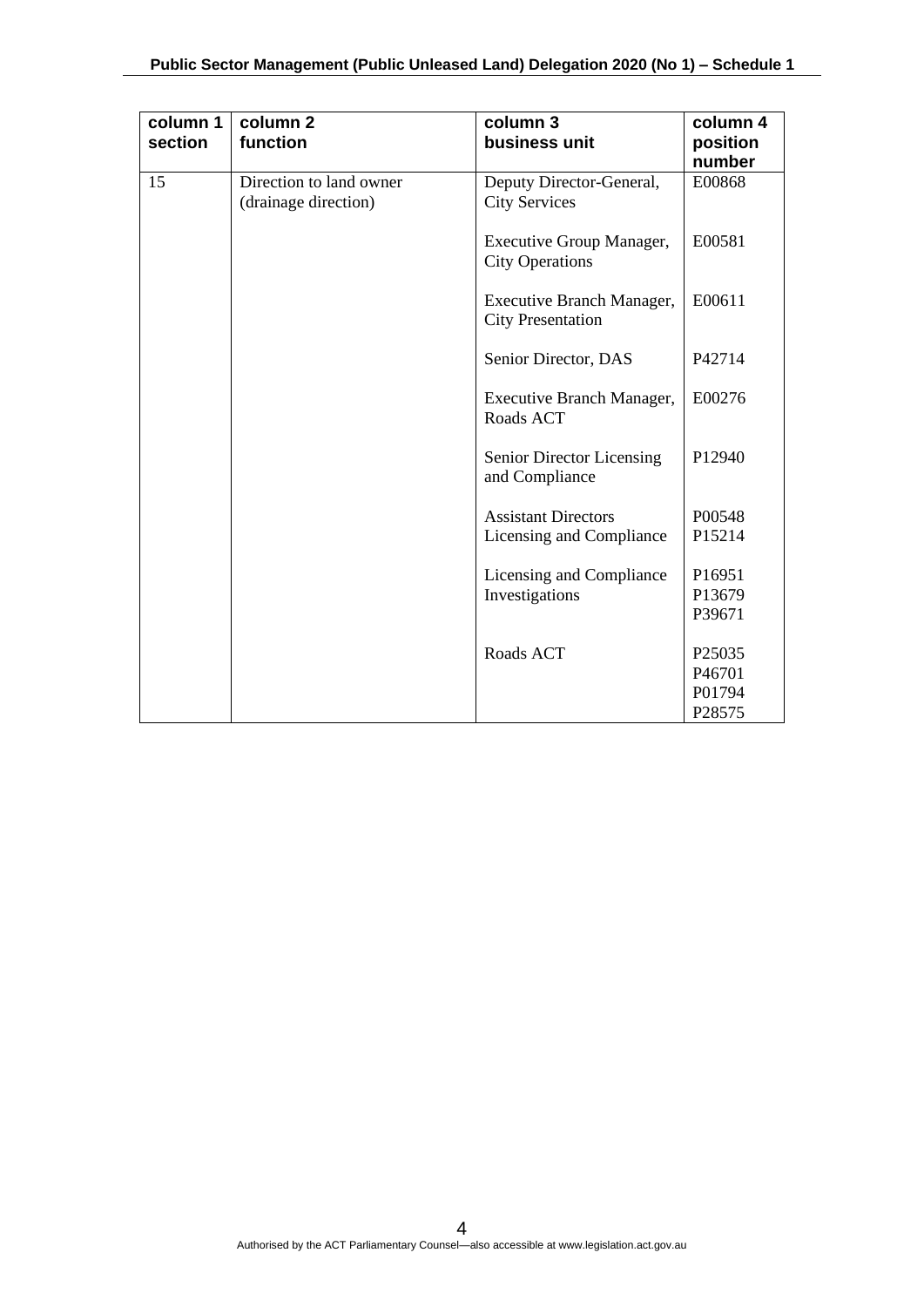| column 1<br>section | column <sub>2</sub><br>function                                                                            | column 3<br>business unit                             | column 4<br>position<br>number |
|---------------------|------------------------------------------------------------------------------------------------------------|-------------------------------------------------------|--------------------------------|
| 17                  | Enter land, construct, maintain,<br>recover reasonable costs, repair<br>in relation to drainage directions | Deputy Director-General,<br><b>City Services</b>      | E00868                         |
|                     |                                                                                                            | Executive Group Manager,<br><b>City Operations</b>    | E00581                         |
|                     |                                                                                                            | Executive Branch Manager,<br><b>City Presentation</b> | E00611                         |
|                     |                                                                                                            | Senior Director, DAS                                  | P42714                         |
|                     |                                                                                                            | Executive Branch Manager,<br>Roads ACT                | E00276                         |
|                     |                                                                                                            | Senior Director Licensing<br>and Compliance           | P12940                         |
|                     |                                                                                                            | <b>Assistant Directors</b>                            | P00548                         |
|                     |                                                                                                            | Licensing and Compliance                              | P15214                         |
|                     |                                                                                                            | Licensing and Compliance                              | P16951                         |
|                     |                                                                                                            | Investigations                                        | P13679                         |
|                     |                                                                                                            |                                                       | P39671                         |
|                     |                                                                                                            | Roads ACT                                             | P <sub>25035</sub>             |
|                     |                                                                                                            |                                                       | P46701                         |
|                     |                                                                                                            |                                                       | P01794                         |
|                     |                                                                                                            |                                                       | P28575                         |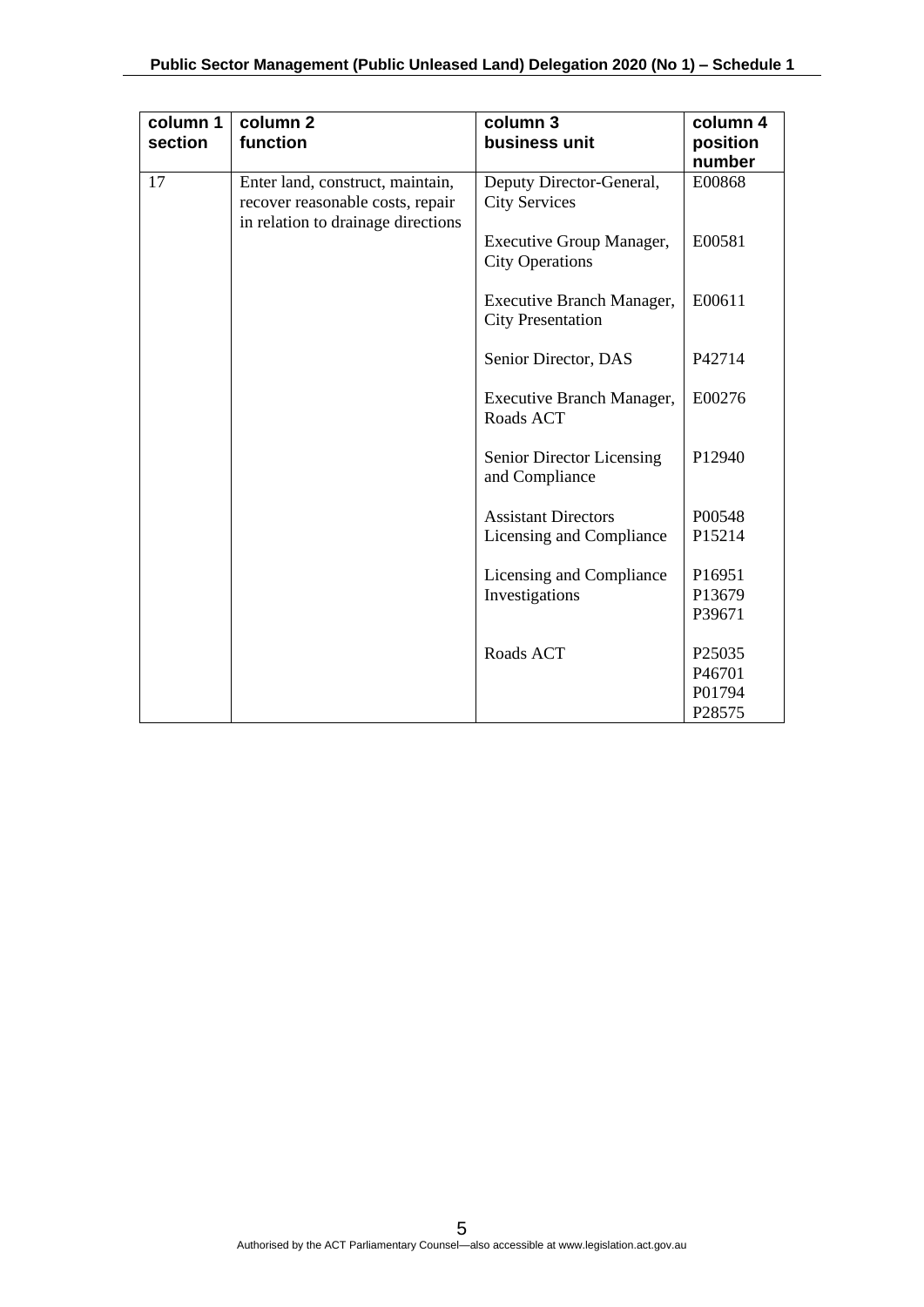| 19 | Approval to carry out work on<br>public unleased land | Deputy Director-General,<br><b>City Services</b>                                 | E00868                                                             |
|----|-------------------------------------------------------|----------------------------------------------------------------------------------|--------------------------------------------------------------------|
|    |                                                       | <b>Executive Group Manager,</b><br><b>City Operations</b>                        | E00581                                                             |
|    |                                                       | Executive Branch Manager,<br><b>City Presentation</b>                            | E00611                                                             |
|    |                                                       | Senior Director, DAS                                                             | P42714                                                             |
|    |                                                       | Executive Branch Manager,<br>Roads ACT                                           | E00276                                                             |
|    |                                                       | Senior Director Licensing<br>and Compliance                                      | P12940                                                             |
|    |                                                       | <b>Assistant Directors</b><br>Licensing and Compliance                           | P00548<br>P15214                                                   |
|    |                                                       | Licensing and Compliance<br>Investigations                                       | P16951<br>P13679<br>P39671                                         |
|    |                                                       | <b>City Rangers</b>                                                              | P21704<br>P32127<br>P32123<br>P32123<br>P32124<br>P32125<br>P18864 |
|    |                                                       | <b>Compliance Targeting</b><br>Team                                              | P44413<br>P44414<br>P44415<br>P44416<br>P44417<br>P44418           |
|    |                                                       | Land Use Unit                                                                    | P03027<br>P25884<br>P17351<br>P45561<br>P45560                     |
|    |                                                       | Executive Group Manager,<br>Infrastructure, Roads and<br><b>Public Transport</b> | E00581                                                             |
|    |                                                       | Place Coordination and<br>Planning                                               | P14177<br>P34282<br>P24408<br>P12479<br>P11891                     |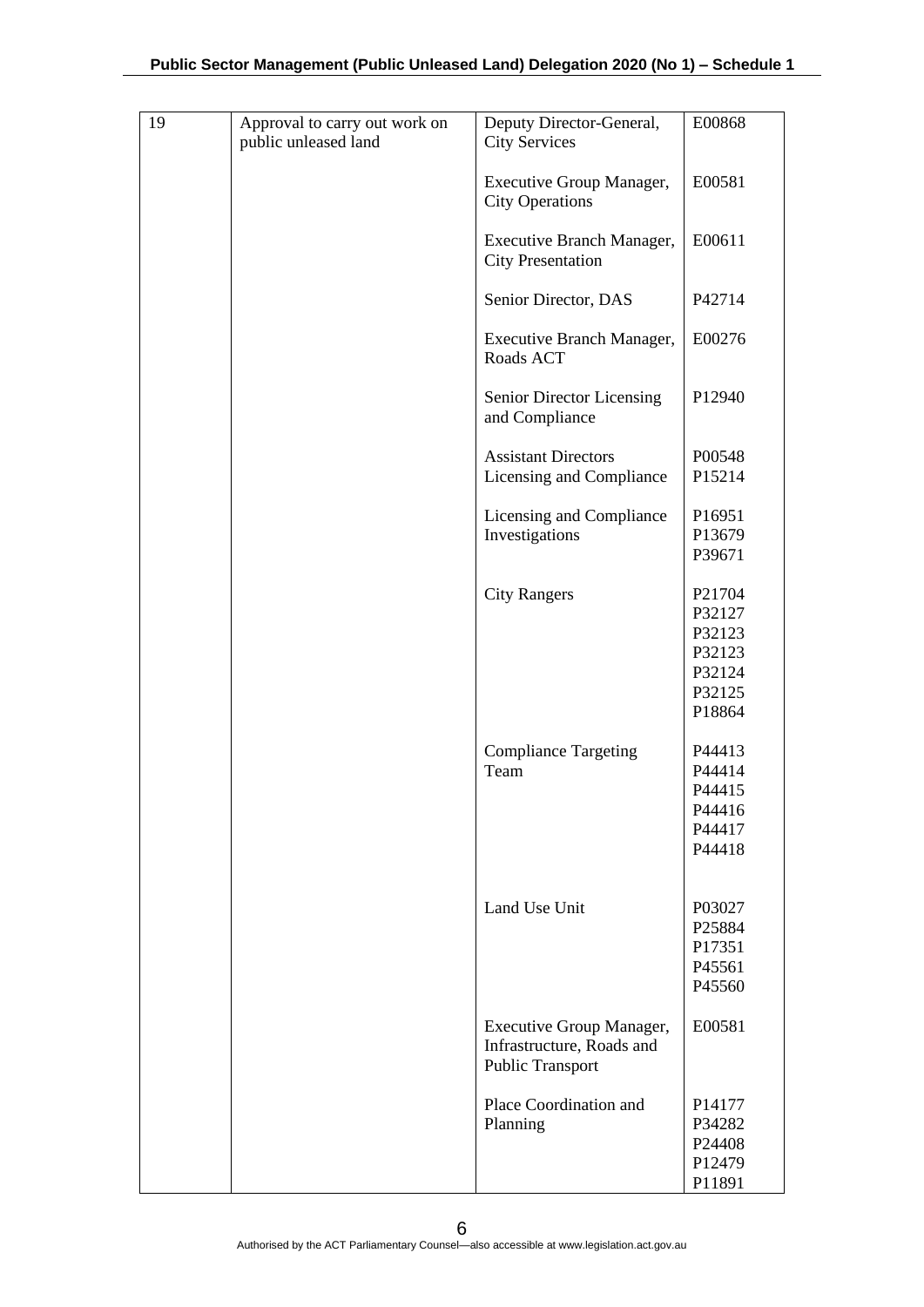| column 1 | column 2 | column 3                 | column 4 |
|----------|----------|--------------------------|----------|
| section  | function | business unit            | position |
|          |          |                          | number   |
|          |          |                          | P23548   |
|          |          |                          | P12328   |
|          |          |                          | P11034   |
|          |          |                          |          |
|          |          | <b>Urban Treescapes</b>  | P13322   |
|          |          |                          | P15333   |
|          |          |                          | P27679   |
|          |          |                          | P17745   |
|          |          |                          |          |
|          |          | Roads ACT                | E00276   |
|          |          |                          | P25035   |
|          |          |                          | P46701   |
|          |          |                          | P01794   |
|          |          |                          | P23563   |
|          |          |                          | P03628   |
|          |          |                          | P23592   |
|          |          |                          | P23583   |
|          |          |                          | P23581   |
|          |          |                          | P23597   |
|          |          |                          | P23584   |
|          |          |                          | P23585   |
|          |          |                          | P29474   |
|          |          |                          | P26313   |
|          |          |                          | P31101   |
|          |          |                          |          |
|          |          | Capital Works Design and | P14797   |
|          |          | Delivery                 | P14768   |
|          |          |                          |          |
|          |          |                          |          |
|          |          |                          |          |
|          |          |                          |          |
|          |          |                          |          |
|          |          |                          |          |
|          |          |                          |          |
|          |          |                          |          |
|          |          |                          |          |
|          |          |                          |          |
|          |          |                          |          |
|          |          |                          |          |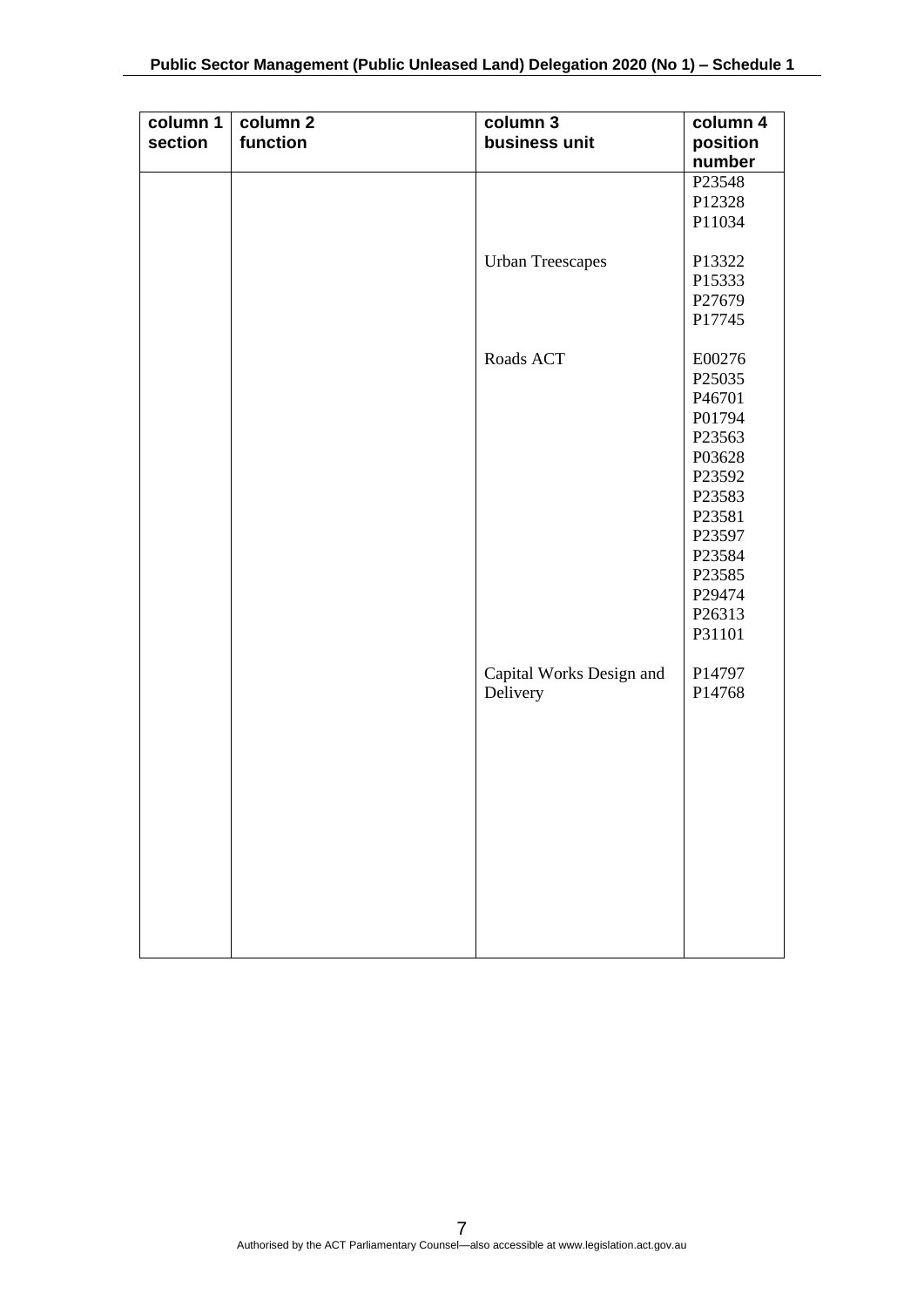| 21 | Direct a person to repair damage | Deputy Director-General,<br><b>City Services</b>          | E00868                                                                                                               |
|----|----------------------------------|-----------------------------------------------------------|----------------------------------------------------------------------------------------------------------------------|
|    |                                  | <b>Executive Group Manager,</b><br><b>City Operations</b> | E00581                                                                                                               |
|    |                                  | Executive Branch Manager,<br><b>City Presentation</b>     | E00611                                                                                                               |
|    |                                  | Senior Director, DAS                                      | P42714                                                                                                               |
|    |                                  | Executive Branch Manager,<br>Roads ACT                    | E00276                                                                                                               |
|    |                                  | Place Coordination and<br>Planning                        | P14177<br>P34282<br>P24408<br>P12479<br>P11891<br>P23548<br>P12328<br>P11034                                         |
|    |                                  | <b>Urban Treescapes</b>                                   | P13322<br>P15333<br>P27679<br>P17745                                                                                 |
|    |                                  | <b>Domestic Animal Services</b>                           | P35859<br>P09803<br>P09804<br>P17767<br>P17768<br>P17770<br>P17771<br>P17772<br>P39666<br>P39668<br>P39669<br>P17773 |
|    |                                  | Senior Director, Licensing<br>and Compliance              | P12940                                                                                                               |
|    |                                  | Assistant Directors,<br>Licensing and Compliance          | P15214<br>P00548                                                                                                     |
|    |                                  | Licensing and Compliance<br>Investigations                | P16951<br>P13679<br>P39671                                                                                           |
|    |                                  | <b>City Rangers</b>                                       | P21704<br>P32123<br>P32124<br>P32125                                                                                 |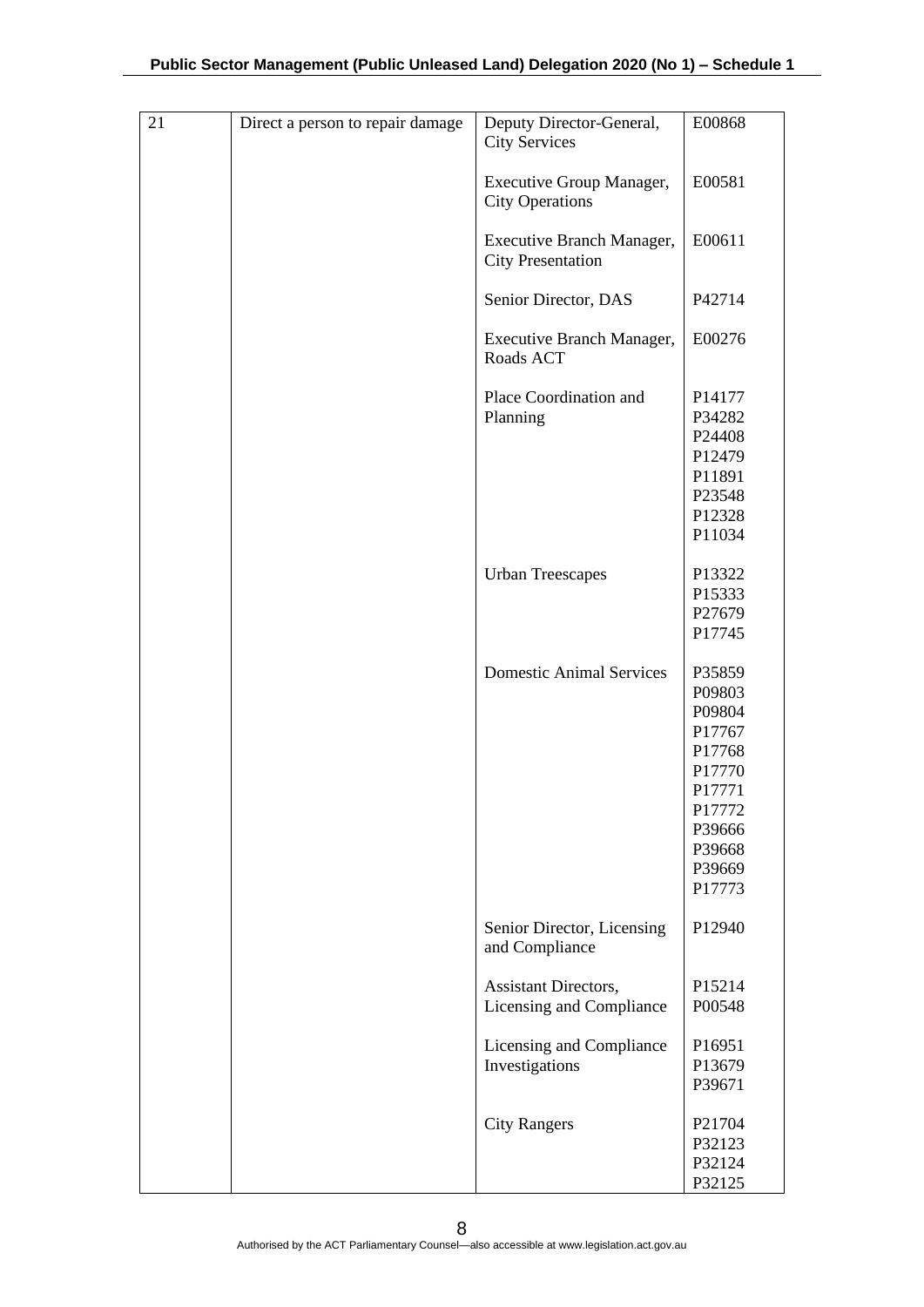| column 1<br>section | column 2<br>function | column 3<br>business unit   | column 4<br>position<br>number |
|---------------------|----------------------|-----------------------------|--------------------------------|
|                     |                      |                             | P32126                         |
|                     |                      |                             | P32127                         |
|                     |                      |                             | P18864                         |
|                     |                      | <b>Compliance Targeting</b> | P44413                         |
|                     |                      | Team                        | P44414                         |
|                     |                      |                             | P44415                         |
|                     |                      |                             | P44416                         |
|                     |                      |                             | P44417                         |
|                     |                      |                             | P44418                         |
|                     |                      |                             |                                |
|                     |                      |                             | P03027                         |
|                     |                      | Land Use Unit               | P <sub>25884</sub>             |
|                     |                      |                             | P17351                         |
|                     |                      |                             | P45561                         |
|                     |                      |                             | P45560                         |
|                     |                      |                             |                                |
|                     |                      |                             |                                |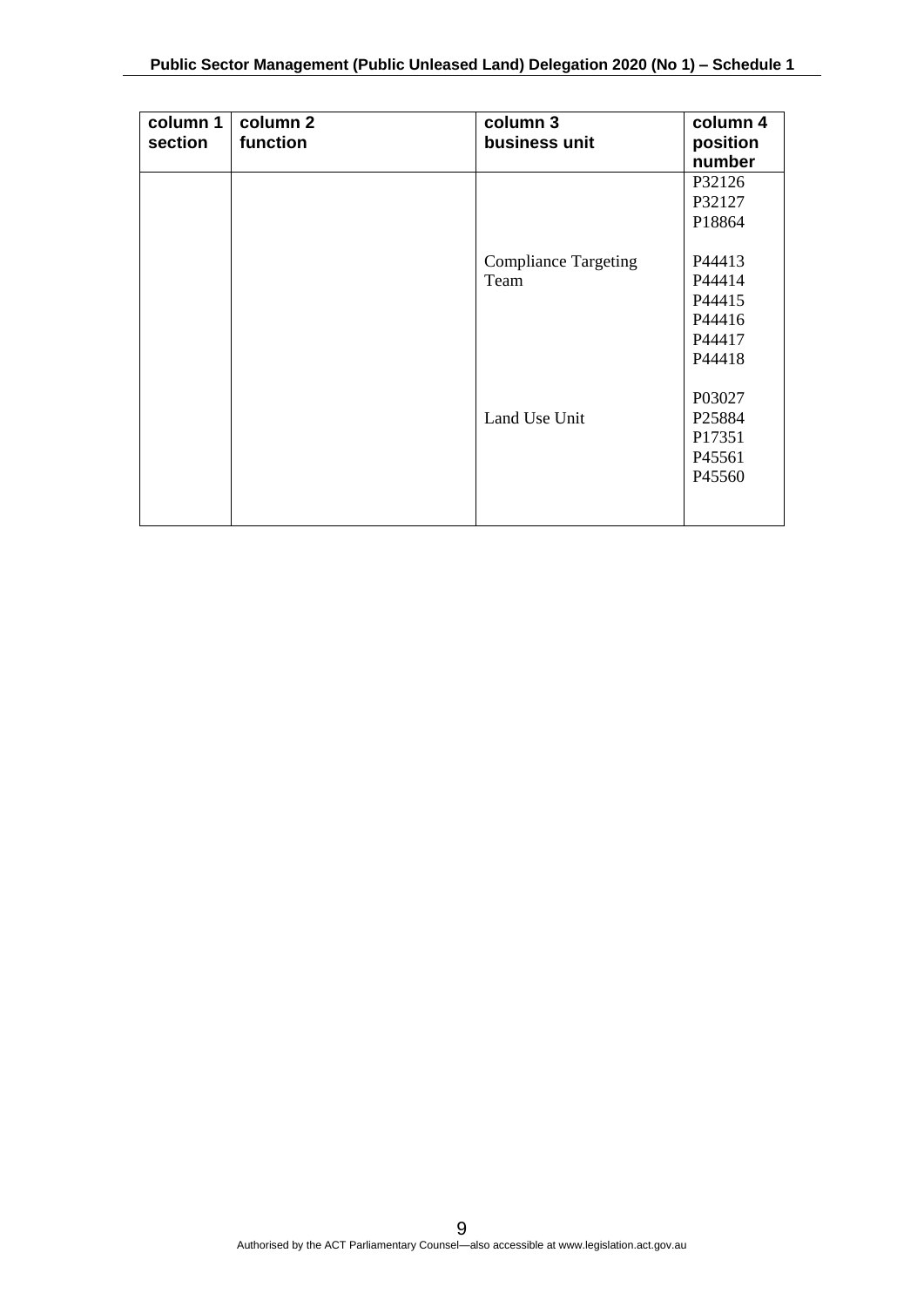| 23 | Repair damage and recover costs | Deputy Director-General,<br><b>City Services</b>          | E00868                                                                                                               |
|----|---------------------------------|-----------------------------------------------------------|----------------------------------------------------------------------------------------------------------------------|
|    |                                 | <b>Executive Group Manager,</b><br><b>City Operations</b> | E00581                                                                                                               |
|    |                                 | Executive Branch Manager,<br><b>City Presentation</b>     | E00611                                                                                                               |
|    |                                 | Senior Director, DAS                                      | P42714                                                                                                               |
|    |                                 | <b>Executive Branch Manager,</b><br>Roads ACT             | E00276                                                                                                               |
|    |                                 | Place Coordination and<br>Planning                        | P14177<br>P34282<br>P24408<br>P12479<br>P11891<br>P23548<br>P12328<br>P11034                                         |
|    |                                 | <b>Urban Treescapes</b>                                   | P13322<br>P15333<br>P27679<br>P17745                                                                                 |
|    |                                 | <b>Domestic Animal Services</b>                           | P35859<br>P09803<br>P09804<br>P17767<br>P17768<br>P17770<br>P17771<br>P17772<br>P17773<br>P39666<br>P39668<br>P39669 |
|    |                                 | Senior Director, Licensing<br>and Compliance              | P12940                                                                                                               |
|    |                                 | Assistant Directors,<br>Licensing and Compliance          | P15214<br>P00548                                                                                                     |
|    |                                 | Licensing and Compliance<br>Investigations                | P16951<br>P13679<br>P39671                                                                                           |
|    |                                 | <b>City Rangers</b>                                       | P21704<br>P32123<br>P32124<br>P32125                                                                                 |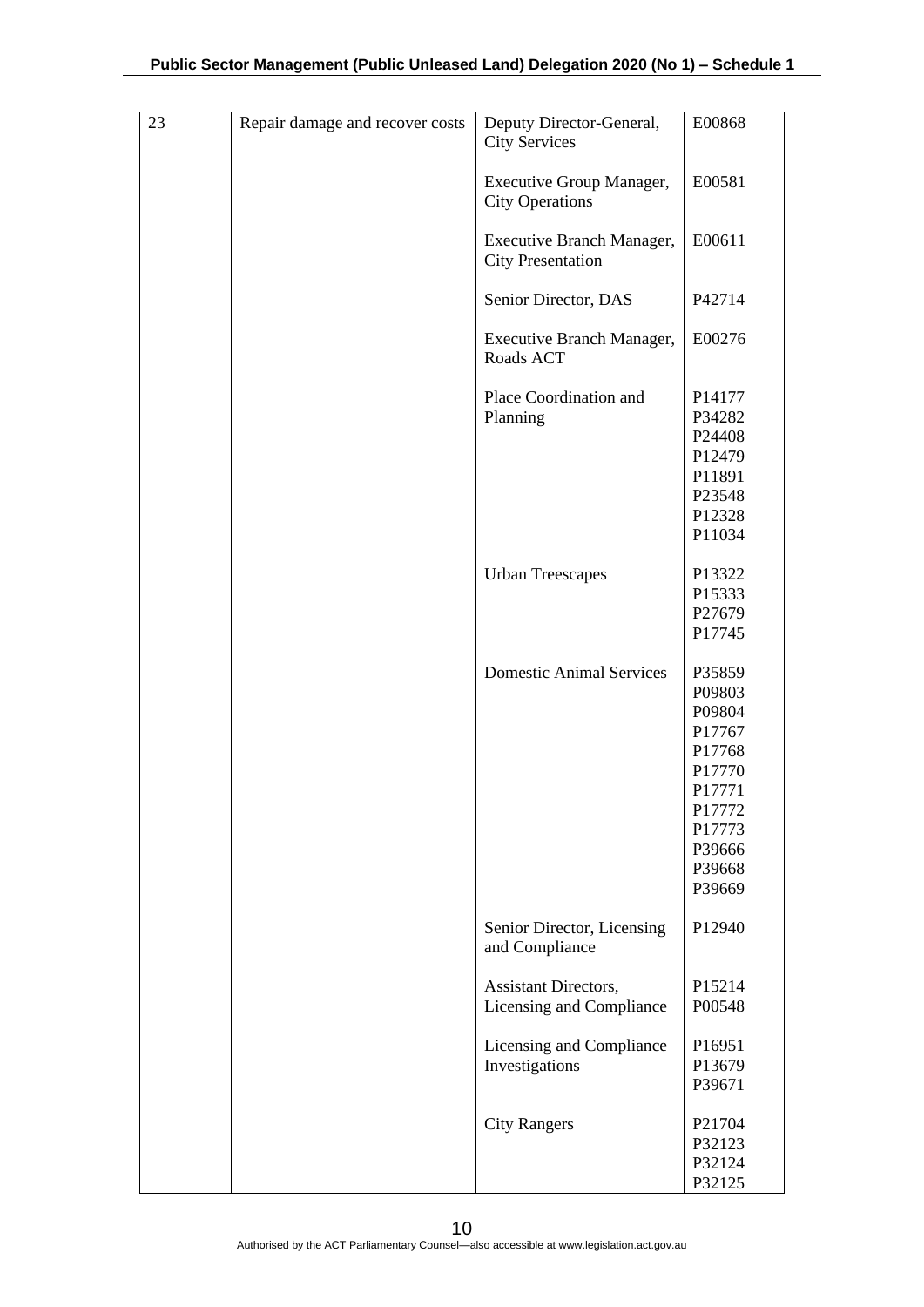| column 1<br>section | column 2<br>function | column 3<br>business unit   | column 4<br>position<br>number |
|---------------------|----------------------|-----------------------------|--------------------------------|
|                     |                      |                             | P32126                         |
|                     |                      |                             | P32127                         |
|                     |                      |                             |                                |
|                     |                      |                             | P18864                         |
|                     |                      | <b>Compliance Targeting</b> | P44413                         |
|                     |                      | Team                        | P44414                         |
|                     |                      |                             | P44415                         |
|                     |                      |                             | P44416                         |
|                     |                      |                             | P44417                         |
|                     |                      |                             | P44418                         |
|                     |                      |                             |                                |
|                     |                      |                             |                                |
|                     |                      | Land Use Unit               | P03027                         |
|                     |                      |                             | P25884                         |
|                     |                      |                             | P17351                         |
|                     |                      |                             | P45561                         |
|                     |                      |                             | P45560                         |
|                     |                      |                             |                                |
|                     |                      |                             |                                |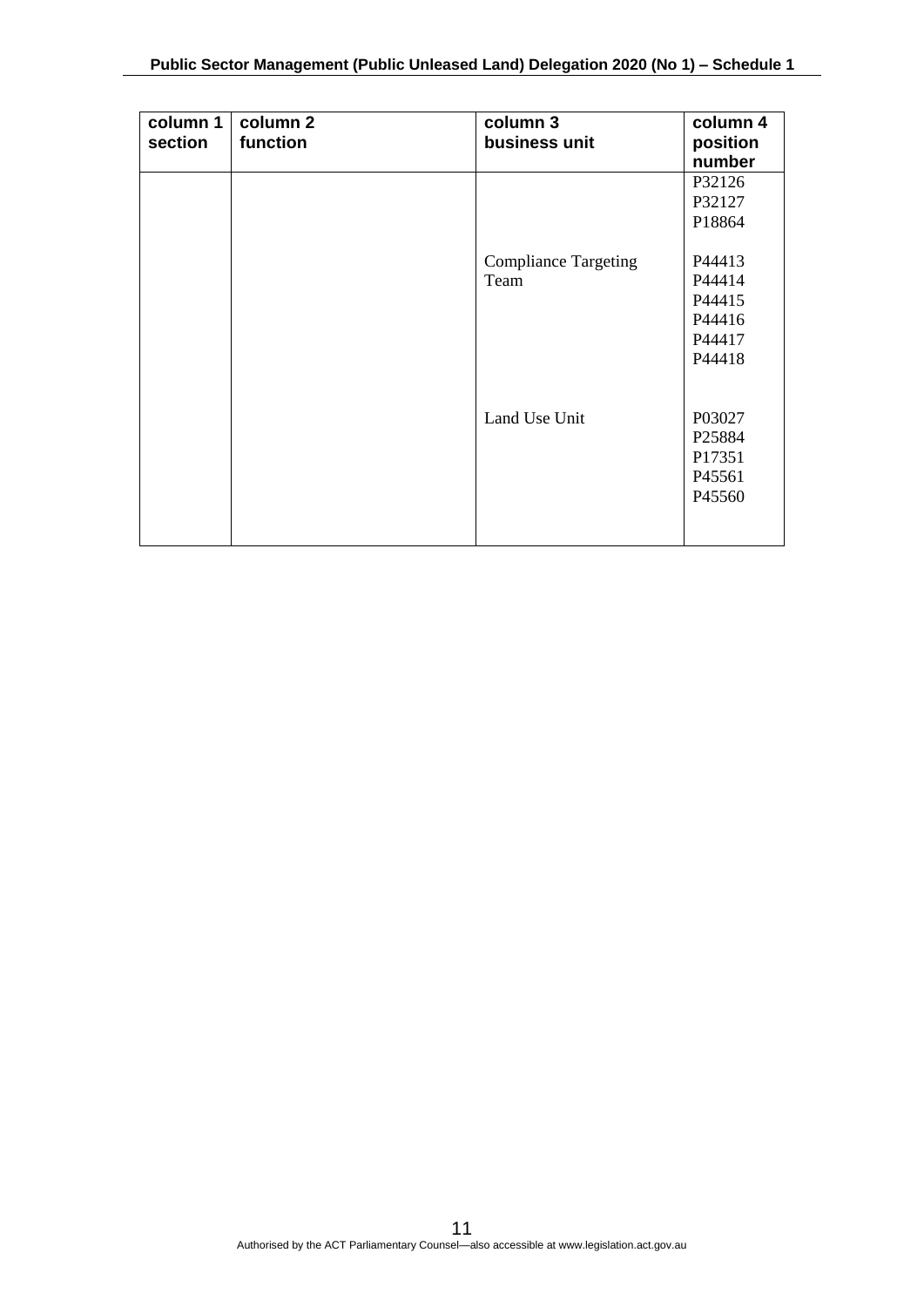| 25 | Approval to place sign on public<br>unleased land | Deputy Director-General,<br><b>City Services</b>          | E00868                                                                       |
|----|---------------------------------------------------|-----------------------------------------------------------|------------------------------------------------------------------------------|
|    |                                                   | <b>Executive Group Manager,</b><br><b>City Operations</b> | E00581                                                                       |
|    |                                                   | Executive Branch Manager,<br><b>City Presentation</b>     | E00611                                                                       |
|    |                                                   | Senior Director, DAS                                      | P42714                                                                       |
|    |                                                   | <b>Executive Branch Manager,</b><br>Roads ACT             | E00276                                                                       |
|    |                                                   | Place Coordination and<br>Planning                        | P14177<br>P34282<br>P24408<br>P12479<br>P11891<br>P23548<br>P12328<br>P11034 |
|    |                                                   | Senior Director, Licensing<br>and Compliance              | P12940                                                                       |
|    |                                                   | Assistant Directors,                                      | P15214                                                                       |
|    |                                                   | Licensing and Compliance                                  | P00548                                                                       |
|    |                                                   | Licensing and Compliance                                  | P16951                                                                       |
|    |                                                   | Investigations                                            | P13679<br>P39671                                                             |
|    |                                                   | <b>City Rangers</b>                                       | P21704<br>P32123<br>P32124<br>P32125<br>P32126<br>P32127<br>P18864           |
|    |                                                   | <b>Compliance Targeting</b>                               | P44413                                                                       |
|    |                                                   | Team                                                      | P44414<br>P44415                                                             |
|    |                                                   |                                                           | P44416                                                                       |
|    |                                                   |                                                           | P44417                                                                       |
|    |                                                   |                                                           | P44418                                                                       |
|    |                                                   | Land Use Unit                                             | P03027<br>P25884<br>P17351<br>P45561<br>P45560                               |
|    |                                                   |                                                           |                                                                              |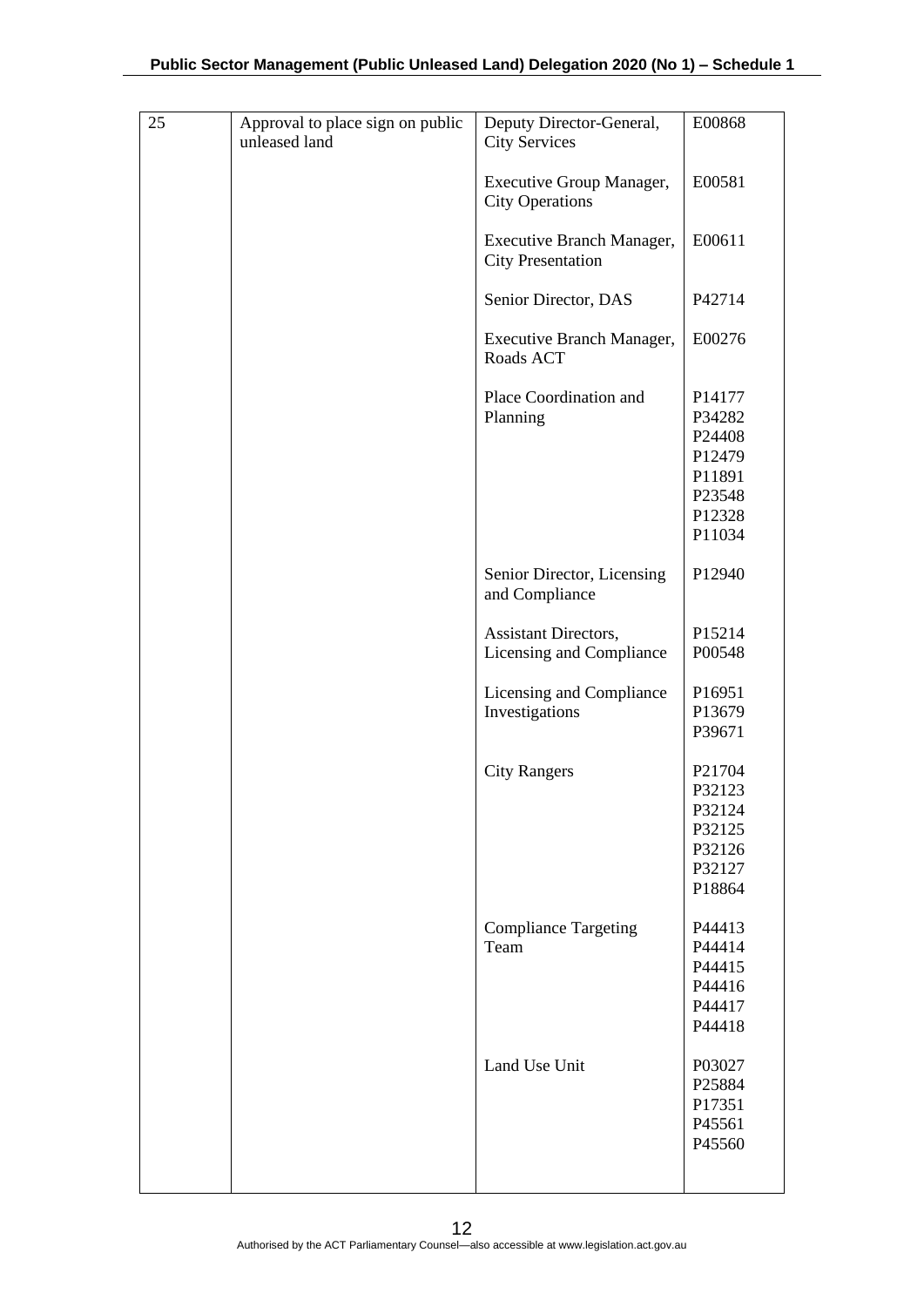| 31 | Direct pruning of tree etc<br>overhanging public unleased<br>land | Deputy Director-General,<br><b>City Services</b>      | E00868                                                                                                               |
|----|-------------------------------------------------------------------|-------------------------------------------------------|----------------------------------------------------------------------------------------------------------------------|
|    |                                                                   | Executive Group Manager,<br><b>City Operations</b>    | E00581                                                                                                               |
|    |                                                                   | Executive Branch Manager,<br><b>City Presentation</b> | E00611                                                                                                               |
|    |                                                                   | Senior Director, DAS                                  | P42714                                                                                                               |
|    |                                                                   | Executive Branch Manager,<br>Roads ACT                | E00276                                                                                                               |
|    |                                                                   | Place Coordination and<br>Planning                    | P14177<br>P34282<br>P24408<br>P12479<br>P11891<br>P23548<br>P12328<br>P11034                                         |
|    |                                                                   | <b>Urban Treescapes</b>                               | P13322<br>P15333<br>P27679<br>P17745                                                                                 |
|    |                                                                   | <b>Domestic Animal Services</b>                       | P35859<br>P09803<br>P09804<br>P17767<br>P17768<br>P17770<br>P17771<br>P17772<br>P17773<br>P39666<br>P39668<br>P39669 |
|    |                                                                   | Senior Director, Licensing<br>and Compliance          | P12940                                                                                                               |
|    |                                                                   | Assistant Directors,<br>Licensing and Compliance      | P15214<br>P00548                                                                                                     |
|    |                                                                   | Licensing and Compliance<br>Investigations            | P16951<br>P13679<br>P39671                                                                                           |
|    |                                                                   | <b>City Rangers</b>                                   | P21704<br>P32123<br>P32124<br>P32125                                                                                 |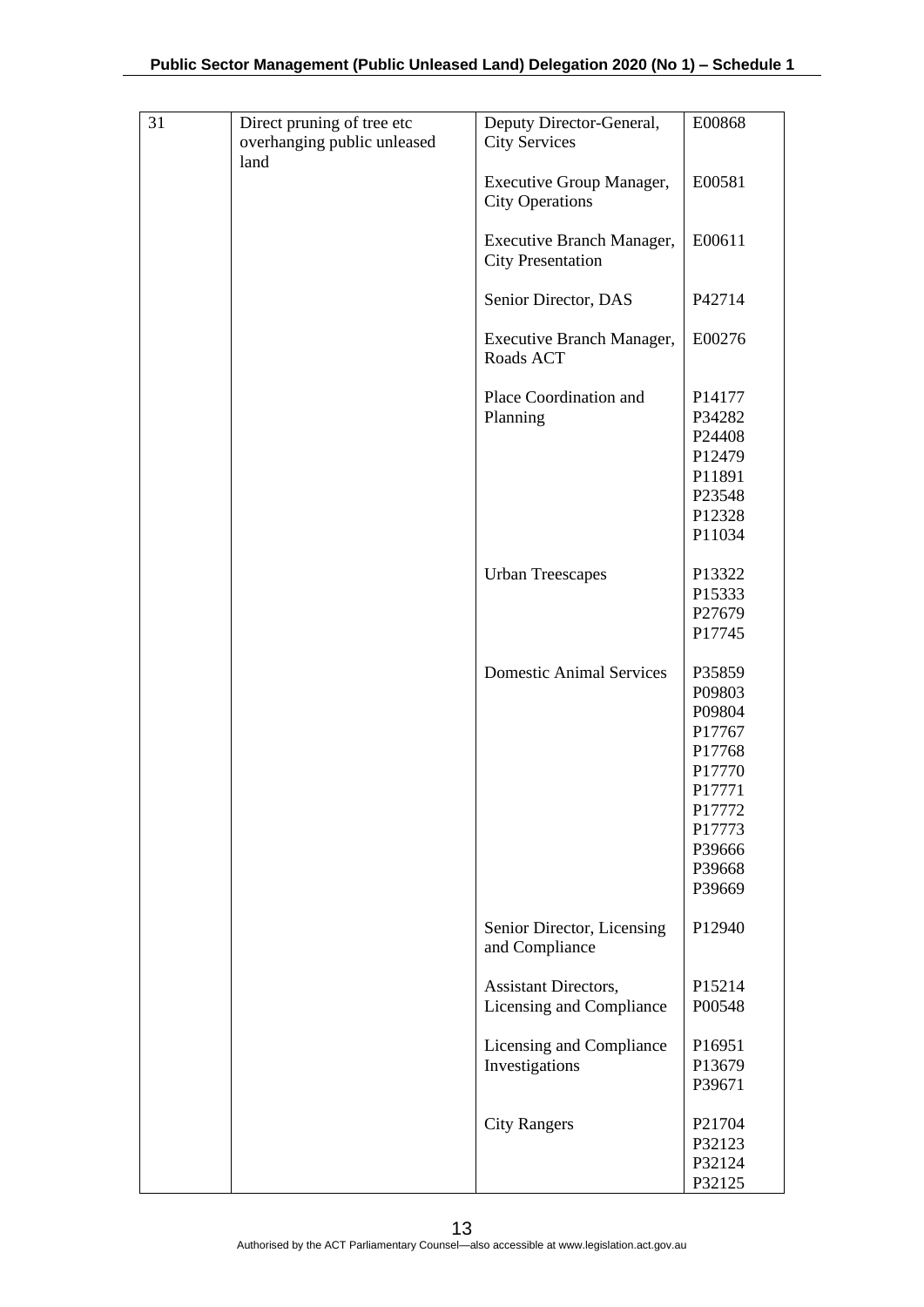| column 1<br>section | column 2<br>function | column 3<br>business unit           | column 4<br>position<br>number                           |
|---------------------|----------------------|-------------------------------------|----------------------------------------------------------|
|                     |                      |                                     | P32126<br>P32127<br>P18864                               |
|                     |                      | <b>Compliance Targeting</b><br>Team | P44413<br>P44414<br>P44415<br>P44416<br>P44417<br>P44418 |
|                     |                      | Land Use Unit                       | P03027<br>P25884<br>P17351<br>P45561<br>P45560           |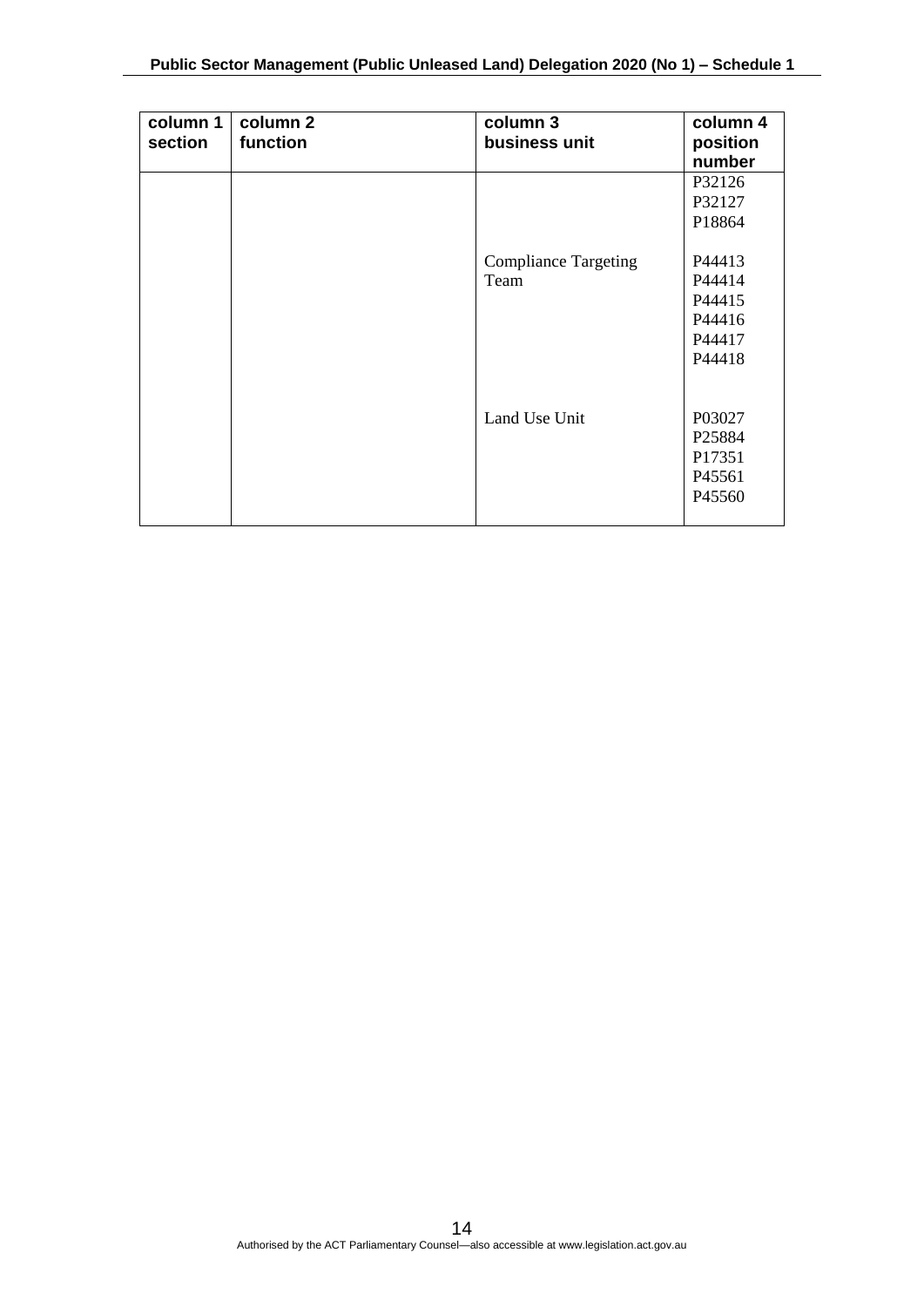| 33 | Enter land, prune, recover<br>reasonable costs in relation to<br>plant pruning directions | Deputy Director-General,<br><b>City Services</b>          | E00868                                                                                                               |
|----|-------------------------------------------------------------------------------------------|-----------------------------------------------------------|----------------------------------------------------------------------------------------------------------------------|
|    |                                                                                           | <b>Executive Group Manager,</b><br><b>City Operations</b> | E00581                                                                                                               |
|    |                                                                                           | Executive Branch Manager,<br><b>City Presentation</b>     | E00611                                                                                                               |
|    |                                                                                           | Senior Director, DAS                                      | P42714                                                                                                               |
|    |                                                                                           | Executive Branch Manager,<br>Roads ACT                    | E00276                                                                                                               |
|    |                                                                                           | <b>Urban Treescapes</b>                                   | P13322<br>P15333<br>P27679<br>P17745                                                                                 |
|    |                                                                                           | <b>Domestic Animal Services</b>                           | P35859<br>P09803<br>P09804<br>P17767<br>P17768<br>P17770<br>P17771<br>P17772<br>P17773<br>P39666<br>P39668<br>P39669 |
|    |                                                                                           | Senior Director, Licensing<br>and Compliance              | P12940                                                                                                               |
|    |                                                                                           | Assistant Directors,<br>Licensing and Compliance          | P15214<br>P00548                                                                                                     |
|    |                                                                                           | Licensing and Compliance<br>Investigations                | P16951<br>P13679<br>P39671                                                                                           |
|    |                                                                                           | <b>City Rangers</b>                                       | P21704<br>P32123<br>P32124<br>P32125<br>P32126<br>P32127<br>P18864                                                   |
|    |                                                                                           | <b>Compliance Targeting</b><br>Team                       | P44413<br>P44414<br>P44415<br>P44416<br>P44417                                                                       |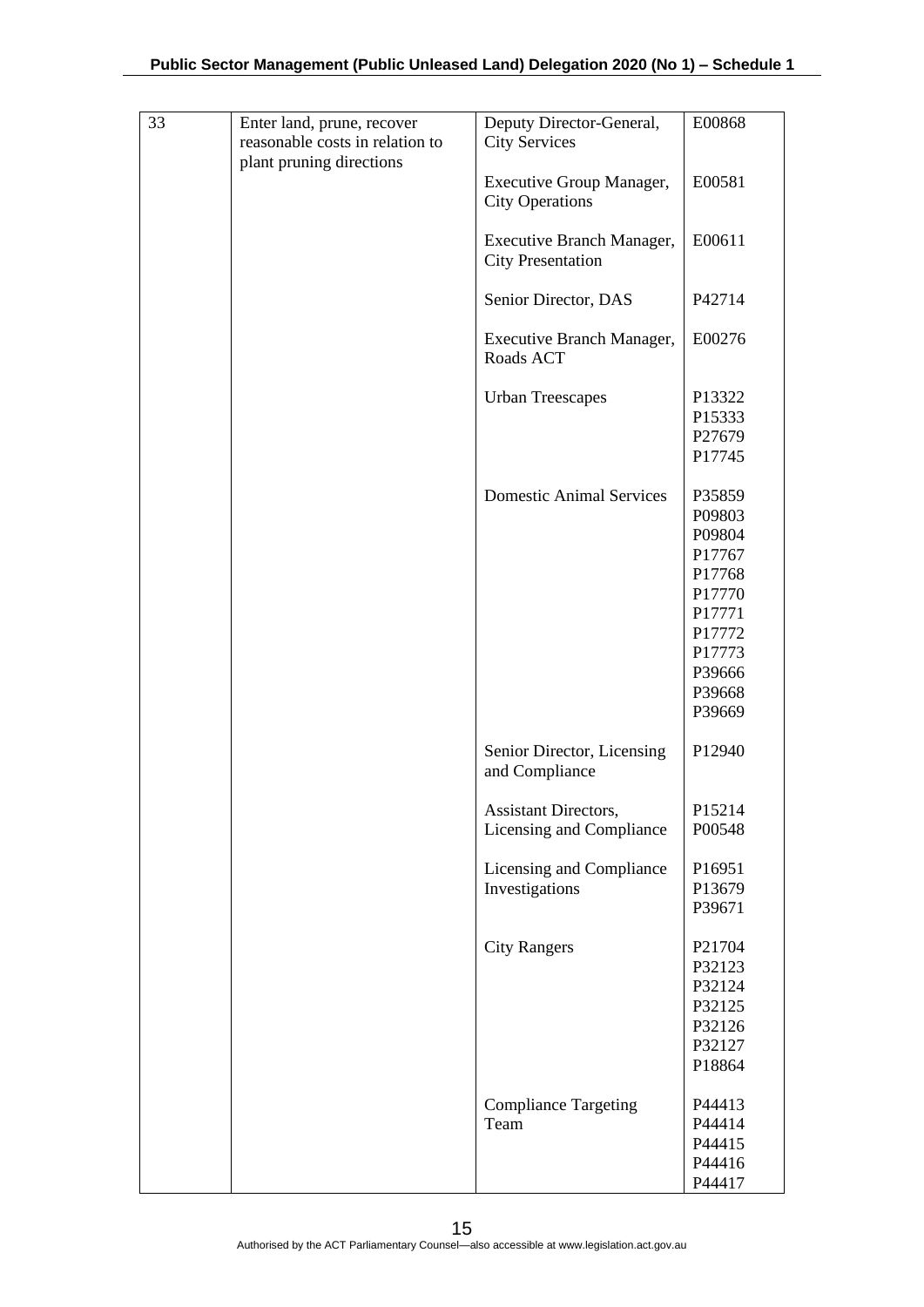| column 1<br>section | column 2<br>function | column 3<br>business unit | column 4<br>position<br>number                           |
|---------------------|----------------------|---------------------------|----------------------------------------------------------|
|                     |                      | Land Use Unit             | P44418<br>P03027<br>P25884<br>P17351<br>P45561<br>P45560 |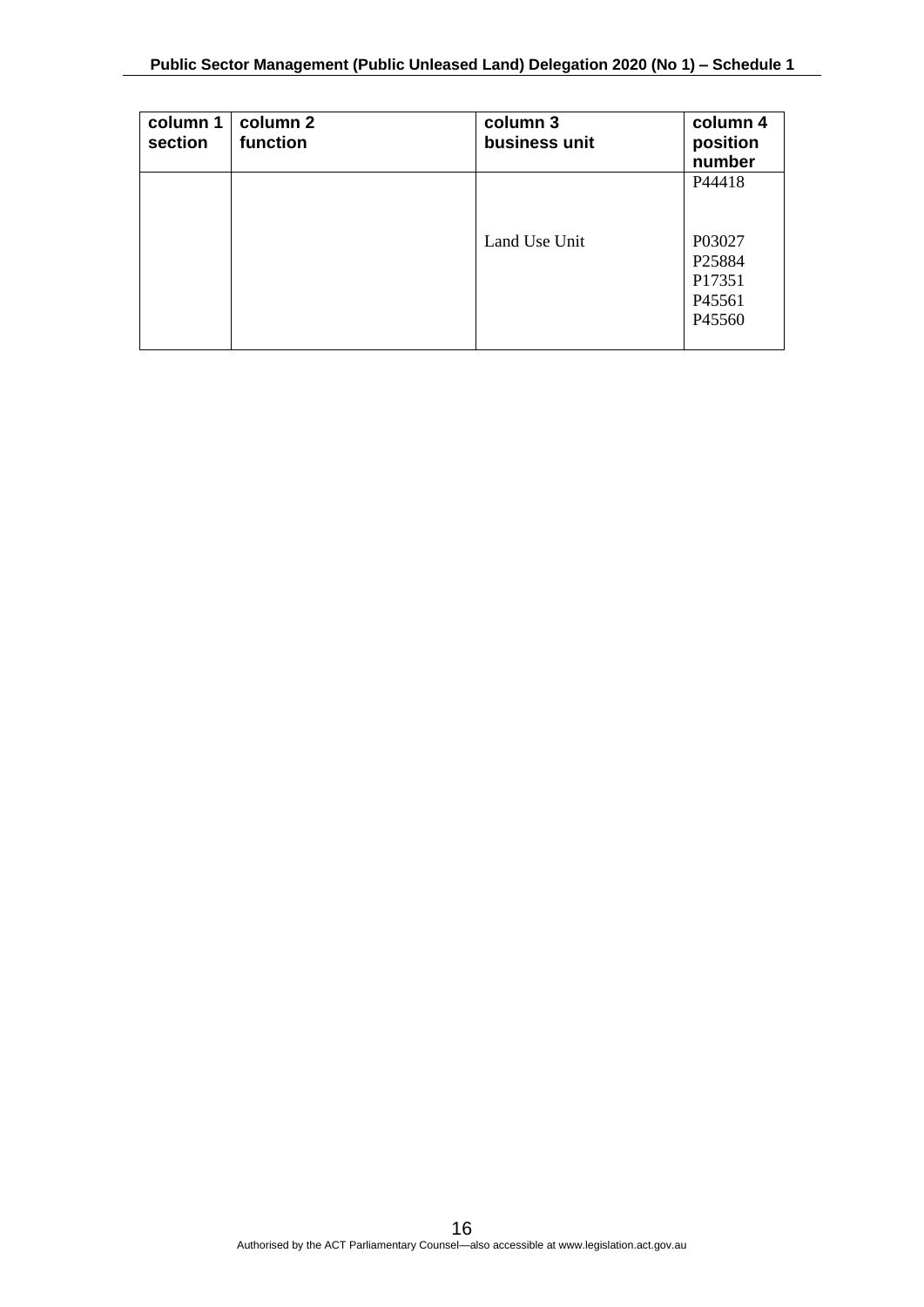| 34 | Direct removal of tree etc<br>endangering public on public<br>unleased land | Deputy Director-General,<br><b>City Services</b>          | E00868                                                                                                               |
|----|-----------------------------------------------------------------------------|-----------------------------------------------------------|----------------------------------------------------------------------------------------------------------------------|
|    |                                                                             | <b>Executive Group Manager,</b><br><b>City Operations</b> | E00581                                                                                                               |
|    |                                                                             | Executive Branch Manager,<br><b>City Presentation</b>     | E00611                                                                                                               |
|    |                                                                             | Senior Director, DAS                                      | P42714                                                                                                               |
|    |                                                                             | Executive Branch Manager,<br>Roads ACT                    | E00276                                                                                                               |
|    |                                                                             | Place Coordination and<br>Planning                        | P14177<br>P34282<br>P24408<br>P12479<br>P11891<br>P23548<br>P12328<br>P11034                                         |
|    |                                                                             | <b>Urban Treescapes</b>                                   | P13322<br>P15333<br>P27679<br>P17745                                                                                 |
|    |                                                                             | <b>Domestic Animal Services</b>                           | P35859<br>P09803<br>P09804<br>P17767<br>P17768<br>P17770<br>P17771<br>P17772<br>P17773<br>P39666<br>P39668<br>P39669 |
|    |                                                                             | Senior Director, Licensing<br>and Compliance              | P12940                                                                                                               |
|    |                                                                             | Assistant Directors,<br>Licensing and Compliance          | P15214<br>P00548                                                                                                     |
|    |                                                                             | Licensing and Compliance<br>Investigations                | P16951<br>P13679<br>P39671                                                                                           |
|    |                                                                             | <b>City Rangers</b>                                       | P21704<br>P32123<br>P32124                                                                                           |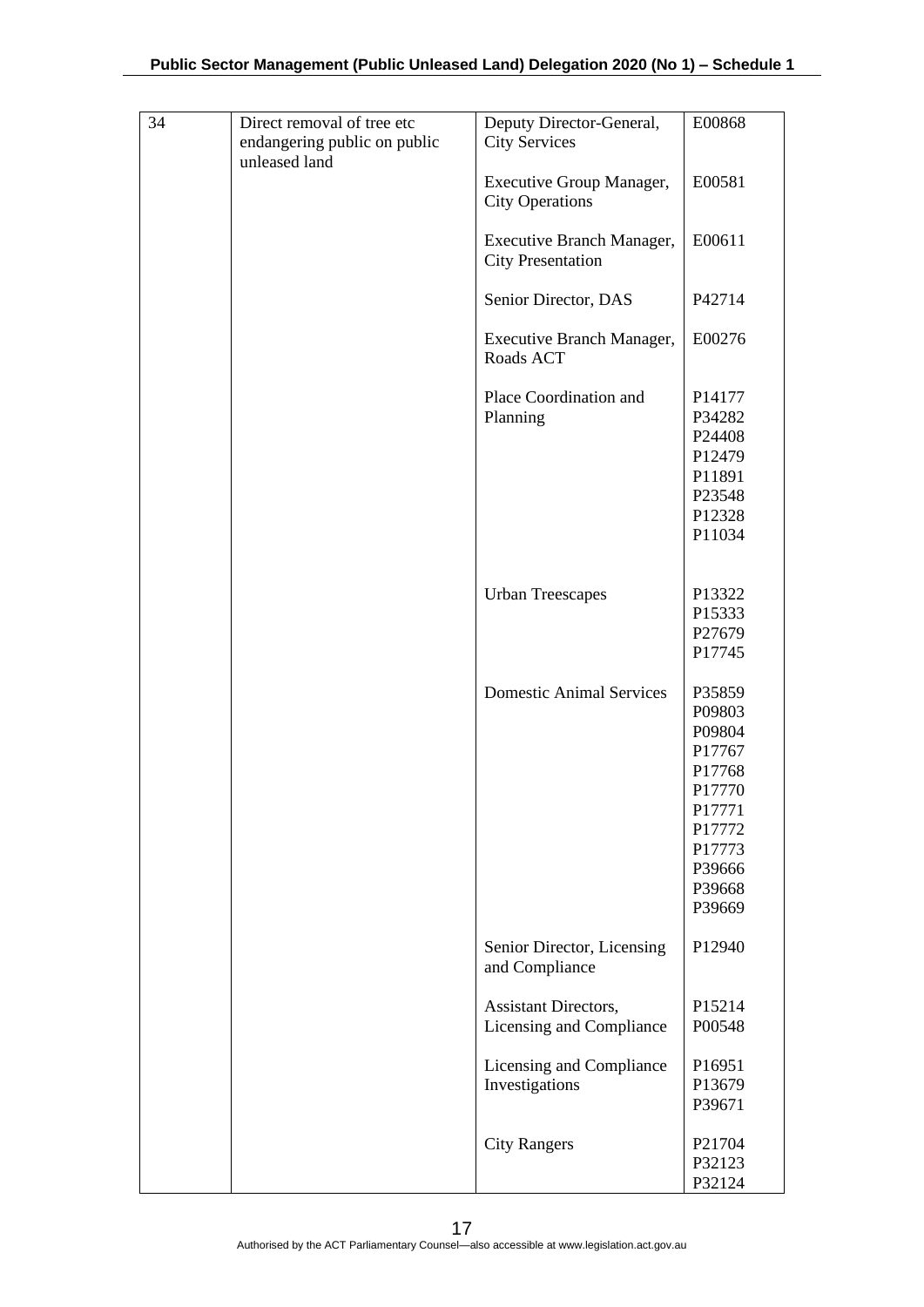| column 1<br>section | column 2<br>function | column 3<br>business unit   | column 4<br>position |
|---------------------|----------------------|-----------------------------|----------------------|
|                     |                      |                             | number               |
|                     |                      |                             | P32125               |
|                     |                      |                             | P32126               |
|                     |                      |                             | P32127               |
|                     |                      |                             | P18864               |
|                     |                      |                             |                      |
|                     |                      | <b>Compliance Targeting</b> | P44413               |
|                     |                      | Team                        | P44414               |
|                     |                      |                             | P44415               |
|                     |                      |                             | P44416               |
|                     |                      |                             | P44417               |
|                     |                      |                             | P44418               |
|                     |                      |                             |                      |
|                     |                      |                             |                      |
|                     |                      | Land Use Unit               | P03027               |
|                     |                      |                             | P <sub>25884</sub>   |
|                     |                      |                             | P17351               |
|                     |                      |                             | P45561               |
|                     |                      |                             | P45560               |
|                     |                      |                             |                      |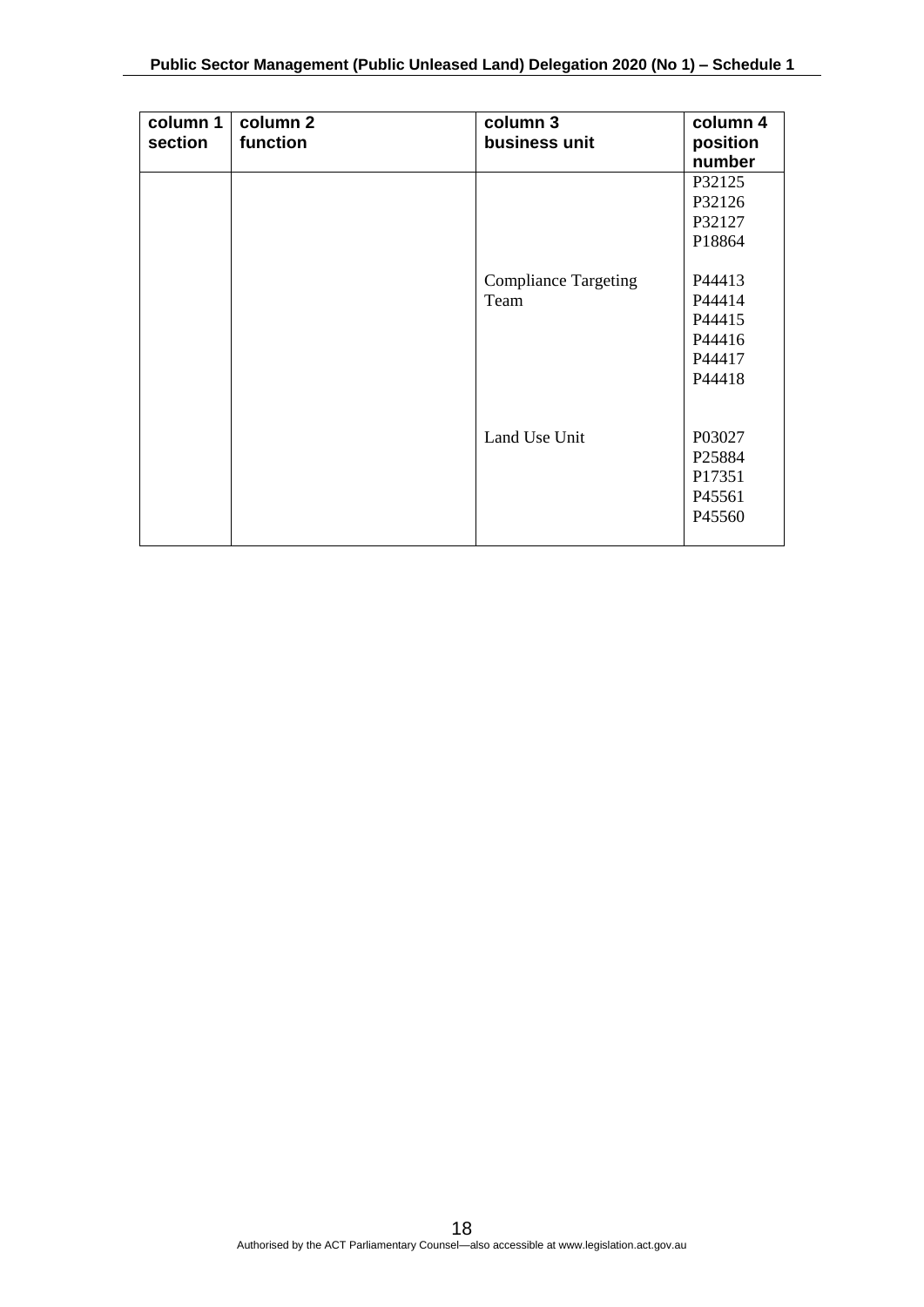| 36 | Enter land, remove tree etc,<br>recover reasonable costs in<br>relation to plant removal | Deputy Director-General,<br><b>City Services</b>          | E00868                                                                                                               |
|----|------------------------------------------------------------------------------------------|-----------------------------------------------------------|----------------------------------------------------------------------------------------------------------------------|
|    | declaration                                                                              | <b>Executive Group Manager,</b><br><b>City Operations</b> | E00581                                                                                                               |
|    |                                                                                          | Executive Branch Manager,<br><b>City Presentation</b>     | E00611                                                                                                               |
|    |                                                                                          | Senior Director, DAS                                      | P42714                                                                                                               |
|    |                                                                                          | <b>Executive Branch Manager,</b><br>Roads ACT             | E00276                                                                                                               |
|    |                                                                                          | <b>Urban Treescapes</b>                                   | P13322<br>P15333<br>P27679<br>P17745                                                                                 |
|    |                                                                                          | <b>Domestic Animal Services</b>                           | P35859<br>P09803<br>P09804<br>P17767<br>P17768<br>P17770<br>P17771<br>P17772<br>P17773<br>P39666<br>P39668<br>P39669 |
|    |                                                                                          | Senior Director, Licensing<br>and Compliance              | P12940                                                                                                               |
|    |                                                                                          | Assistant Directors,<br>Licensing and Compliance          | P15214<br>P00548                                                                                                     |
|    |                                                                                          | Licensing and Compliance<br>Investigations                | P16951<br>P13679<br>P39671                                                                                           |
|    |                                                                                          | <b>City Rangers</b>                                       | P21704<br>P32123<br>P32124<br>P32125<br>P32126<br>P32127<br>P18864                                                   |
|    |                                                                                          | <b>Compliance Targeting</b><br>Team                       | P44413<br>P44414<br>P44415<br>P44416<br>P44417                                                                       |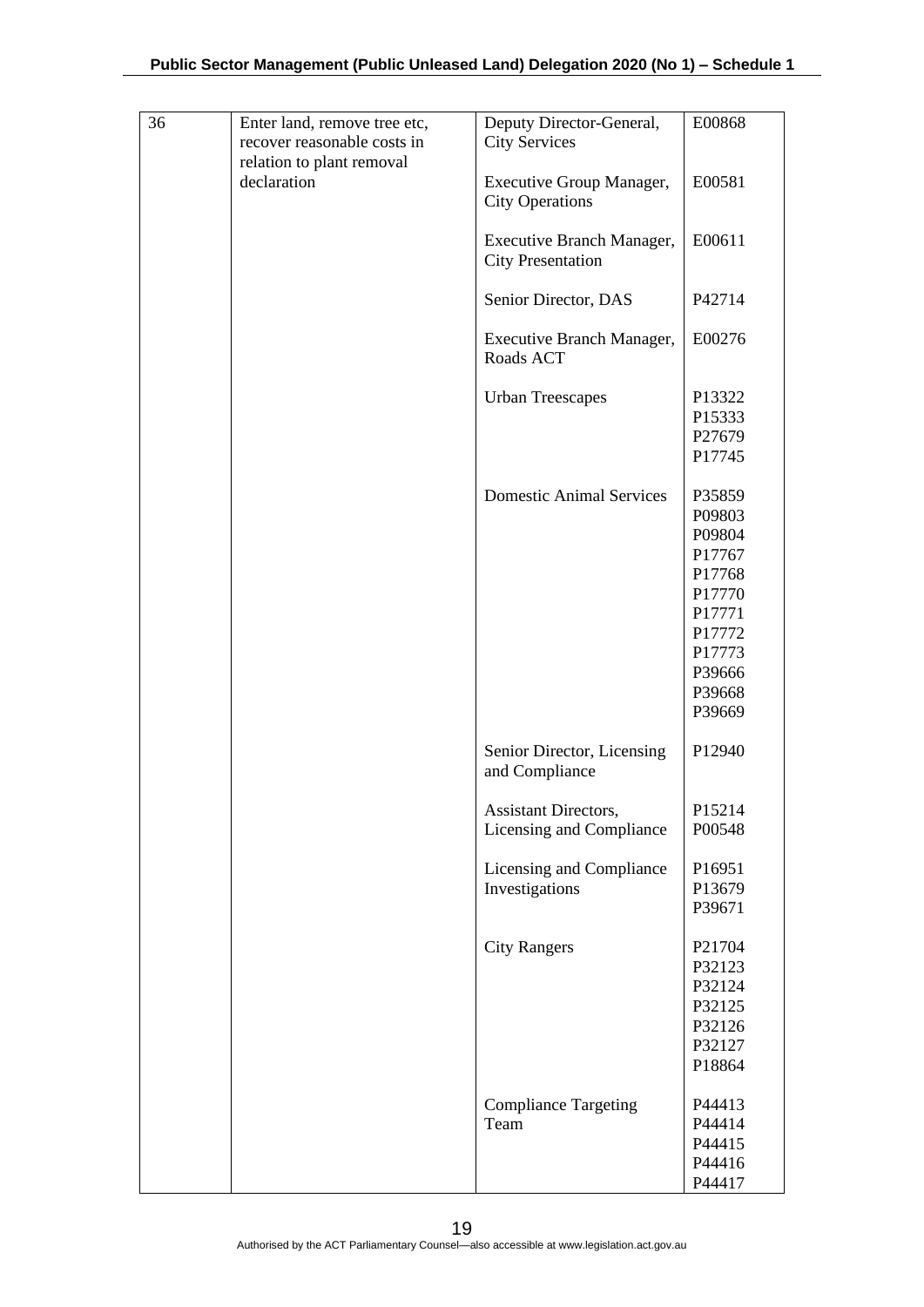| column 1<br>section | column <sub>2</sub><br>function        | column 3<br>business unit                             | column 4<br>position<br>number                                                                             |
|---------------------|----------------------------------------|-------------------------------------------------------|------------------------------------------------------------------------------------------------------------|
|                     |                                        |                                                       | P44418                                                                                                     |
|                     |                                        | Land Use Unit                                         | P03027<br>P25884<br>P17351<br>P45561                                                                       |
| 48                  | Issue a personal information<br>notice | Deputy Director-General,<br><b>City Services</b>      | E00868                                                                                                     |
|                     |                                        | Executive Group Manager,<br><b>City Operations</b>    | E00581                                                                                                     |
|                     |                                        | Executive Branch Manager,<br><b>City Presentation</b> | E00611                                                                                                     |
|                     |                                        | Senior Director, DAS                                  | P42714                                                                                                     |
|                     |                                        | Executive Branch Manager,<br>Roads ACT                | E00276                                                                                                     |
|                     |                                        | Senior Director, Licensing<br>and Compliance          | P12940                                                                                                     |
|                     |                                        | Assistant Directors,<br>Licensing and Compliance      | P15214<br>P00548                                                                                           |
|                     |                                        | Licensing and Compliance<br>Investigations            | P16951<br>P13679<br>P39671                                                                                 |
|                     |                                        | Land Use Unit                                         | P03027<br>P25884<br>P17351<br>P45561<br>P45560                                                             |
|                     |                                        | <b>Access Canberra</b>                                | E00105<br>E00141<br>E00218<br>E00275<br>E00346<br>E00480<br>E00515<br>E00784<br>P07507<br>P20845<br>P43068 |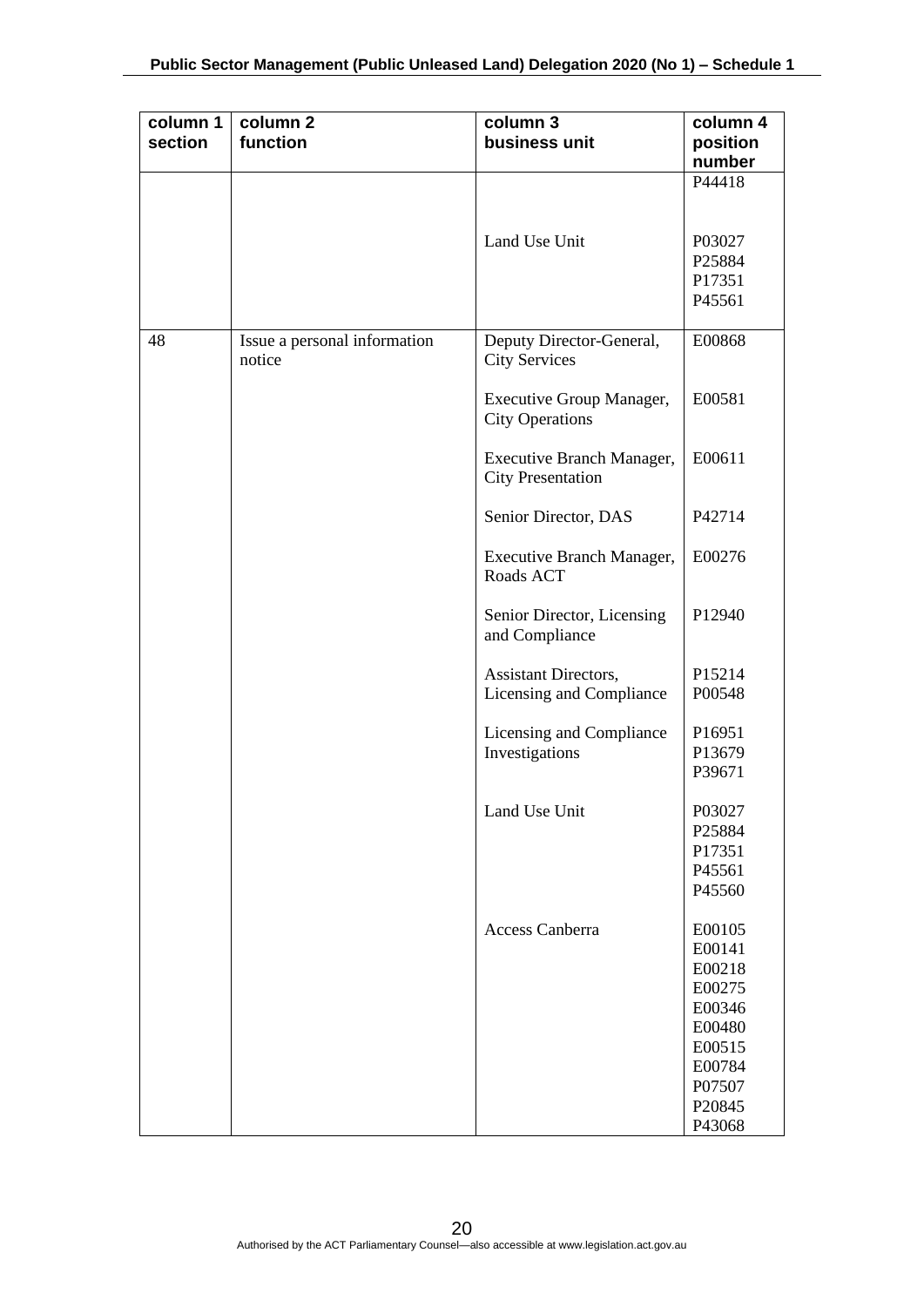| column 1<br>section | column <sub>2</sub><br>function | column 3<br>business unit                             | column 4<br>position<br>number                                                                             |
|---------------------|---------------------------------|-------------------------------------------------------|------------------------------------------------------------------------------------------------------------|
| 49                  | Decide suitable activity        | Deputy Director-General,<br><b>City Services</b>      | E00868                                                                                                     |
|                     |                                 | Executive Group Manager,<br><b>City Operations</b>    | E00581                                                                                                     |
|                     |                                 | Executive Branch Manager,<br><b>City Presentation</b> | E00611                                                                                                     |
|                     |                                 | Senior Director, DAS                                  | P42714                                                                                                     |
|                     |                                 | Executive Branch Manager,<br>Roads ACT                | E00276                                                                                                     |
|                     |                                 | Senior Director, Licensing<br>and Compliance          | P12940                                                                                                     |
|                     |                                 | Assistant Directors,<br>Licensing and Compliance      | P15214<br>P00548                                                                                           |
|                     |                                 | Licensing and Compliance<br>Investigations            | P16951<br>P13679<br>P39671                                                                                 |
|                     |                                 | Land Use Unit                                         | P03027<br>P25884<br>P17351<br>P45561<br>P45560                                                             |
|                     |                                 | <b>Access Canberra</b>                                | E00105<br>E00141<br>E00218<br>E00275<br>E00346<br>E00480<br>E00515<br>E00784<br>P07507<br>P20845<br>P43068 |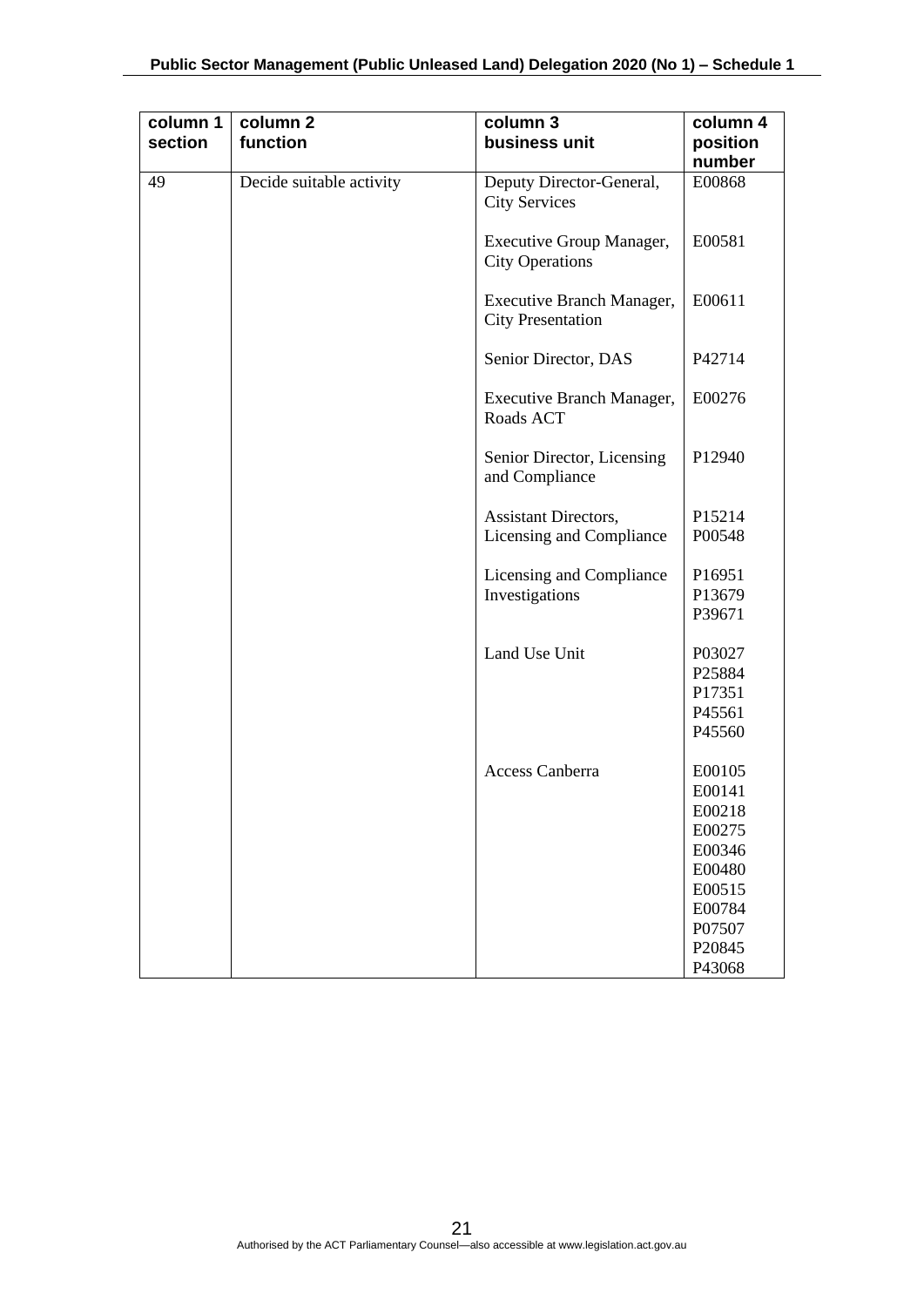|    | function                                | column 3<br>business unit                             | column 4<br>position<br>number                                                                             |
|----|-----------------------------------------|-------------------------------------------------------|------------------------------------------------------------------------------------------------------------|
| 51 | Issue an activity information<br>notice | Deputy Director-General,<br><b>City Services</b>      | E00868                                                                                                     |
|    |                                         | Executive Group Manager,<br><b>City Operations</b>    | E00581                                                                                                     |
|    |                                         | Executive Branch Manager,<br><b>City Presentation</b> | E00611                                                                                                     |
|    |                                         | Senior Director, DAS                                  | P42714                                                                                                     |
|    |                                         | Executive Branch Manager,<br>Roads ACT                | E00276                                                                                                     |
|    |                                         | Senior Director, Licensing<br>and Compliance          | P12940                                                                                                     |
|    |                                         | Assistant Directors,<br>Licensing and Compliance      | P15214<br>P00548                                                                                           |
|    |                                         | Licensing and Compliance<br>Investigations            | P16951<br>P13679<br>P39671                                                                                 |
|    |                                         | Land Use Unit                                         | P03027<br>P25884<br>P17351<br>P45561<br>P45560                                                             |
|    |                                         | Access Canberra                                       | E00105<br>E00141<br>E00218<br>E00275<br>E00346<br>E00480<br>E00515<br>E00784<br>P07507<br>P20845<br>P43068 |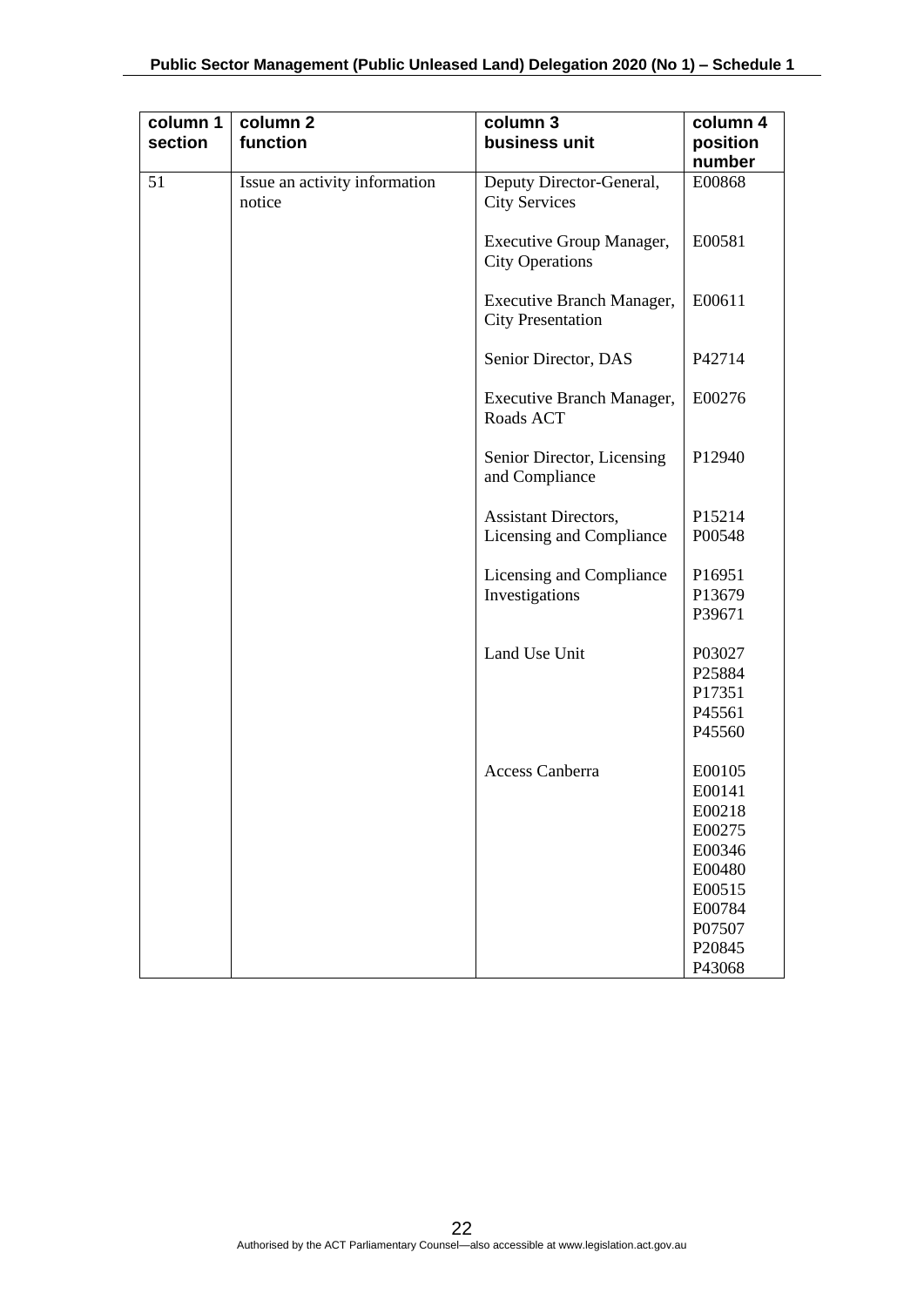| column 1<br>section | column <sub>2</sub><br>function  | column 3<br>business unit                             | column 4<br>position                                                                                       |
|---------------------|----------------------------------|-------------------------------------------------------|------------------------------------------------------------------------------------------------------------|
|                     |                                  |                                                       | number                                                                                                     |
| 52                  | Issue additional approval notice | Deputy Director-General,<br><b>City Services</b>      | E00868                                                                                                     |
|                     |                                  | Executive Group Manager,<br><b>City Operations</b>    | E00581                                                                                                     |
|                     |                                  | Executive Branch Manager,<br><b>City Presentation</b> | E00611                                                                                                     |
|                     |                                  | Senior Director, DAS                                  | P42714                                                                                                     |
|                     |                                  | Executive Branch Manager,<br>Roads ACT                | E00276                                                                                                     |
|                     |                                  | Senior Director, Licensing<br>and Compliance          | P12940                                                                                                     |
|                     |                                  | Assistant Directors,<br>Licensing and Compliance      | P15214<br>P00548                                                                                           |
|                     |                                  | Licensing and Compliance<br>Investigations            | P16951<br>P13679<br>P39671                                                                                 |
|                     |                                  | Land Use Unit                                         | P03027<br>P25884<br>P17351<br>P45561<br>P45560                                                             |
|                     |                                  | Access Canberra                                       | E00105<br>E00141<br>E00218<br>E00275<br>E00346<br>E00480<br>E00515<br>E00784<br>P07507<br>P20845<br>P43068 |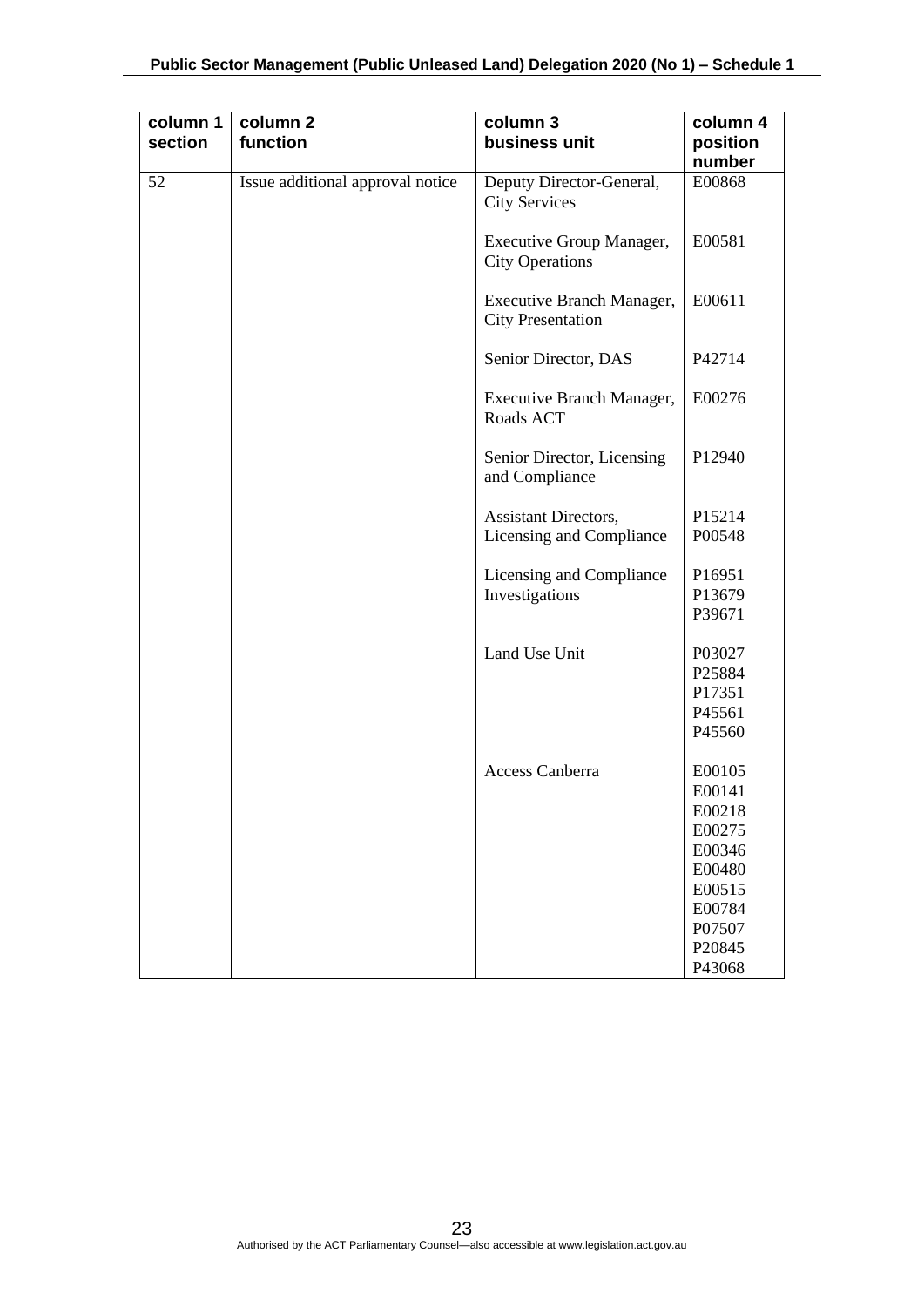| column 1<br>section | column 2<br>function               | column 3<br>business unit                             | column 4<br>position                                                                                       |
|---------------------|------------------------------------|-------------------------------------------------------|------------------------------------------------------------------------------------------------------------|
|                     |                                    |                                                       | number                                                                                                     |
| 53                  | Issue a public consultation notice | Deputy Director-General,<br><b>City Services</b>      | E00868                                                                                                     |
|                     |                                    | Executive Group Manager,<br><b>City Operations</b>    | E00581                                                                                                     |
|                     |                                    | Executive Branch Manager,<br><b>City Presentation</b> | E00611                                                                                                     |
|                     |                                    | Senior Director, DAS                                  | P42714                                                                                                     |
|                     |                                    | Executive Branch Manager,<br>Roads ACT                | E00276                                                                                                     |
|                     |                                    | Senior Director, Licensing<br>and Compliance          | P12940                                                                                                     |
|                     |                                    | Assistant Directors,<br>Licensing and Compliance      | P15214<br>P00548                                                                                           |
|                     |                                    | Licensing and Compliance<br>Investigations            | P16951<br>P13679<br>P39671                                                                                 |
|                     |                                    | Land Use Unit                                         | P03027<br>P25884<br>P17351<br>P45561<br>P45560                                                             |
|                     |                                    | Access Canberra                                       | E00105<br>E00141<br>E00218<br>E00275<br>E00346<br>E00480<br>E00515<br>E00784<br>P07507<br>P20845<br>P43068 |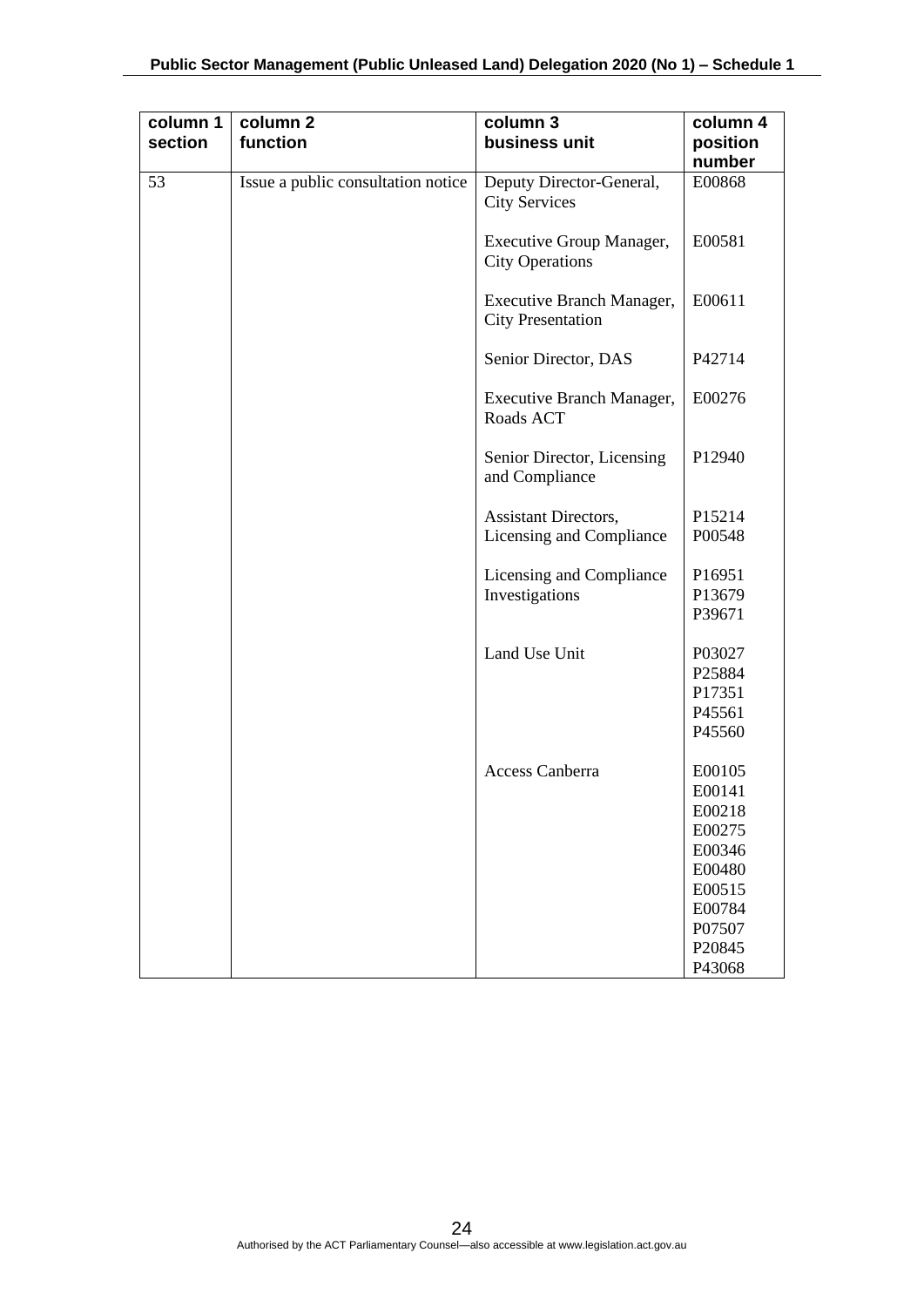| column 1<br>section | column <sub>2</sub><br>function                  | column 3<br>business unit                               | column 4<br>position<br>number                                                                             |
|---------------------|--------------------------------------------------|---------------------------------------------------------|------------------------------------------------------------------------------------------------------------|
| 54                  | Issue a public consultation<br>submission notice | Deputy Director-General,<br><b>City Services</b>        | E00868                                                                                                     |
|                     |                                                  | Executive Group Manager,<br><b>City Operations</b>      | E00581                                                                                                     |
|                     |                                                  | Executive Branch Manager,<br><b>City Presentation</b>   | E00611                                                                                                     |
|                     |                                                  | Senior Director, DAS                                    | P42714                                                                                                     |
|                     |                                                  | Executive Branch Manager,<br>Roads ACT                  | E00276                                                                                                     |
|                     |                                                  | Senior Director, Licensing<br>and Compliance            | P12940                                                                                                     |
|                     |                                                  | <b>Assistant Directors,</b><br>Licensing and Compliance | P15214<br>P00548                                                                                           |
|                     |                                                  | Licensing and Compliance<br>Investigations              | P16951<br>P13679<br>P39671                                                                                 |
|                     |                                                  | Land Use Unit                                           | P03027<br>P25884<br>P17351<br>P45561<br>P45560                                                             |
|                     |                                                  | Access Canberra                                         | E00105<br>E00141<br>E00218<br>E00275<br>E00346<br>E00480<br>E00515<br>E00784<br>P07507<br>P20845<br>P43068 |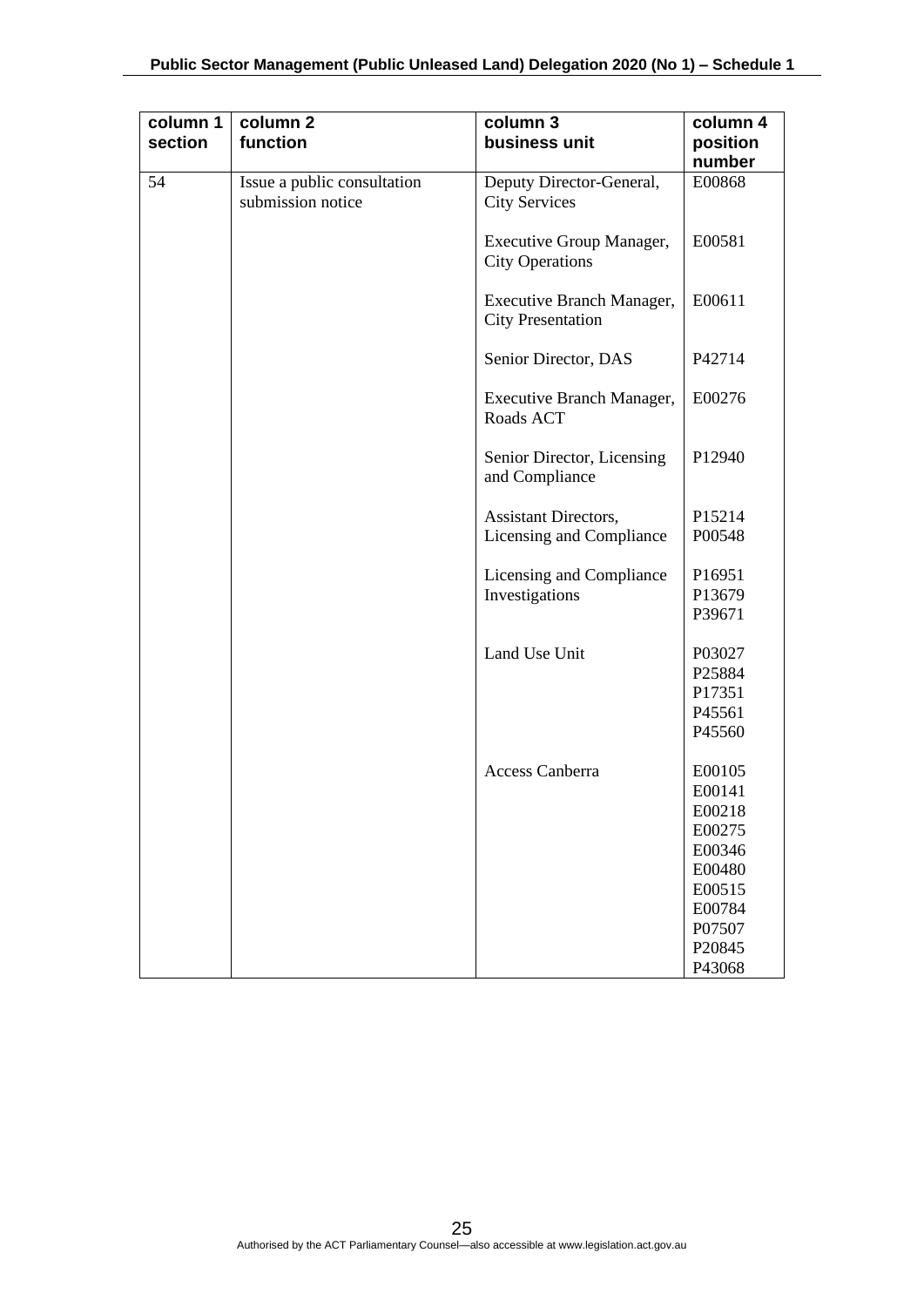| column 1<br>section | column <sub>2</sub><br>function        | column 3<br>business unit                             | column 4<br>position<br>number                                                                             |
|---------------------|----------------------------------------|-------------------------------------------------------|------------------------------------------------------------------------------------------------------------|
| 55                  | Issue a risk management plan<br>notice | Deputy Director-General,<br><b>City Services</b>      | E00868                                                                                                     |
|                     |                                        | Executive Group Manager,<br><b>City Operations</b>    | E00581                                                                                                     |
|                     |                                        | Executive Branch Manager,<br><b>City Presentation</b> | E00611                                                                                                     |
|                     |                                        | Senior Director, DAS                                  | P42714                                                                                                     |
|                     |                                        | Executive Branch Manager,<br>Roads ACT                | E00276                                                                                                     |
|                     |                                        | Senior Director, Licensing<br>and Compliance          | P12940                                                                                                     |
|                     |                                        | Assistant Directors,<br>Licensing and Compliance      | P15214<br>P00548                                                                                           |
|                     |                                        | Licensing and Compliance<br>Investigations            | P16951<br>P13679<br>P39671                                                                                 |
|                     |                                        | Land Use Unit                                         | P03027<br>P25884<br>P17351<br>P45561<br>P45560                                                             |
|                     |                                        | Access Canberra                                       | E00105<br>E00141<br>E00218<br>E00275<br>E00346<br>E00480<br>E00515<br>E00784<br>P07507<br>P20845<br>P43068 |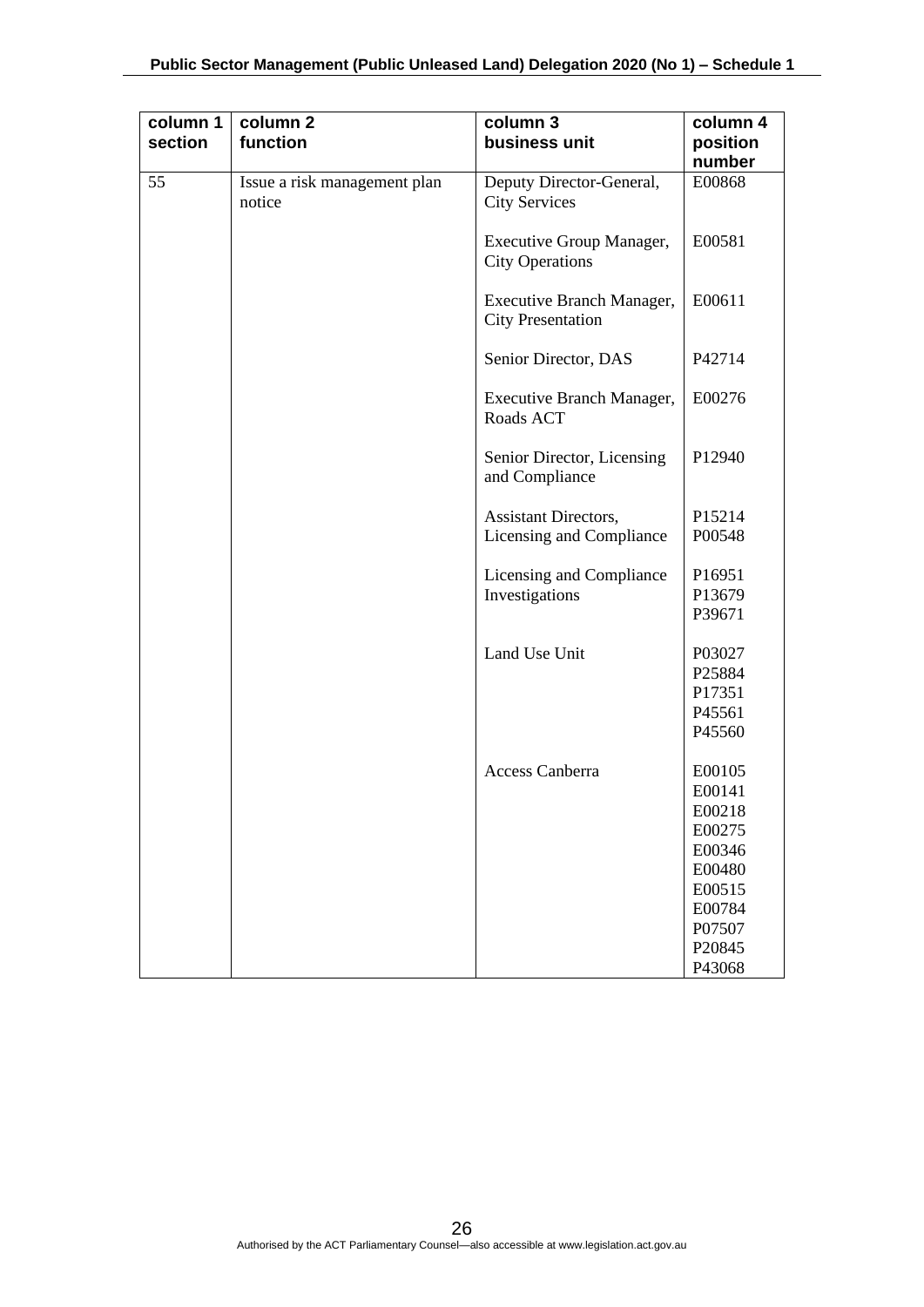| column 1<br>section | column <sub>2</sub><br>function | column 3<br>business unit                               | column 4<br>position                                                                                       |
|---------------------|---------------------------------|---------------------------------------------------------|------------------------------------------------------------------------------------------------------------|
|                     |                                 |                                                         | number                                                                                                     |
| 56                  | Issue an inspection notice      | Deputy Director-General,<br><b>City Services</b>        | E00868                                                                                                     |
|                     |                                 | Executive Group Manager,<br><b>City Operations</b>      | E00581                                                                                                     |
|                     |                                 | Executive Branch Manager,<br><b>City Presentation</b>   | E00611                                                                                                     |
|                     |                                 | Senior Director, DAS                                    | P42714                                                                                                     |
|                     |                                 | Executive Branch Manager,<br>Roads ACT                  | E00276                                                                                                     |
|                     |                                 | Senior Director, Licensing<br>and Compliance            | P12940                                                                                                     |
|                     |                                 | <b>Assistant Directors,</b><br>Licensing and Compliance | P15214<br>P00548                                                                                           |
|                     |                                 | Licensing and Compliance<br>Investigations              | P16951<br>P13679<br>P39671                                                                                 |
|                     |                                 | Land Use Unit                                           | P03027<br>P25884<br>P17351<br>P45561<br>P45560                                                             |
|                     |                                 | Access Canberra                                         | E00105<br>E00141<br>E00218<br>E00275<br>E00346<br>E00480<br>E00515<br>E00784<br>P07507<br>P20845<br>P43068 |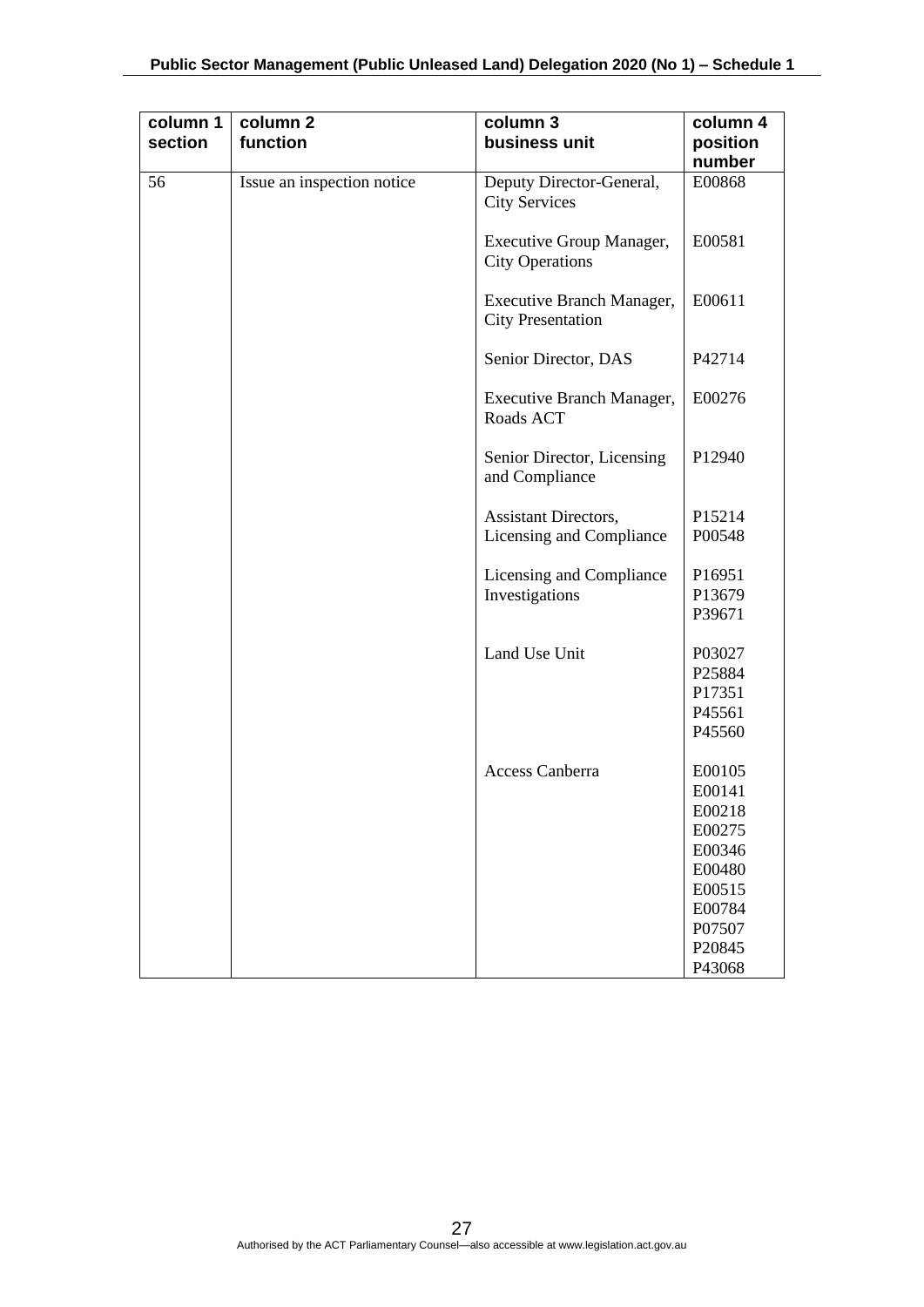| column 1<br>section | column <sub>2</sub><br>function        | column 3<br>business unit                             | column 4<br>position<br>number                                                                             |
|---------------------|----------------------------------------|-------------------------------------------------------|------------------------------------------------------------------------------------------------------------|
| 57                  | Issue a public unleased land<br>permit | Deputy Director-General,<br><b>City Services</b>      | E00868                                                                                                     |
|                     |                                        | Executive Group Manager,<br><b>City Operations</b>    | E00581                                                                                                     |
|                     |                                        | Executive Branch Manager,<br><b>City Presentation</b> | E00611                                                                                                     |
|                     |                                        | Senior Director, DAS                                  | P42714                                                                                                     |
|                     |                                        | Executive Branch Manager,<br>Roads ACT                | E00276                                                                                                     |
|                     |                                        | Senior Director, Licensing<br>and Compliance          | P12940                                                                                                     |
|                     |                                        | Assistant Directors,<br>Licensing and Compliance      | P15214<br>P00548                                                                                           |
|                     |                                        | Licensing and Compliance<br>Investigations            | P16951<br>P13679<br>P39671                                                                                 |
|                     |                                        | Land Use Unit                                         | P03027<br>P25884<br>P17351<br>P45561<br>P45560                                                             |
|                     |                                        | Access Canberra                                       | E00105<br>E00141<br>E00218<br>E00275<br>E00346<br>E00480<br>E00515<br>E00784<br>P07507<br>P20845<br>P43068 |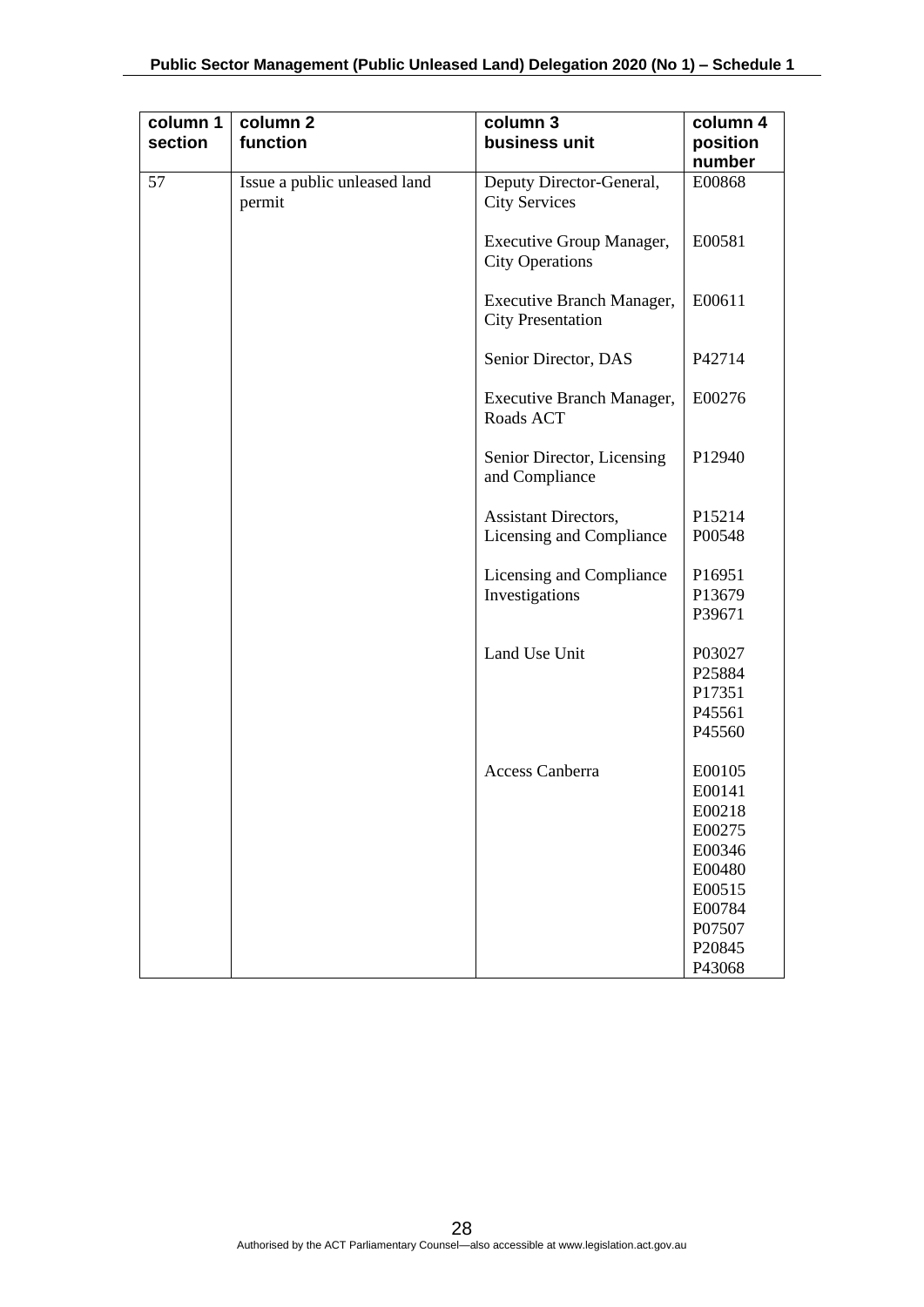| column 1<br>section | column <sub>2</sub><br>function         | column 3<br>business unit                               | column 4<br>position<br>number                                                                   |
|---------------------|-----------------------------------------|---------------------------------------------------------|--------------------------------------------------------------------------------------------------|
| 61                  | Impose financial assurance<br>condition | Deputy Director-General,<br><b>City Services</b>        | E00868                                                                                           |
|                     |                                         | Executive Group Manager,<br><b>City Operations</b>      | E00581                                                                                           |
|                     |                                         | Executive Branch Manager,<br><b>City Presentation</b>   | E00611                                                                                           |
|                     |                                         | Senior Director, DAS                                    | P42714                                                                                           |
|                     |                                         | Executive Branch Manager,<br>Roads ACT                  | E00276                                                                                           |
|                     |                                         | Senior Director, Licensing<br>and Compliance            | P12940                                                                                           |
|                     |                                         | <b>Assistant Directors,</b><br>Licensing and Compliance | P15214<br>P00548                                                                                 |
|                     |                                         | Licensing and Compliance<br>Investigations              | P16951<br>P13679<br>P39671                                                                       |
|                     |                                         | Land Use Unit                                           | P03027<br>P25884<br>P17351<br>P45561<br>P45560                                                   |
|                     |                                         | Access Canberra                                         | E00105<br>E00141<br>E00218<br>E00275<br>E00346<br>E00480<br>E00515<br>E00784<br>P07507<br>P20845 |
|                     |                                         |                                                         | P43068                                                                                           |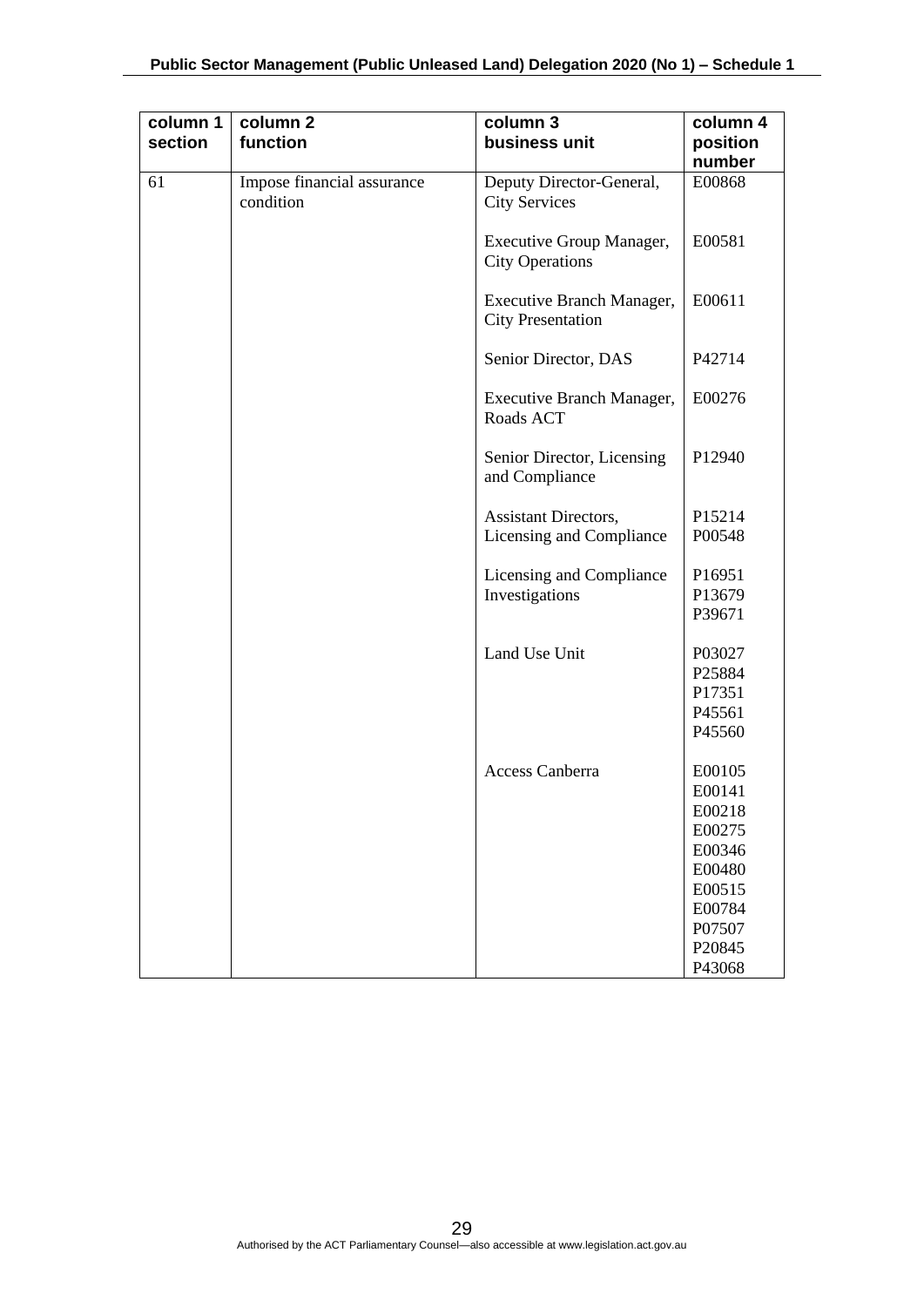| column 1<br>section | column <sub>2</sub><br>function               | column 3<br>business unit                               | column 4<br>position<br>number                                                                             |
|---------------------|-----------------------------------------------|---------------------------------------------------------|------------------------------------------------------------------------------------------------------------|
| 62                  | Financial assurance condition -<br>show cause | Deputy Director-General,<br><b>City Services</b>        | E00868                                                                                                     |
|                     |                                               | Executive Group Manager,<br><b>City Operations</b>      | E00581                                                                                                     |
|                     |                                               | Executive Branch Manager,<br><b>City Presentation</b>   | E00611                                                                                                     |
|                     |                                               | Senior Director, DAS                                    | P42714                                                                                                     |
|                     |                                               | Executive Branch Manager,<br>Roads ACT                  | E00276                                                                                                     |
|                     |                                               | Senior Director, Licensing<br>and Compliance            | P12940                                                                                                     |
|                     |                                               | <b>Assistant Directors,</b><br>Licensing and Compliance | P15214<br>P00548                                                                                           |
|                     |                                               | Licensing and Compliance<br>Investigations              | P16951<br>P13679<br>P39671                                                                                 |
|                     |                                               | Land Use Unit                                           | P03027<br>P25884<br>P17351<br>P45561<br>P45560                                                             |
|                     |                                               | <b>Access Canberra</b>                                  | E00105<br>E00141<br>E00218<br>E00275<br>E00346<br>E00480<br>E00515<br>E00784<br>P07507<br>P20845<br>P43068 |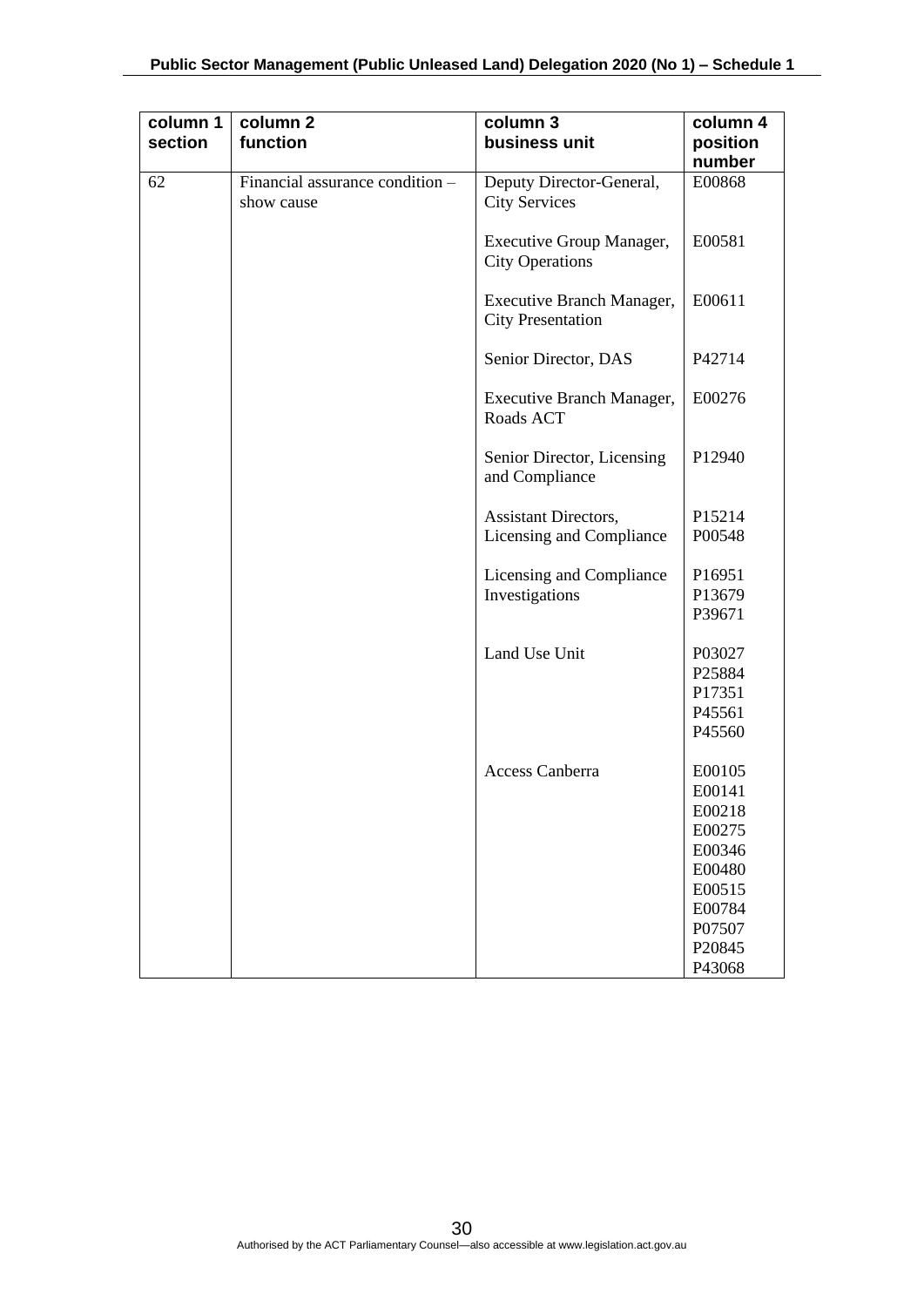| function                              | column 3<br>business unit                             | column 4<br>position<br>number                                                                             |
|---------------------------------------|-------------------------------------------------------|------------------------------------------------------------------------------------------------------------|
| Cancel public unleased land<br>permit | Deputy Director-General,<br><b>City Services</b>      | E00868                                                                                                     |
|                                       | Executive Group Manager,<br><b>City Operations</b>    | E00581                                                                                                     |
|                                       | Executive Branch Manager,<br><b>City Presentation</b> | E00611                                                                                                     |
|                                       | Senior Director, DAS                                  | P42714                                                                                                     |
|                                       | Executive Branch Manager,<br>Roads ACT                | E00276                                                                                                     |
|                                       | Senior Director, Licensing<br>and Compliance          | P12940                                                                                                     |
|                                       | Assistant Directors,<br>Licensing and Compliance      | P15214<br>P00548                                                                                           |
|                                       | Licensing and Compliance<br>Investigations            | P16951<br>P13679<br>P39671                                                                                 |
|                                       | Land Use Unit                                         | P03027<br>P25884<br>P17351<br>P45561<br>P45560                                                             |
|                                       | Access Canberra                                       | E00105<br>E00141<br>E00218<br>E00275<br>E00346<br>E00480<br>E00515<br>E00784<br>P07507<br>P20845<br>P43068 |
|                                       |                                                       |                                                                                                            |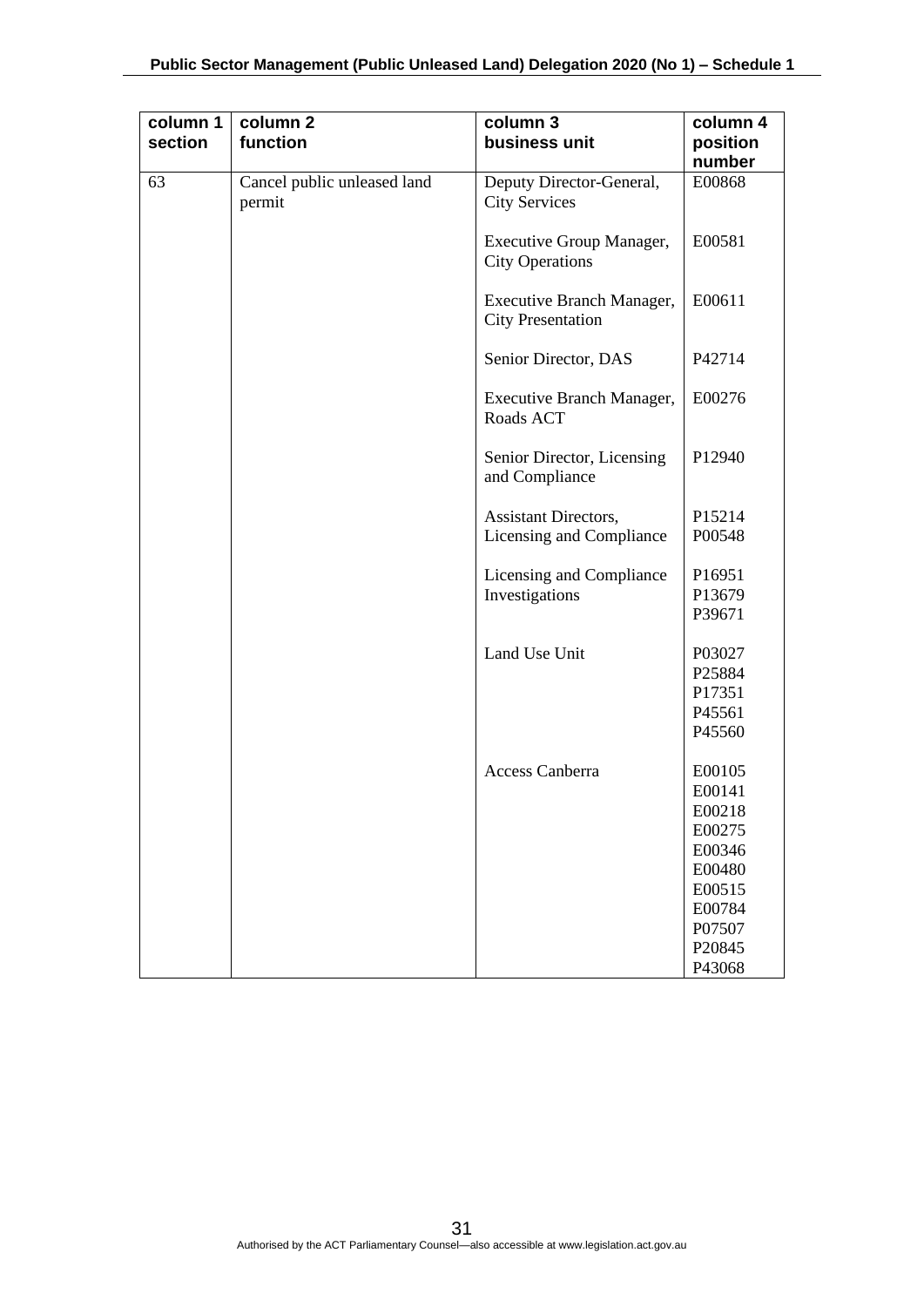| column 1<br>section | column 2<br>function        | column 3<br>business unit                             | column 4<br>position<br>number                                                                             |
|---------------------|-----------------------------|-------------------------------------------------------|------------------------------------------------------------------------------------------------------------|
| 64                  | Recover reasonable expenses | Deputy Director-General,<br><b>City Services</b>      | E00868                                                                                                     |
|                     |                             | Executive Group Manager,<br><b>City Operations</b>    | E00581                                                                                                     |
|                     |                             | Executive Branch Manager,<br><b>City Presentation</b> | E00611                                                                                                     |
|                     |                             | Senior Director, DAS                                  | P42714                                                                                                     |
|                     |                             | Executive Branch Manager,<br>Roads ACT                | E00276                                                                                                     |
|                     |                             | Senior Director, Licensing<br>and Compliance          | P12940                                                                                                     |
|                     |                             | <b>Assistant Directors,</b>                           | P15214                                                                                                     |
|                     |                             | Licensing and Compliance                              | P00548                                                                                                     |
|                     |                             | Licensing and Compliance<br>Investigations            | P16951<br>P13679<br>P39671                                                                                 |
|                     |                             | Land Use Unit                                         | P03027<br>P25884<br>P45561                                                                                 |
|                     |                             |                                                       |                                                                                                            |
|                     |                             | <b>Access Canberra</b>                                | E00105<br>E00141<br>E00218<br>E00275<br>E00346<br>E00480<br>E00515<br>E00784<br>P07507<br>P20845<br>P43068 |
|                     |                             |                                                       |                                                                                                            |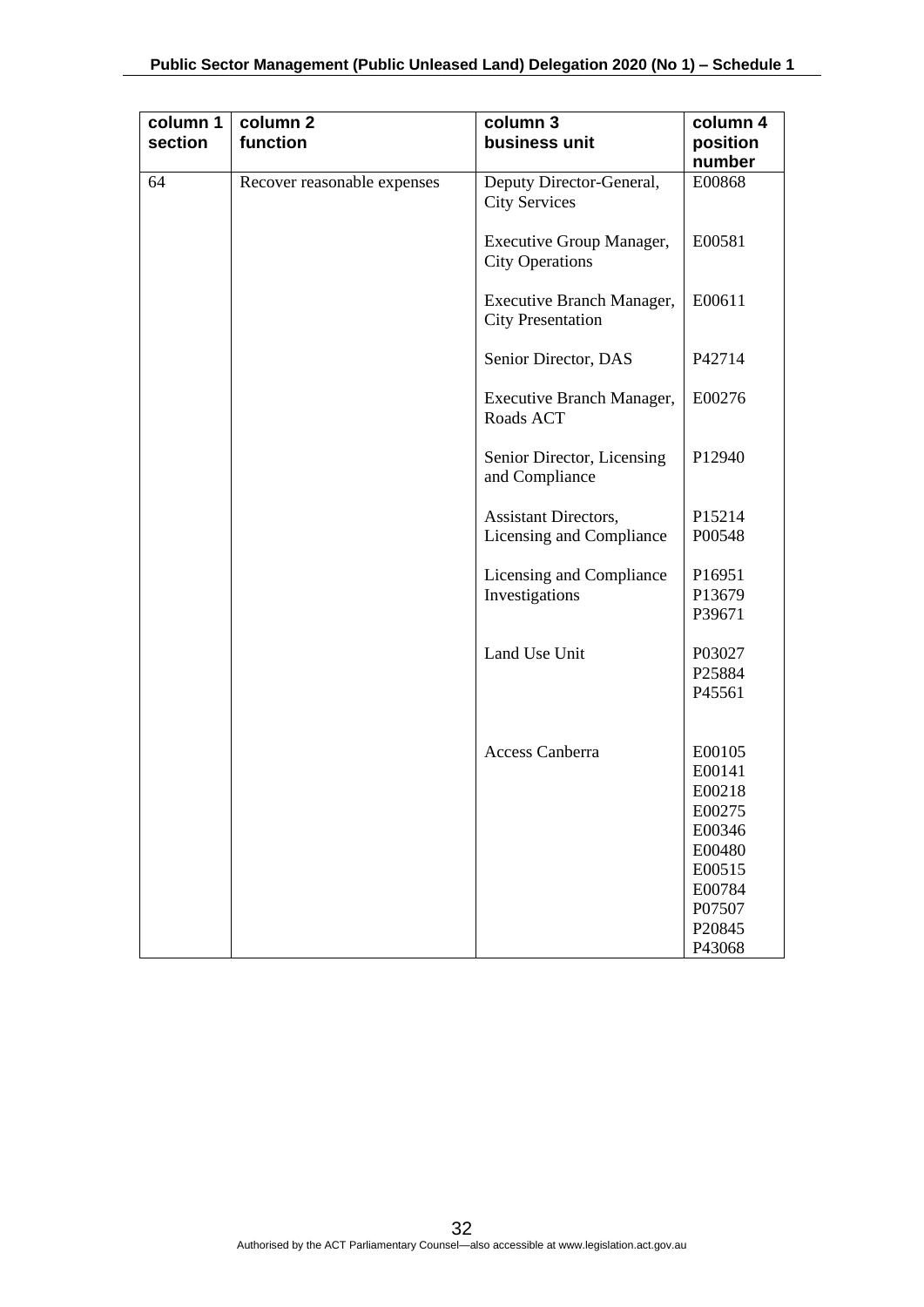| column 1<br>section | column <sub>2</sub><br>function                                                | column 3<br>business unit                                 | column 4<br>position<br>number |
|---------------------|--------------------------------------------------------------------------------|-----------------------------------------------------------|--------------------------------|
| 65                  | Give notice before claim or<br>realisation of financial assurance<br>condition | Deputy Director-General,<br><b>City Services</b>          | E00868                         |
|                     |                                                                                | <b>Executive Group Manager,</b><br><b>City Operations</b> | E00581                         |
|                     |                                                                                | Executive Branch Manager,<br><b>City Presentation</b>     | E00611                         |
|                     |                                                                                | Senior Director, DAS                                      | P42714                         |
|                     |                                                                                | Executive Branch Manager,<br>Roads ACT                    | E00276                         |
|                     |                                                                                | Senior Director, Licensing<br>and Compliance              | P12940                         |
|                     |                                                                                | Assistant Directors,                                      | P15214                         |
|                     |                                                                                | Licensing and Compliance                                  | P00548                         |
|                     |                                                                                | Licensing and Compliance                                  | P16951                         |
|                     |                                                                                | Investigations                                            | P13679                         |
|                     |                                                                                |                                                           | P39671                         |
|                     |                                                                                | Land Use Unit                                             | P03027                         |
|                     |                                                                                |                                                           | P25884                         |
|                     |                                                                                |                                                           | P45561                         |
|                     |                                                                                |                                                           |                                |
|                     |                                                                                | <b>Access Canberra</b>                                    | E00105                         |
|                     |                                                                                |                                                           | E00141<br>E00218               |
|                     |                                                                                |                                                           | E00275                         |
|                     |                                                                                |                                                           | E00346                         |
|                     |                                                                                |                                                           | E00480                         |
|                     |                                                                                |                                                           | E00515                         |
|                     |                                                                                |                                                           | E00784                         |
|                     |                                                                                |                                                           | P07507                         |
|                     |                                                                                |                                                           | P20845                         |
|                     |                                                                                |                                                           | P43068                         |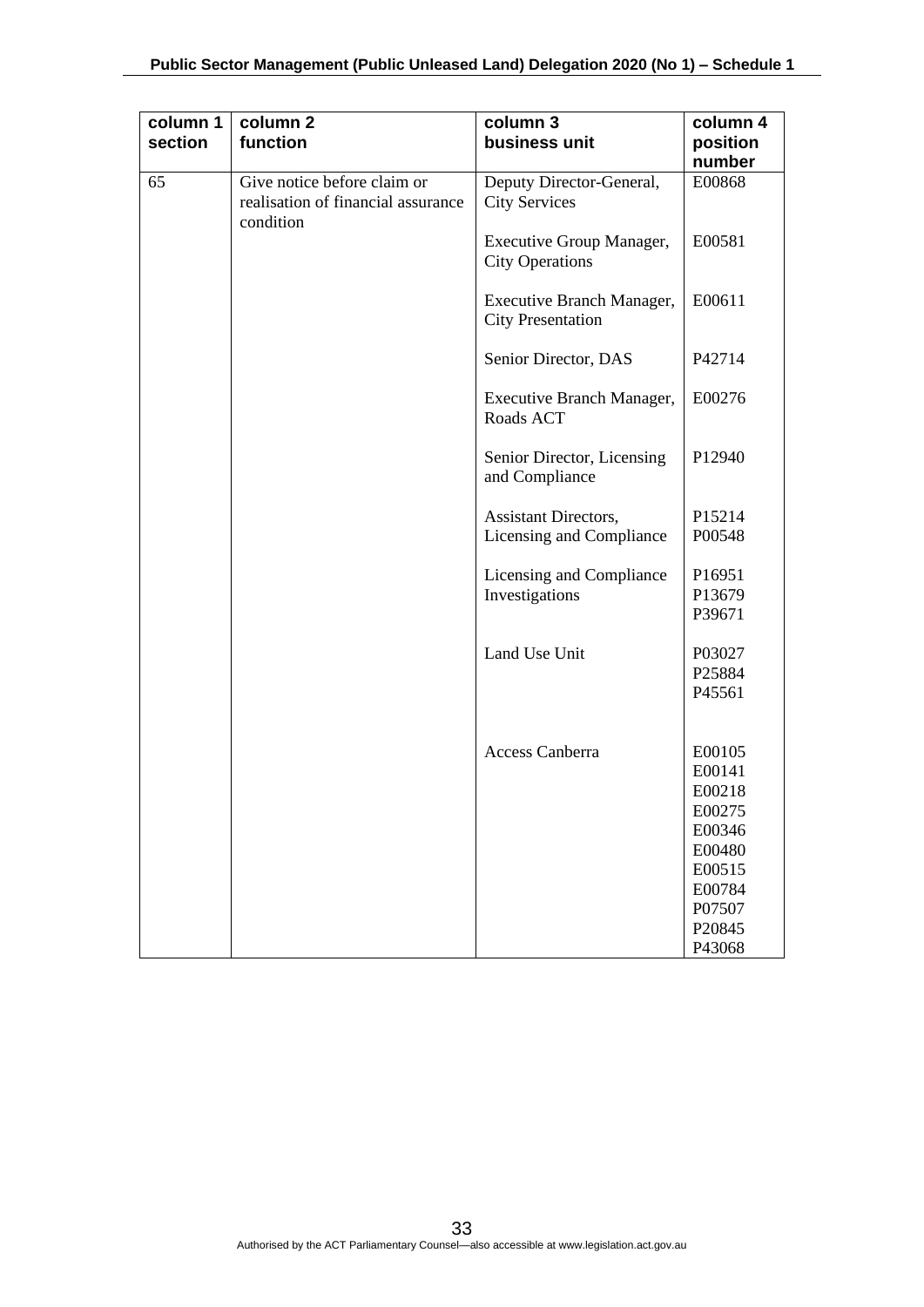| column 1<br>section | column <sub>2</sub><br>function                                          | column 3<br>business unit                                 | column 4<br>position<br>number |
|---------------------|--------------------------------------------------------------------------|-----------------------------------------------------------|--------------------------------|
| 66                  | Give notice to pay extra costs<br>above financial assurance<br>condition | Deputy Director-General,<br><b>City Services</b>          | E00868                         |
|                     |                                                                          | <b>Executive Group Manager,</b><br><b>City Operations</b> | E00581                         |
|                     |                                                                          | Executive Branch Manager,<br><b>City Presentation</b>     | E00611                         |
|                     |                                                                          | Senior Director, DAS                                      | P42714                         |
|                     |                                                                          | <b>Executive Branch Manager,</b><br>Roads ACT             | E00276                         |
|                     |                                                                          | Senior Director, Licensing<br>and Compliance              | P12940                         |
|                     |                                                                          | Assistant Directors,                                      | P15214                         |
|                     |                                                                          | Licensing and Compliance                                  | P00548                         |
|                     |                                                                          | Licensing and Compliance                                  | P16951                         |
|                     |                                                                          | Investigations                                            | P13679                         |
|                     |                                                                          |                                                           | P39671                         |
|                     |                                                                          | Land Use Unit                                             | P03027                         |
|                     |                                                                          |                                                           | P25884                         |
|                     |                                                                          |                                                           | P45561                         |
|                     |                                                                          | <b>Access Canberra</b>                                    | E00105                         |
|                     |                                                                          |                                                           | E00141                         |
|                     |                                                                          |                                                           | E00218                         |
|                     |                                                                          |                                                           | E00275                         |
|                     |                                                                          |                                                           | E00346                         |
|                     |                                                                          |                                                           | E00480                         |
|                     |                                                                          |                                                           | E00515                         |
|                     |                                                                          |                                                           | E00784                         |
|                     |                                                                          |                                                           | P07507<br>P20845               |
|                     |                                                                          |                                                           | P43068                         |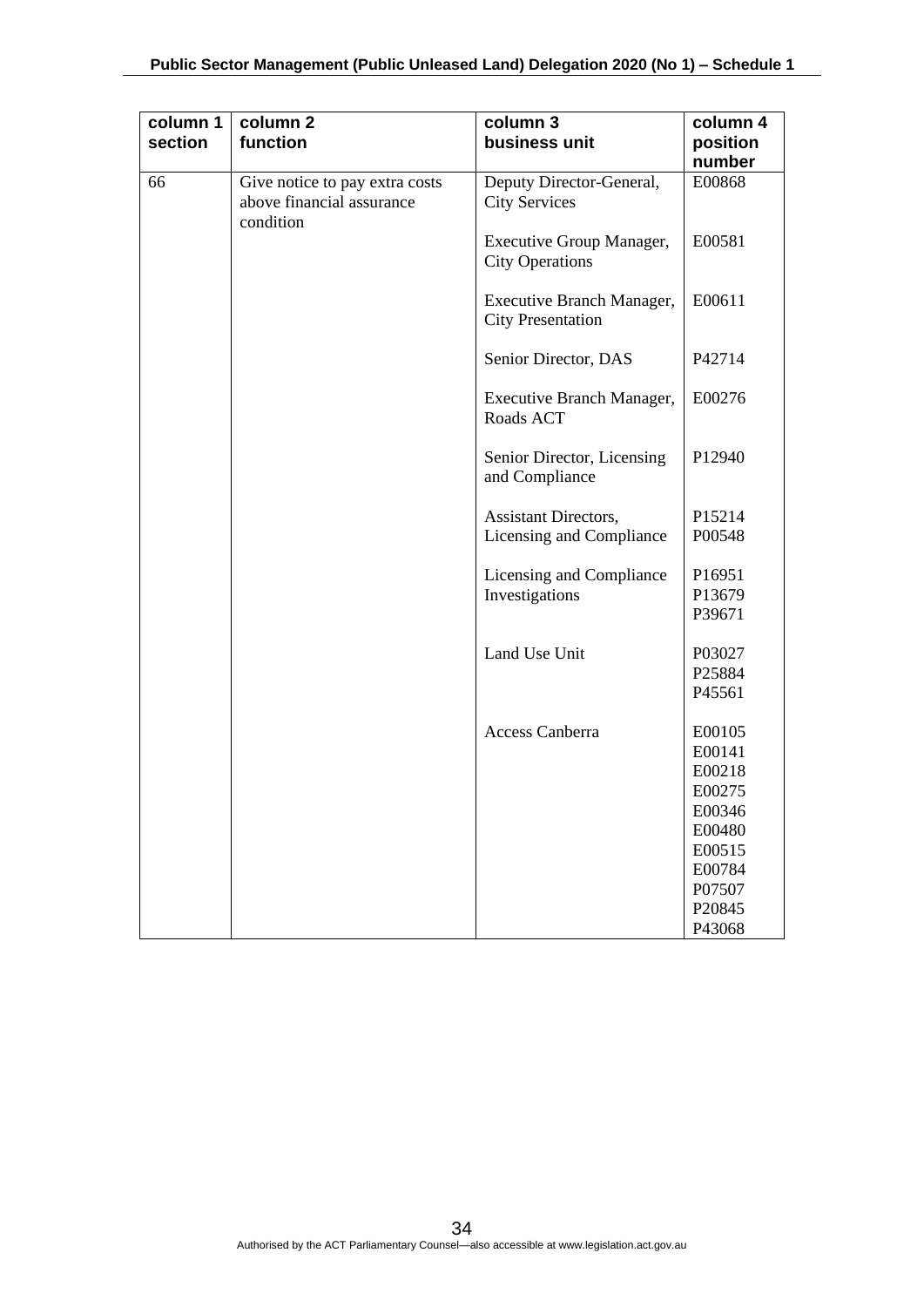| column 1<br>section | column <sub>2</sub><br>function      | column 3<br>business unit                                 | column 4<br>position |
|---------------------|--------------------------------------|-----------------------------------------------------------|----------------------|
|                     |                                      |                                                           | number               |
| 68                  | Amend public unleased land<br>permit | Deputy Director-General,<br><b>City Services</b>          | E00868               |
|                     |                                      | <b>Executive Group Manager,</b><br><b>City Operations</b> | E00581               |
|                     |                                      | Executive Branch Manager,<br><b>City Presentation</b>     | E00611               |
|                     |                                      | Senior Director, DAS                                      | P42714               |
|                     |                                      | Executive Branch Manager,<br>Roads ACT                    | E00276               |
|                     |                                      | Senior Director, Licensing<br>and Compliance              | P12940               |
|                     |                                      | <b>Assistant Directors,</b>                               | P15214               |
|                     |                                      | Licensing and Compliance                                  | P00548               |
|                     |                                      | Licensing and Compliance                                  | P16951               |
|                     |                                      | Investigations                                            | P13679               |
|                     |                                      |                                                           | P39671               |
|                     |                                      | Land Use Unit                                             | P03027               |
|                     |                                      |                                                           | P25884               |
|                     |                                      |                                                           | P45561               |
|                     |                                      | <b>Access Canberra</b>                                    | E00105               |
|                     |                                      |                                                           | E00141               |
|                     |                                      |                                                           | E00218               |
|                     |                                      |                                                           | E00275               |
|                     |                                      |                                                           | E00346               |
|                     |                                      |                                                           | E00480               |
|                     |                                      |                                                           | E00515               |
|                     |                                      |                                                           | E00784               |
|                     |                                      |                                                           | P07507               |
|                     |                                      |                                                           | P20845               |
|                     |                                      |                                                           | P43068               |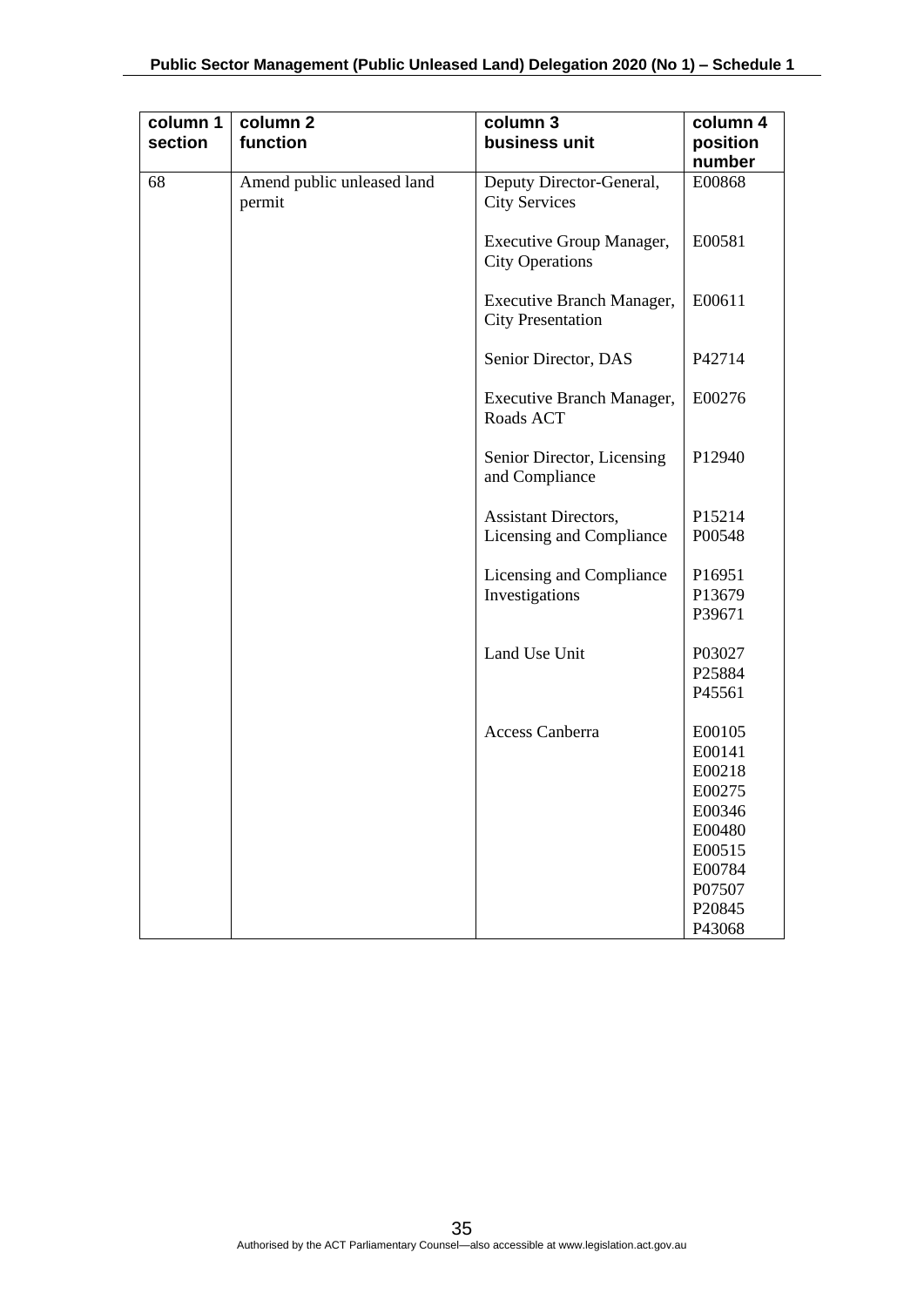| column 1<br>section | column 2<br>function                                                     | column 3<br>business unit                                 | column 4<br>position |
|---------------------|--------------------------------------------------------------------------|-----------------------------------------------------------|----------------------|
|                     |                                                                          |                                                           | number               |
| 70                  | Decide on application for<br>amendment of public unleased<br>land permit | Deputy Director-General,<br><b>City Services</b>          | E00868               |
|                     |                                                                          | <b>Executive Group Manager,</b><br><b>City Operations</b> | E00581               |
|                     |                                                                          | Executive Branch Manager,<br><b>City Presentation</b>     | E00611               |
|                     |                                                                          | Senior Director, DAS                                      | P42714               |
|                     |                                                                          | <b>Executive Branch Manager,</b><br>Roads ACT             | E00276               |
|                     |                                                                          | Senior Director, Licensing<br>and Compliance              | P12940               |
|                     |                                                                          | <b>Assistant Directors,</b>                               | P15214               |
|                     |                                                                          | Licensing and Compliance                                  | P00548               |
|                     |                                                                          | Licensing and Compliance                                  | P16951               |
|                     |                                                                          | Investigations                                            | P13679               |
|                     |                                                                          |                                                           | P39671               |
|                     |                                                                          | Land Use Unit                                             | P03027               |
|                     |                                                                          |                                                           | P25884               |
|                     |                                                                          |                                                           | P45561               |
|                     |                                                                          | Access Canberra                                           | E00105               |
|                     |                                                                          |                                                           | E00141               |
|                     |                                                                          |                                                           | E00218               |
|                     |                                                                          |                                                           | E00275               |
|                     |                                                                          |                                                           | E00346               |
|                     |                                                                          |                                                           | E00480               |
|                     |                                                                          |                                                           | E00515               |
|                     |                                                                          |                                                           | E00784               |
|                     |                                                                          |                                                           | P07507               |
|                     |                                                                          |                                                           | P20845<br>P43068     |
|                     |                                                                          |                                                           |                      |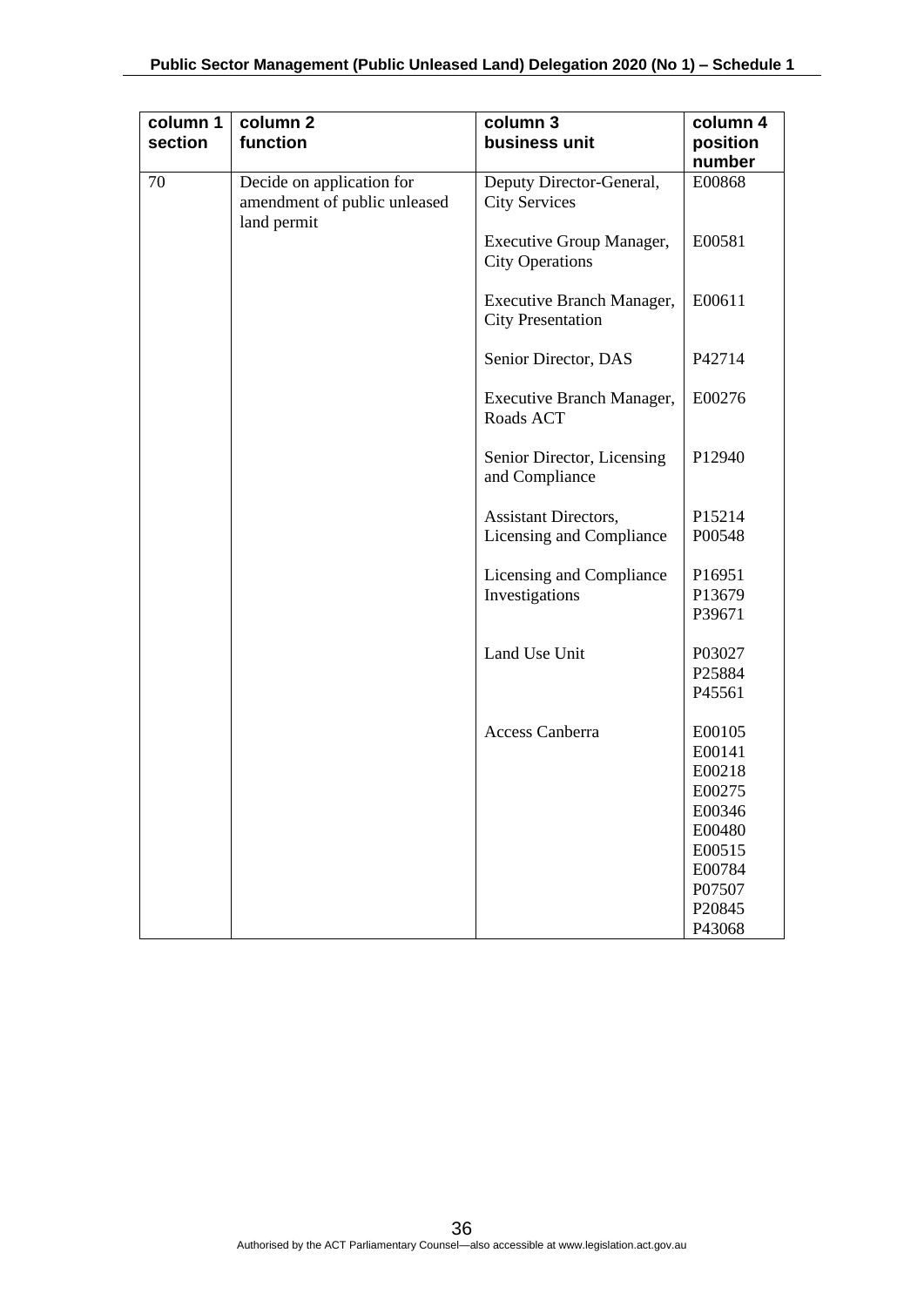| column 1<br>section | column <sub>2</sub><br>function                                  | column 3<br>business unit                                 | column 4<br>position<br>number |
|---------------------|------------------------------------------------------------------|-----------------------------------------------------------|--------------------------------|
| 72                  | Decide on application to transfer<br>public unleased land permit | Deputy Director-General,<br><b>City Services</b>          | E00868                         |
|                     |                                                                  | <b>Executive Group Manager,</b><br><b>City Operations</b> | E00581                         |
|                     |                                                                  | Executive Branch Manager,<br><b>City Presentation</b>     | E00611                         |
|                     |                                                                  | Senior Director, DAS                                      | P42714                         |
|                     |                                                                  | Executive Branch Manager,<br>Roads ACT                    | E00276                         |
|                     |                                                                  | Senior Director, Licensing<br>and Compliance              | P12940                         |
|                     |                                                                  | Assistant Directors,                                      | P15214                         |
|                     |                                                                  | Licensing and Compliance                                  | P00548                         |
|                     |                                                                  |                                                           |                                |
|                     |                                                                  | Licensing and Compliance                                  | P16951                         |
|                     |                                                                  | Investigations                                            | P13679                         |
|                     |                                                                  |                                                           | P39671                         |
|                     |                                                                  |                                                           |                                |
|                     |                                                                  |                                                           |                                |
|                     |                                                                  | Land Use Unit                                             | P03027                         |
|                     |                                                                  |                                                           | P25884                         |
|                     |                                                                  |                                                           | P45561                         |
|                     |                                                                  | <b>Access Canberra</b>                                    | E00105                         |
|                     |                                                                  |                                                           | E00141                         |
|                     |                                                                  |                                                           | E00218                         |
|                     |                                                                  |                                                           | E00275                         |
|                     |                                                                  |                                                           | E00346                         |
|                     |                                                                  |                                                           | E00480                         |
|                     |                                                                  |                                                           | E00515                         |
|                     |                                                                  |                                                           | E00784                         |
|                     |                                                                  |                                                           | P07507                         |
|                     |                                                                  |                                                           | P20845                         |
|                     |                                                                  |                                                           | P43068                         |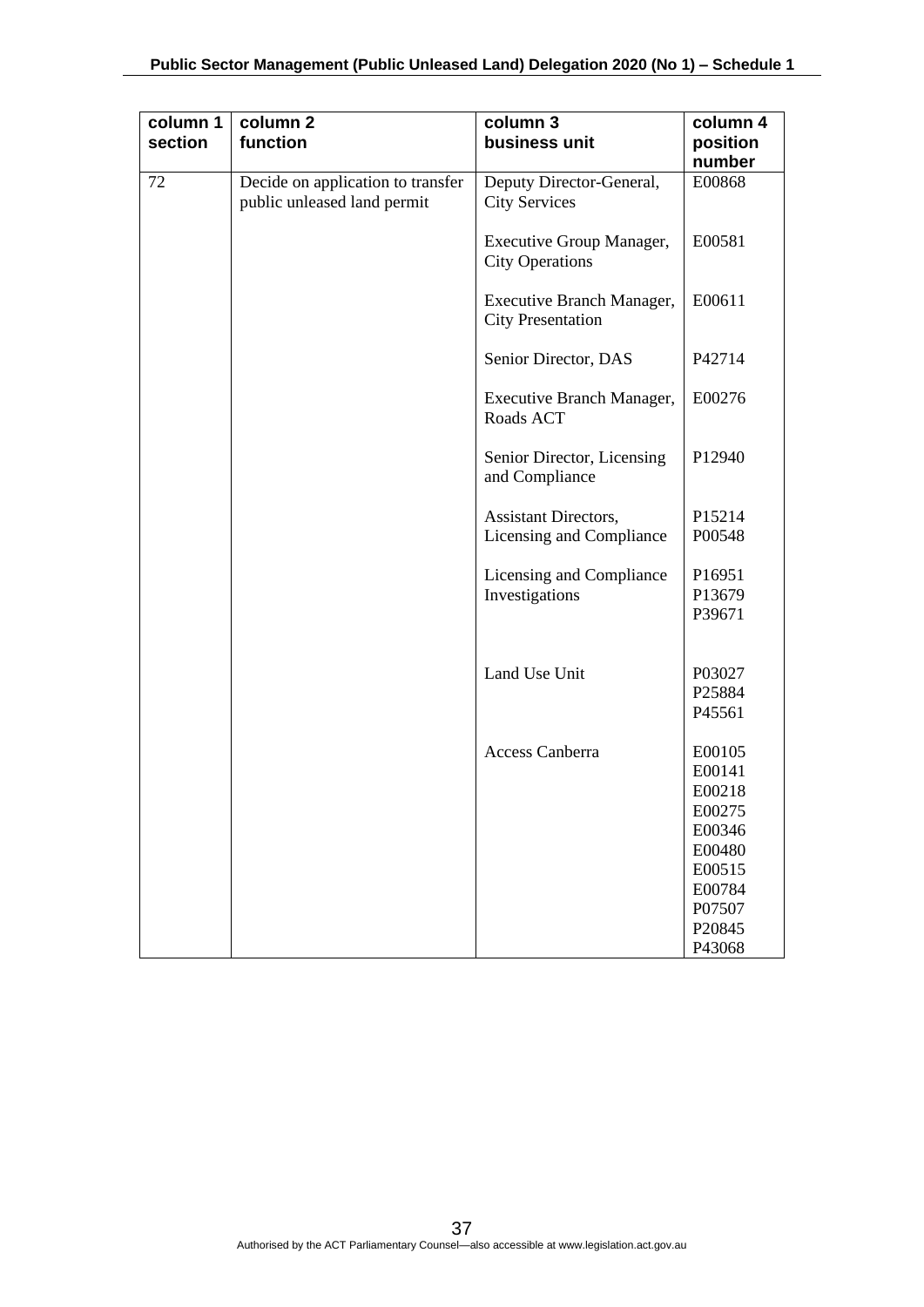| column 1<br>section | column <sub>2</sub><br>function                                | column 3<br>business unit                                 | column 4<br>position |
|---------------------|----------------------------------------------------------------|-----------------------------------------------------------|----------------------|
|                     |                                                                |                                                           | number               |
| 73                  | Extend time for making an<br>application for renewal of permit | Deputy Director-General,<br><b>City Services</b>          | E00868               |
|                     |                                                                | <b>Executive Group Manager,</b><br><b>City Operations</b> | E00581               |
|                     |                                                                | Executive Branch Manager,<br><b>City Presentation</b>     | E00611               |
|                     |                                                                | Senior Director, DAS                                      | P42714               |
|                     |                                                                | Executive Branch Manager,<br>Roads ACT                    | E00276               |
|                     |                                                                | Senior Director, Licensing<br>and Compliance              | P12940               |
|                     |                                                                | Assistant Directors,                                      | P15214               |
|                     |                                                                | Licensing and Compliance                                  | P00548               |
|                     |                                                                | Licensing and Compliance                                  | P16951               |
|                     |                                                                | Investigations                                            | P13679               |
|                     |                                                                |                                                           | P39671               |
|                     |                                                                | Land Use Unit                                             | P03027               |
|                     |                                                                |                                                           | P25884               |
|                     |                                                                |                                                           | P45561               |
|                     |                                                                | Access Canberra                                           | E00105               |
|                     |                                                                |                                                           | E00141               |
|                     |                                                                |                                                           | E00218               |
|                     |                                                                |                                                           | E00275               |
|                     |                                                                |                                                           | E00346               |
|                     |                                                                |                                                           | E00480               |
|                     |                                                                |                                                           | E00515               |
|                     |                                                                |                                                           | E00784               |
|                     |                                                                |                                                           | P07507               |
|                     |                                                                |                                                           | P20845               |
|                     |                                                                |                                                           | P43068               |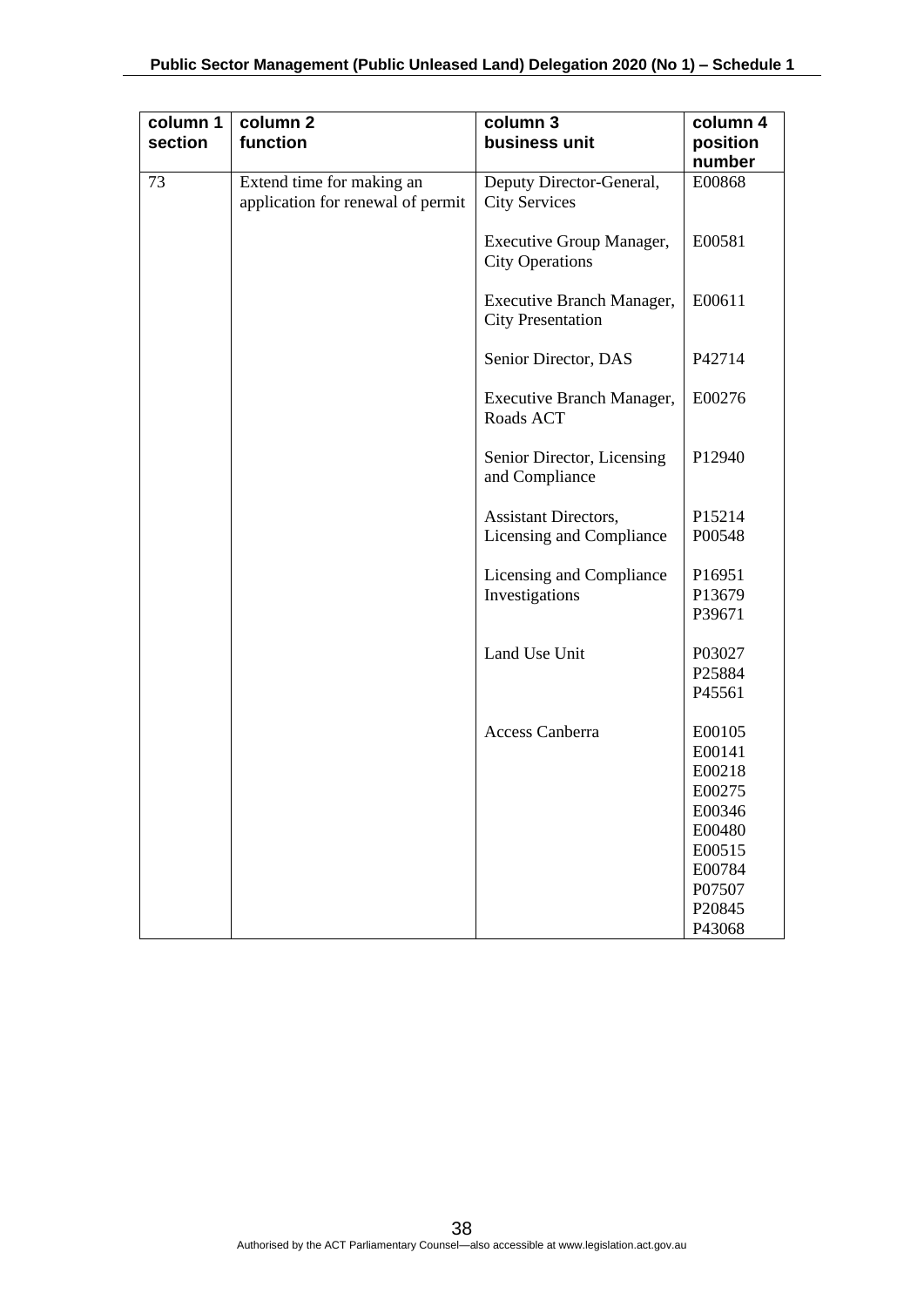| column 1<br>section | column 2<br>function                 | column 3<br>business unit                                 | column 4<br>position |
|---------------------|--------------------------------------|-----------------------------------------------------------|----------------------|
|                     |                                      |                                                           | number               |
| 74                  | Renew public unleased land<br>permit | Deputy Director-General,<br><b>City Services</b>          | E00868               |
|                     |                                      | <b>Executive Group Manager,</b><br><b>City Operations</b> | E00581               |
|                     |                                      | Executive Branch Manager,<br><b>City Presentation</b>     | E00611               |
|                     |                                      | Senior Director, DAS                                      | P42714               |
|                     |                                      | Executive Branch Manager,<br>Roads ACT                    | E00276               |
|                     |                                      | Senior Director, Licensing<br>and Compliance              | P12940               |
|                     |                                      | <b>Assistant Directors,</b>                               | P15214               |
|                     |                                      | Licensing and Compliance                                  | P00548               |
|                     |                                      | Licensing and Compliance                                  | P16951               |
|                     |                                      | Investigations                                            | P13679               |
|                     |                                      |                                                           | P39671               |
|                     |                                      | Land Use Unit                                             | P03027               |
|                     |                                      |                                                           | P25884               |
|                     |                                      |                                                           | P45561               |
|                     |                                      | Access Canberra                                           | E00105               |
|                     |                                      |                                                           | E00141               |
|                     |                                      |                                                           | E00218               |
|                     |                                      |                                                           | E00275               |
|                     |                                      |                                                           | E00346               |
|                     |                                      |                                                           | E00480               |
|                     |                                      |                                                           | E00515<br>E00784     |
|                     |                                      |                                                           | P07507               |
|                     |                                      |                                                           | P20845               |
|                     |                                      |                                                           | P43068               |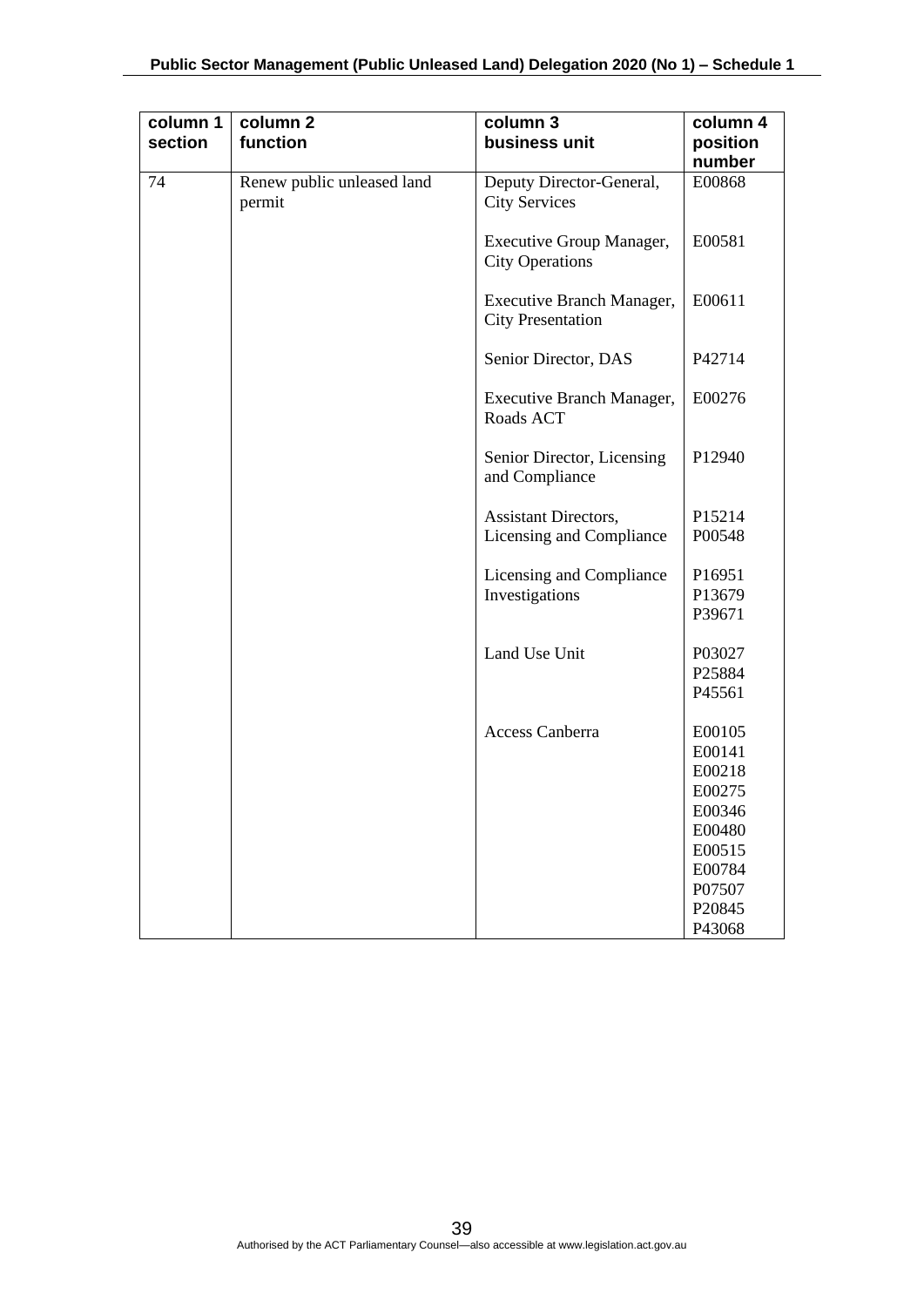| column 1<br>section | column <sub>2</sub><br>function                  | column 3<br>business unit                                 | column 4<br>position<br>number                                                                             |
|---------------------|--------------------------------------------------|-----------------------------------------------------------|------------------------------------------------------------------------------------------------------------|
| 75                  | Issue replacement public<br>unleased land permit | Deputy Director-General,<br><b>City Services</b>          | E00868                                                                                                     |
|                     |                                                  | <b>Executive Group Manager,</b><br><b>City Operations</b> | E00581                                                                                                     |
|                     |                                                  | Executive Branch Manager,<br><b>City Presentation</b>     | E00611                                                                                                     |
|                     |                                                  | Senior Director, DAS                                      | P42714                                                                                                     |
|                     |                                                  | Executive Branch Manager,<br>Roads ACT                    | E00276                                                                                                     |
|                     |                                                  | Senior Director, Licensing<br>and Compliance              | P12940                                                                                                     |
|                     |                                                  | Assistant Directors,<br>Licensing and Compliance          | P15214<br>P00548                                                                                           |
|                     |                                                  | Licensing and Compliance<br>Investigations                | P16951<br>P13679<br>P39671                                                                                 |
|                     |                                                  | Land Use Unit                                             | P03027<br>P25884<br>P45561                                                                                 |
|                     |                                                  | Access Canberra                                           | E00105<br>E00141<br>E00218<br>E00275<br>E00346<br>E00480<br>E00515<br>E00784<br>P07507<br>P20845<br>P43068 |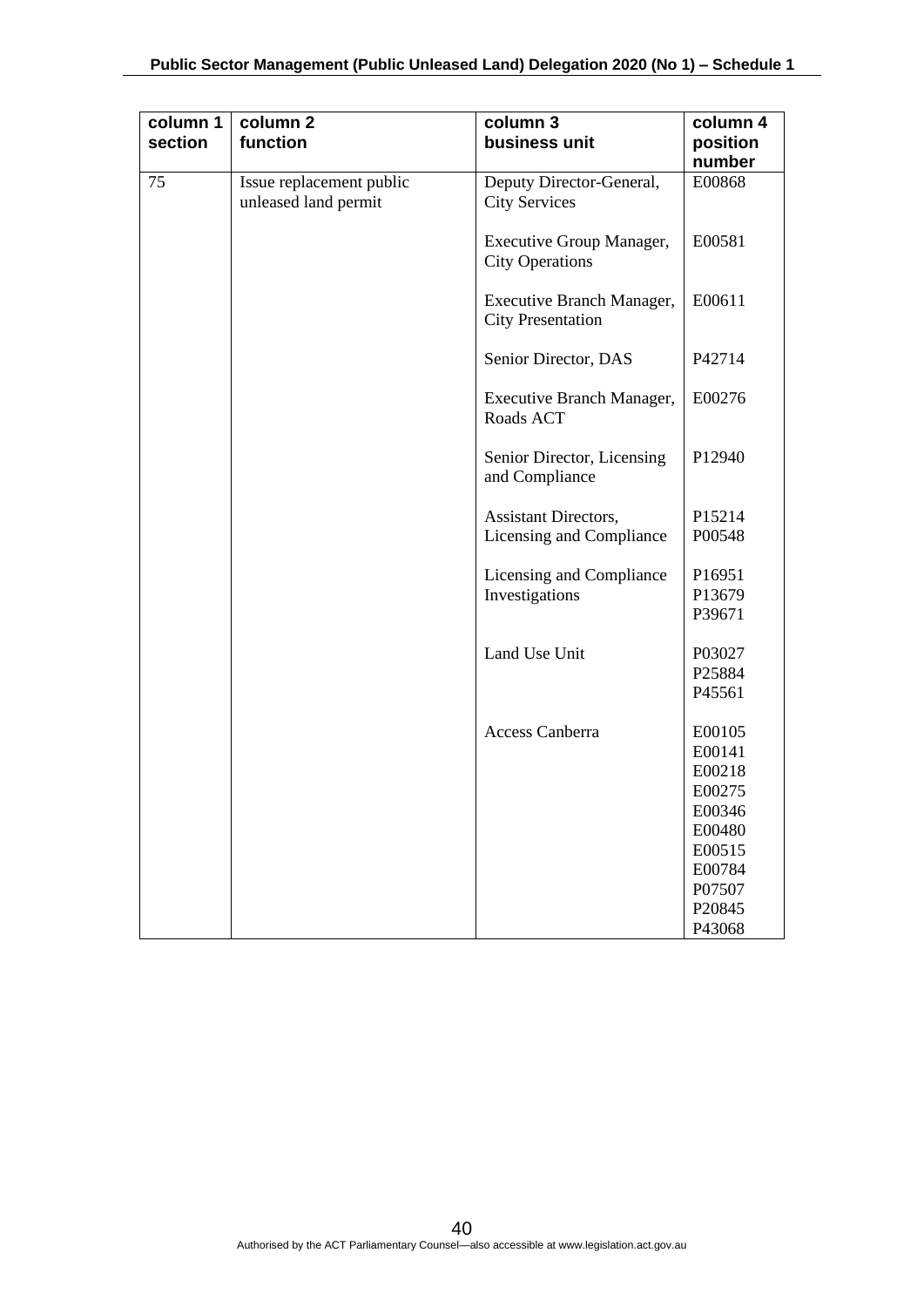| column 1<br>section | column <sub>2</sub><br>function                           | column 3<br>business unit                                 | column 4<br>position |
|---------------------|-----------------------------------------------------------|-----------------------------------------------------------|----------------------|
|                     |                                                           |                                                           | number               |
| 78                  | Change name and address on<br>public unleased land permit | Deputy Director-General,<br><b>City Services</b>          | E00868               |
|                     |                                                           | <b>Executive Group Manager,</b><br><b>City Operations</b> | E00581               |
|                     |                                                           | Executive Branch Manager,<br><b>City Presentation</b>     | E00611               |
|                     |                                                           | Senior Director, DAS                                      | P42714               |
|                     |                                                           | <b>Executive Branch Manager,</b><br>Roads ACT             | E00276               |
|                     |                                                           | Senior Director, Licensing<br>and Compliance              | P12940               |
|                     |                                                           | Assistant Directors,                                      | P15214               |
|                     |                                                           | Licensing and Compliance                                  | P00548               |
|                     |                                                           | Licensing and Compliance                                  | P16951               |
|                     |                                                           | Investigations                                            | P13679               |
|                     |                                                           |                                                           | P39671               |
|                     |                                                           | Land Use Unit                                             | P03027               |
|                     |                                                           |                                                           | P25884               |
|                     |                                                           |                                                           | P45561               |
|                     |                                                           | Access Canberra                                           | E00105               |
|                     |                                                           |                                                           | E00141               |
|                     |                                                           |                                                           | E00218               |
|                     |                                                           |                                                           | E00275               |
|                     |                                                           |                                                           | E00346               |
|                     |                                                           |                                                           | E00480               |
|                     |                                                           |                                                           | E00515               |
|                     |                                                           |                                                           | E00784<br>P07507     |
|                     |                                                           |                                                           | P20845               |
|                     |                                                           |                                                           | P43068               |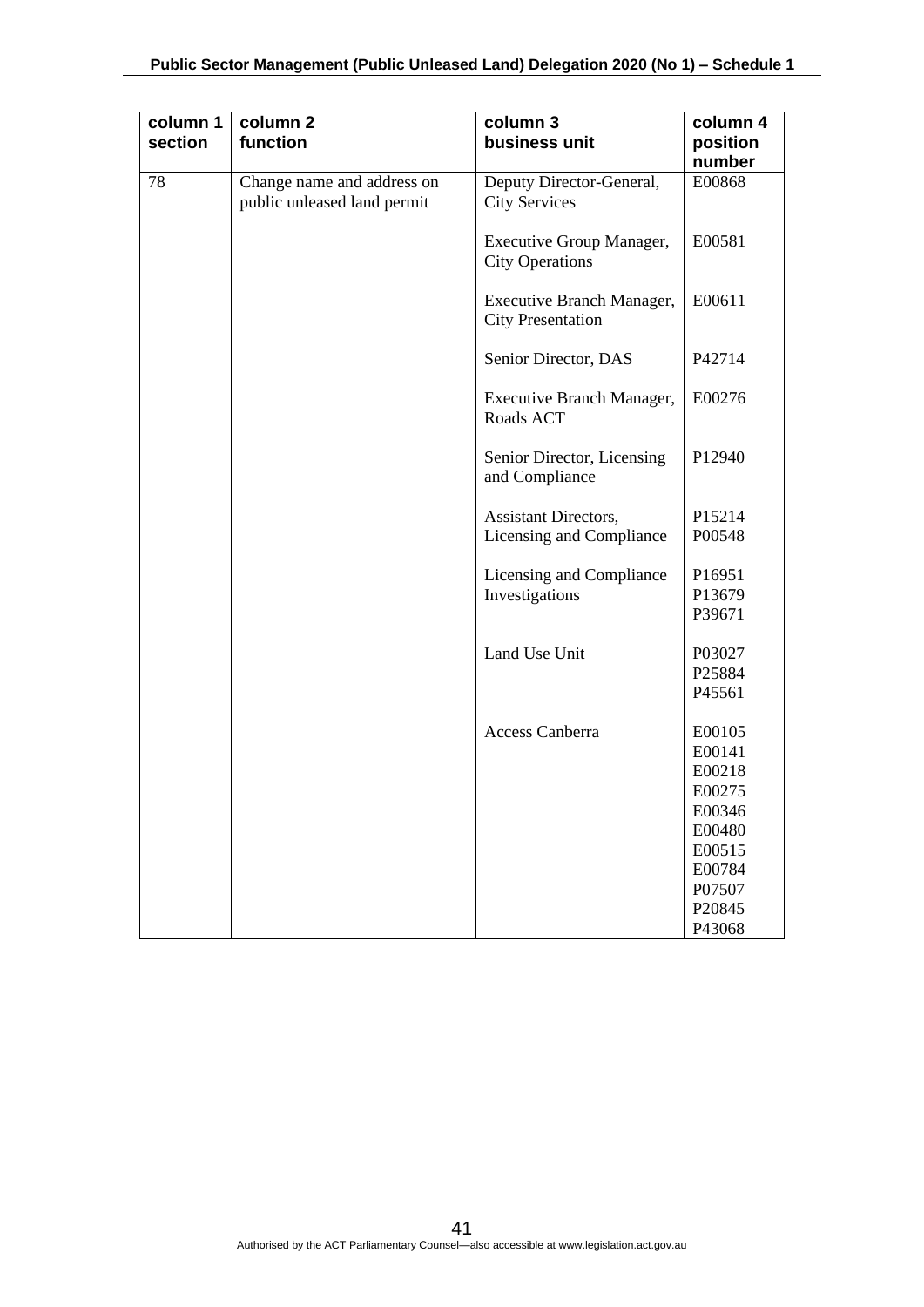| 81 | Take regulatory action | Deputy Director-General,<br><b>City Services</b>      | E00868                                                                       |
|----|------------------------|-------------------------------------------------------|------------------------------------------------------------------------------|
|    |                        | Executive Group Manager,<br><b>City Operations</b>    | E00581                                                                       |
|    |                        | Executive Branch Manager,<br><b>City Presentation</b> | E00611                                                                       |
|    |                        | Senior Director, DAS                                  | P42714                                                                       |
|    |                        | Executive Branch Manager,<br>Roads ACT                | E00276                                                                       |
|    |                        | <b>Domestic Animal Services</b>                       | P35859                                                                       |
|    |                        | Senior Director, Licensing<br>and Compliance          | P12940                                                                       |
|    |                        | Assistant Directors,<br>Licensing and Compliance      | P15214<br>P00548                                                             |
|    |                        | Licensing and Compliance<br>Investigations            | P16951<br>P13679<br>P39671                                                   |
|    |                        | <b>City Rangers</b>                                   | P21704<br>P32123<br>P32124<br>P32125<br>P32126<br>P32127<br>P18864           |
|    |                        | <b>Compliance Targeting</b><br>Team                   | P44413<br>P44414<br>P44415<br>P44416<br>P44417<br>P44418                     |
|    |                        | Land Use Unit                                         | P03027<br>P25884<br>P17351<br>P45561<br>P45560                               |
|    |                        | Access Canberra                                       | E00105<br>E00141<br>E00218<br>E00275<br>E00346<br>E00480<br>E00515<br>E00784 |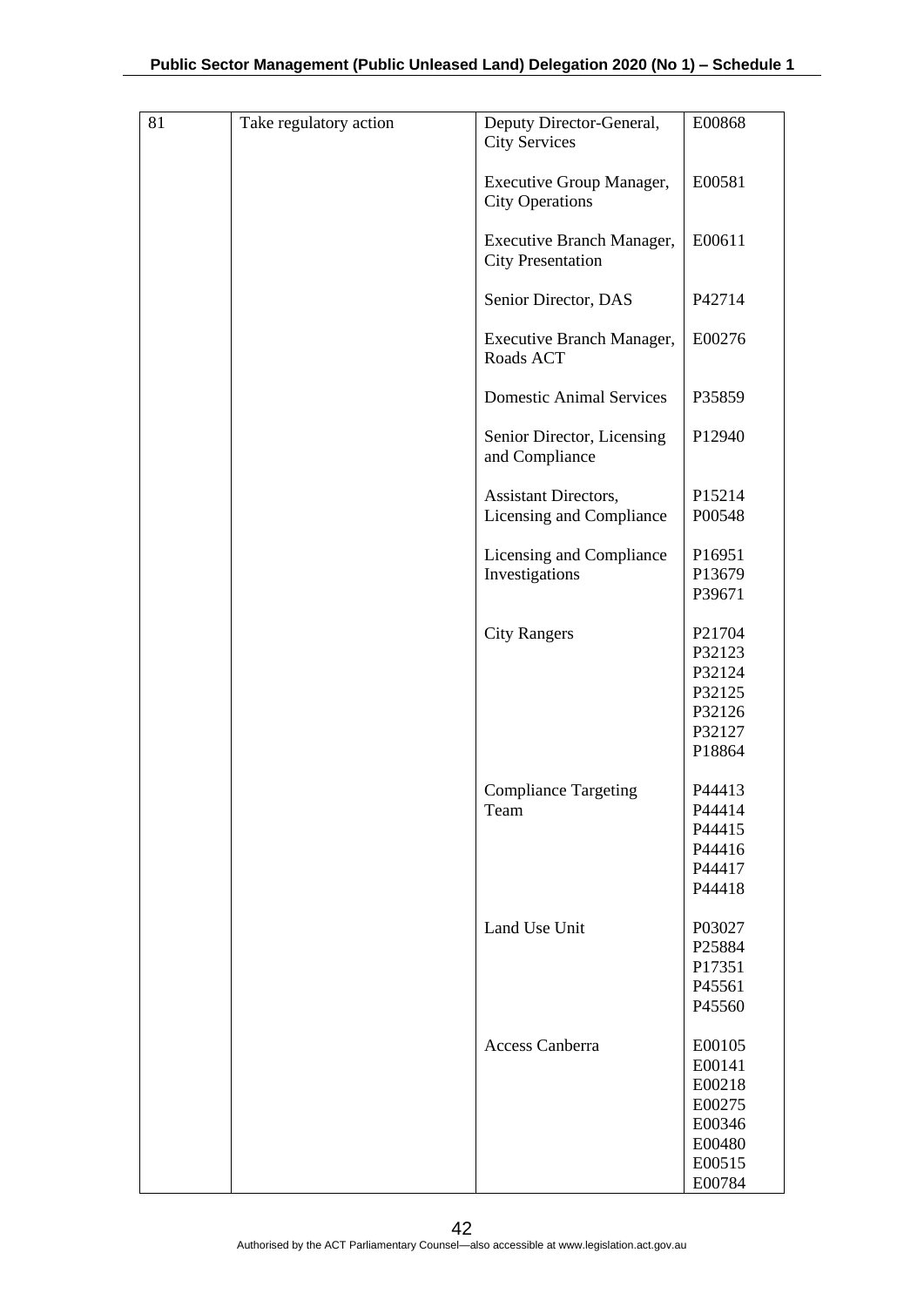| column 1<br>section | column <sub>2</sub><br>function        | column 3<br>business unit                                 | column 4<br>position |
|---------------------|----------------------------------------|-----------------------------------------------------------|----------------------|
|                     |                                        |                                                           | number               |
|                     |                                        |                                                           | P07507               |
|                     |                                        |                                                           | P20845               |
|                     |                                        |                                                           | P43068               |
| 82                  | Suspend public unleased land<br>permit | Deputy Director-General,<br><b>City Services</b>          | E00868               |
|                     |                                        | <b>Executive Group Manager,</b><br><b>City Operations</b> | E00581               |
|                     |                                        | Executive Branch Manager,<br><b>City Presentation</b>     | E00611               |
|                     |                                        | Senior Director, DAS                                      | P42714               |
|                     |                                        | Executive Branch Manager,<br>Roads ACT                    | E00276               |
|                     |                                        | Senior Director, Licensing<br>and Compliance              | P12940               |
|                     |                                        | Assistant Directors,                                      | P15214               |
|                     |                                        | Licensing and Compliance                                  | P00548               |
|                     |                                        |                                                           |                      |
|                     |                                        | Licensing and Compliance                                  | P16951               |
|                     |                                        | Investigations                                            | P13679               |
|                     |                                        |                                                           | P39671               |
|                     |                                        |                                                           |                      |
|                     |                                        | <b>City Rangers</b>                                       | P21704               |
|                     |                                        |                                                           |                      |
|                     |                                        | Land Use Unit                                             | P03027               |
|                     |                                        |                                                           | P25884               |
|                     |                                        |                                                           | P17351               |
|                     |                                        |                                                           | P45561               |
|                     |                                        |                                                           | P45560               |
|                     |                                        | Access Canberra                                           | E00105               |
|                     |                                        |                                                           | E00141               |
|                     |                                        |                                                           | E00218               |
|                     |                                        |                                                           | E00275               |
|                     |                                        |                                                           | E00346               |
|                     |                                        |                                                           | E00480               |
|                     |                                        |                                                           | E00515               |
|                     |                                        |                                                           | E00784               |
|                     |                                        |                                                           | P07507               |
|                     |                                        |                                                           | P20845               |
|                     |                                        |                                                           | P43068               |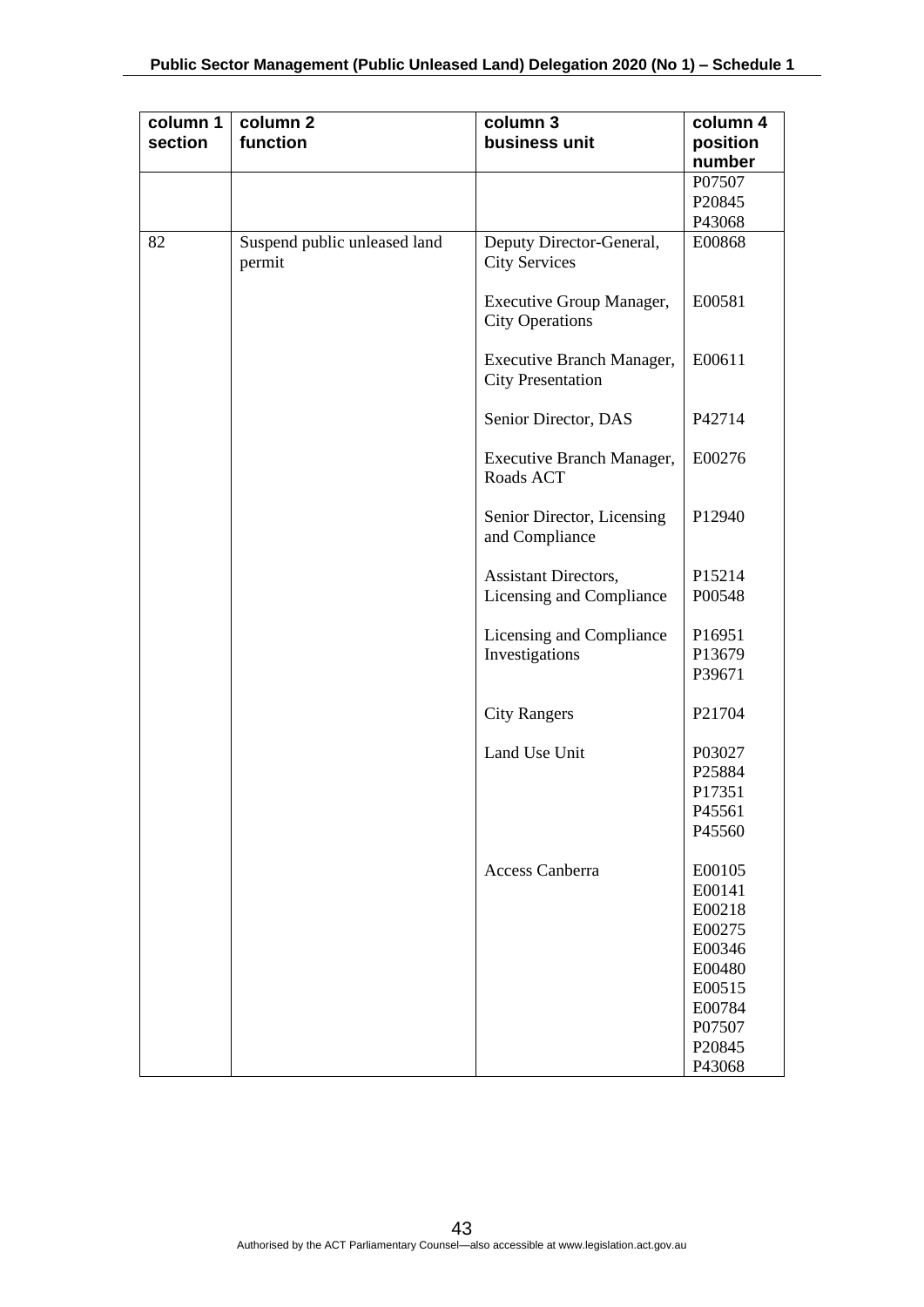| column 1<br>section | column <sub>2</sub><br>function                              | column 3<br>business unit                                 | column 4<br>position<br>number                                                                             |
|---------------------|--------------------------------------------------------------|-----------------------------------------------------------|------------------------------------------------------------------------------------------------------------|
| 85                  | Return amended or replacement<br>public unleased land permit | Deputy Director-General,<br><b>City Services</b>          | E00868                                                                                                     |
|                     |                                                              | <b>Executive Group Manager,</b><br><b>City Operations</b> | E00581                                                                                                     |
|                     |                                                              | Executive Branch Manager,<br><b>City Presentation</b>     | E00611                                                                                                     |
|                     |                                                              | Senior Director, DAS                                      | P42714                                                                                                     |
|                     |                                                              | Executive Branch Manager,<br>Roads ACT                    | E00276                                                                                                     |
|                     |                                                              | Senior Director, Licensing<br>and Compliance              | P12940                                                                                                     |
|                     |                                                              | Assistant Directors,                                      | P15214                                                                                                     |
|                     |                                                              | Licensing and Compliance                                  | P00548                                                                                                     |
|                     |                                                              | Licensing and Compliance<br>Investigations                | P16951<br>P13679<br>P39671                                                                                 |
|                     |                                                              | <b>City Rangers</b>                                       | P21704                                                                                                     |
|                     |                                                              | Land Use Unit                                             | P03027<br>P25884<br>P17351<br>P45561<br>P45560                                                             |
|                     |                                                              | Access Canberra                                           | E00105<br>E00141<br>E00218<br>E00275<br>E00346<br>E00480<br>E00515<br>E00784<br>P07507<br>P20845<br>P43068 |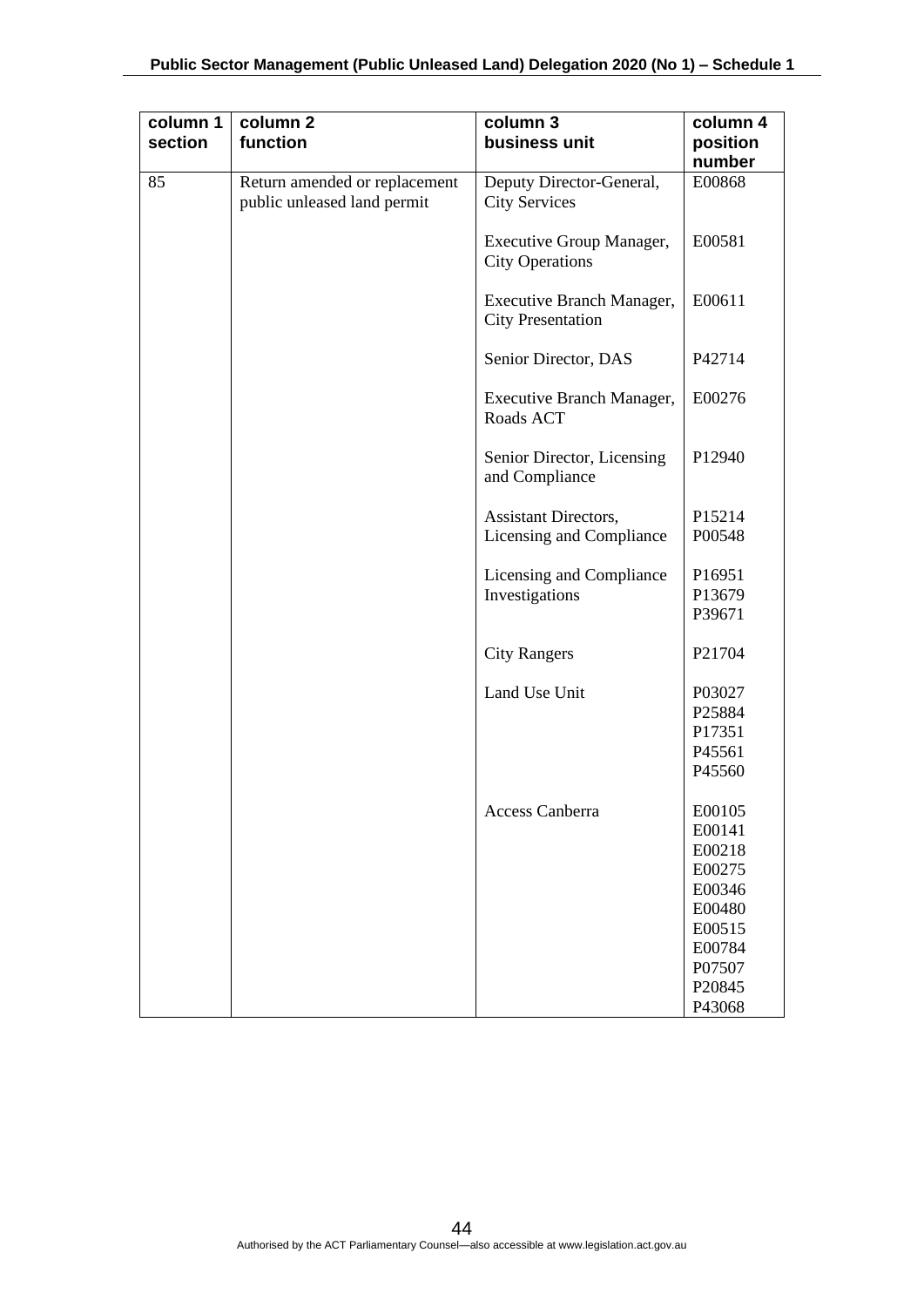| column 1<br>section | column <sub>2</sub><br>function              | column 3<br>business unit                                 | column 4<br>position<br>number |
|---------------------|----------------------------------------------|-----------------------------------------------------------|--------------------------------|
| 86                  | Keep public unleased land<br>permit register | Deputy Director-General,<br><b>City Services</b>          | E00868                         |
|                     |                                              | <b>Executive Group Manager,</b><br><b>City Operations</b> | E00581                         |
|                     |                                              | Executive Branch Manager,<br><b>City Presentation</b>     | E00611                         |
|                     |                                              | Senior Director, DAS                                      | P42714                         |
|                     |                                              | Executive Branch Manager,<br>Roads ACT                    | E00276                         |
|                     |                                              | Senior Director, Licensing<br>and Compliance              | P12940                         |
|                     |                                              | Assistant Directors,                                      | P15214                         |
|                     |                                              | Licensing and Compliance                                  | P00548                         |
|                     |                                              | Licensing and Compliance                                  | P16951                         |
|                     |                                              | Investigations                                            | P13679<br>P39671               |
|                     |                                              | <b>City Rangers</b>                                       | P21704                         |
|                     |                                              | Land Use Unit                                             | P03027                         |
|                     |                                              |                                                           | P25884                         |
|                     |                                              |                                                           | P17351<br>P45561               |
|                     |                                              |                                                           | P45560                         |
|                     |                                              | Access Canberra                                           | E00105                         |
|                     |                                              |                                                           | E00141                         |
|                     |                                              |                                                           | E00218                         |
|                     |                                              |                                                           | E00275                         |
|                     |                                              |                                                           | E00346                         |
|                     |                                              |                                                           | E00480                         |
|                     |                                              |                                                           | E00515                         |
|                     |                                              |                                                           | E00784                         |
|                     |                                              |                                                           | P07507                         |
|                     |                                              |                                                           | P20845<br>P43068               |
|                     |                                              |                                                           |                                |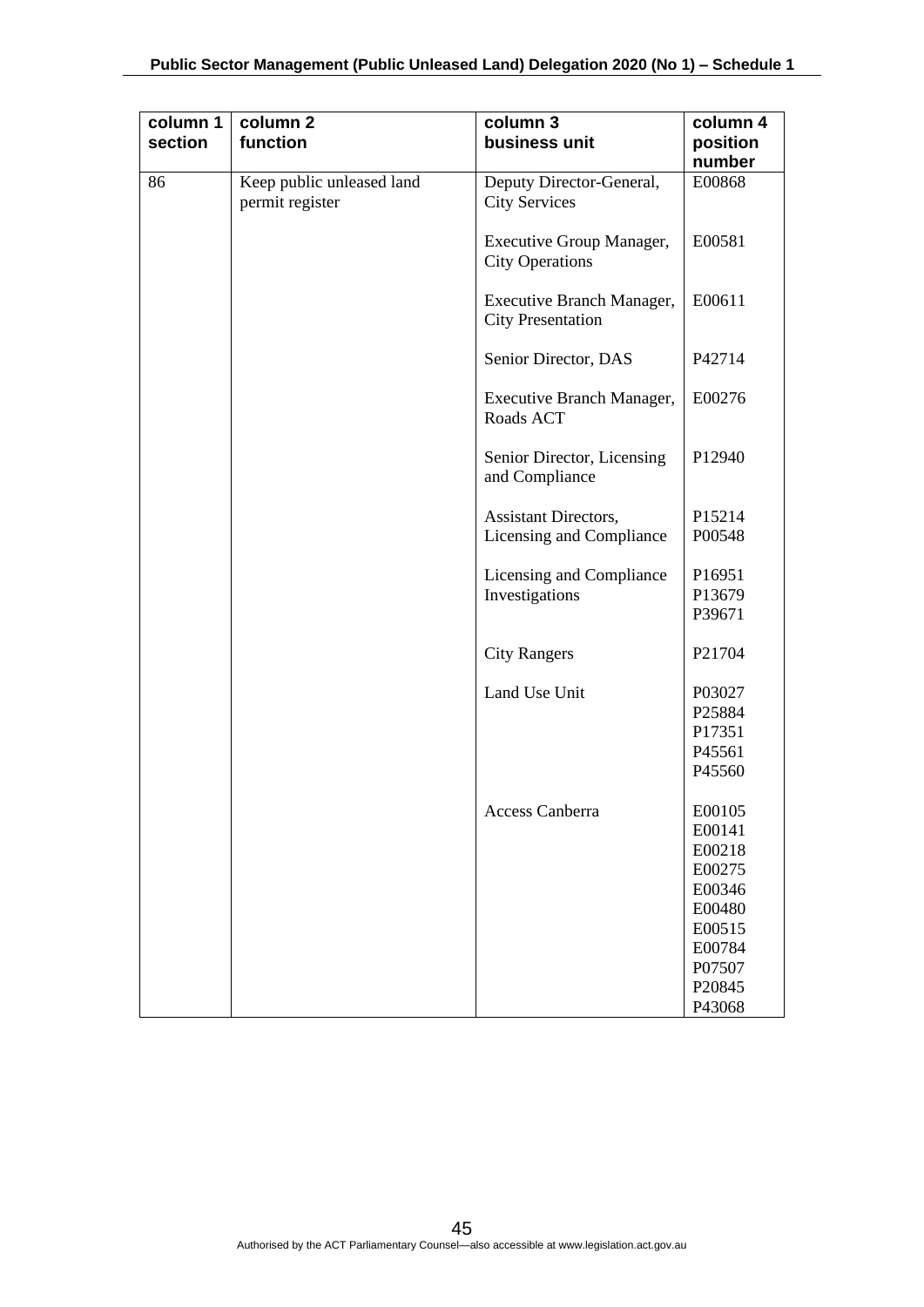| column 1<br>section | column <sub>2</sub><br>function                                        | column 3<br>business unit                                 | column 4<br>position<br>number                                                                             |
|---------------------|------------------------------------------------------------------------|-----------------------------------------------------------|------------------------------------------------------------------------------------------------------------|
| 87                  | Correct and keep up-to-date<br>public unleased land permit<br>register | Deputy Director-General,<br><b>City Services</b>          | E00868                                                                                                     |
|                     |                                                                        | <b>Executive Group Manager,</b><br><b>City Operations</b> | E00581                                                                                                     |
|                     |                                                                        | Executive Branch Manager,<br><b>City Presentation</b>     | E00611                                                                                                     |
|                     |                                                                        | Senior Director, DAS                                      | P42714                                                                                                     |
|                     |                                                                        | Executive Branch Manager,<br>Roads ACT                    | E00276                                                                                                     |
|                     |                                                                        | Senior Director, Licensing<br>and Compliance              | P12940                                                                                                     |
|                     |                                                                        | Assistant Directors,                                      | P15214                                                                                                     |
|                     |                                                                        | Licensing and Compliance                                  | P00548                                                                                                     |
|                     |                                                                        | Licensing and Compliance<br>Investigations                | P16951<br>P13679<br>P39671                                                                                 |
|                     |                                                                        | <b>City Rangers</b>                                       | P21704                                                                                                     |
|                     |                                                                        | Land Use Unit                                             | P03027<br>P25884<br>P17351<br>P45561<br>P45560                                                             |
|                     |                                                                        | Access Canberra                                           | E00105<br>E00141<br>E00218<br>E00275<br>E00346<br>E00480<br>E00515<br>E00784<br>P07507<br>P20845<br>P43068 |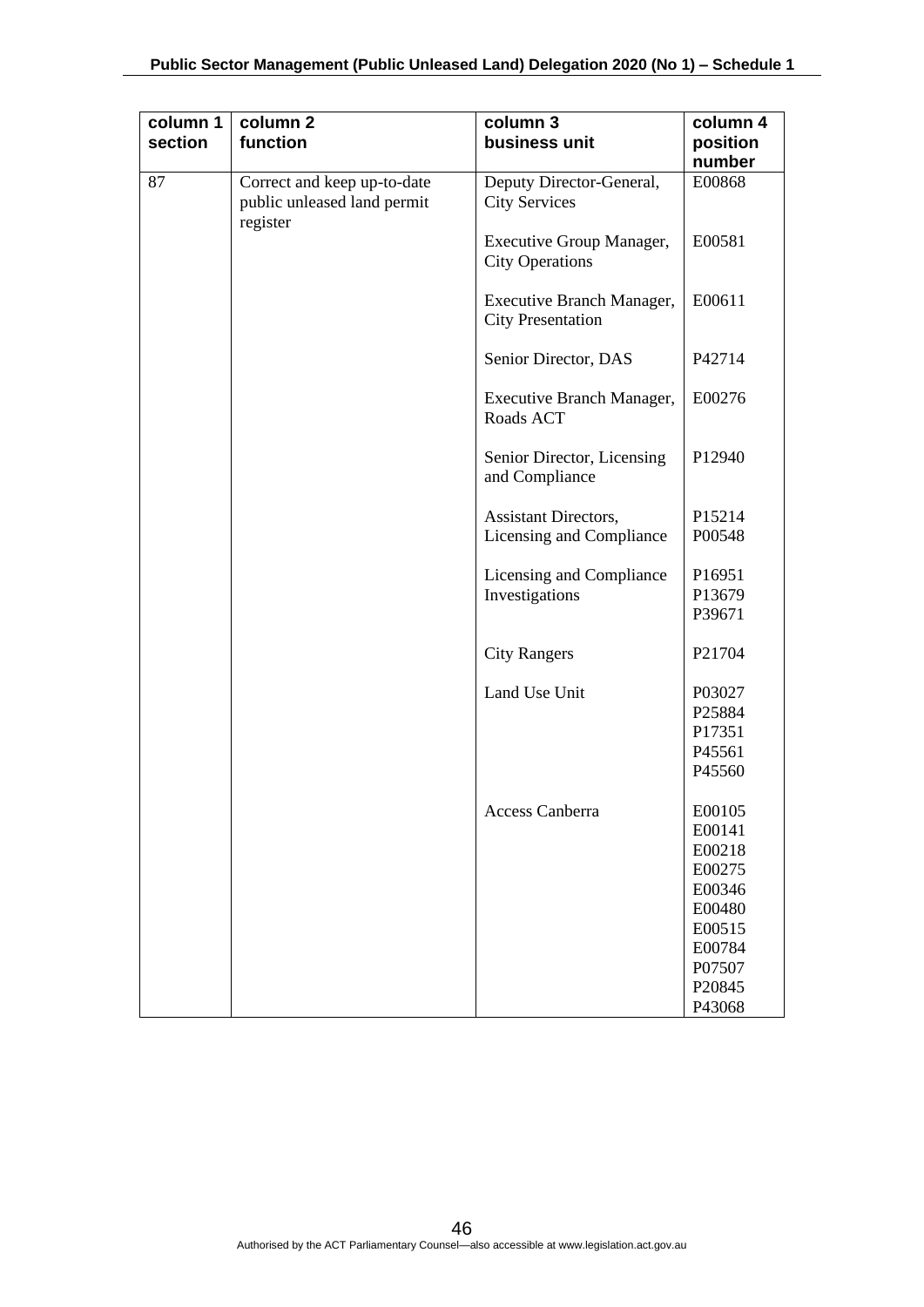| column 1<br>section | column <sub>2</sub><br>function    | column 3<br>business unit                             | column 4<br>position<br>number |
|---------------------|------------------------------------|-------------------------------------------------------|--------------------------------|
| 100                 | Issue director-general's direction | Deputy Director-General,<br><b>City Services</b>      | E00868                         |
|                     |                                    | Executive Group Manager,<br><b>City Operations</b>    | E00581                         |
|                     |                                    | Executive Branch Manager,<br><b>City Presentation</b> | E00611                         |
|                     |                                    | Senior Director, DAS                                  | P42714                         |
|                     |                                    | Executive Branch Manager,<br>Roads ACT                | E00276                         |
|                     |                                    | Senior Director, Licensing<br>and Compliance          | P12940                         |
|                     |                                    | <b>Access Canberra</b>                                | E00105                         |
|                     |                                    |                                                       | E00141                         |
|                     |                                    |                                                       | E00218                         |
|                     |                                    |                                                       | E00275                         |
|                     |                                    |                                                       | E00346                         |
|                     |                                    |                                                       | E00480                         |
|                     |                                    |                                                       | E00515                         |
|                     |                                    |                                                       | E00784                         |
|                     |                                    |                                                       | P07507<br>P20845               |
|                     |                                    |                                                       | P43068                         |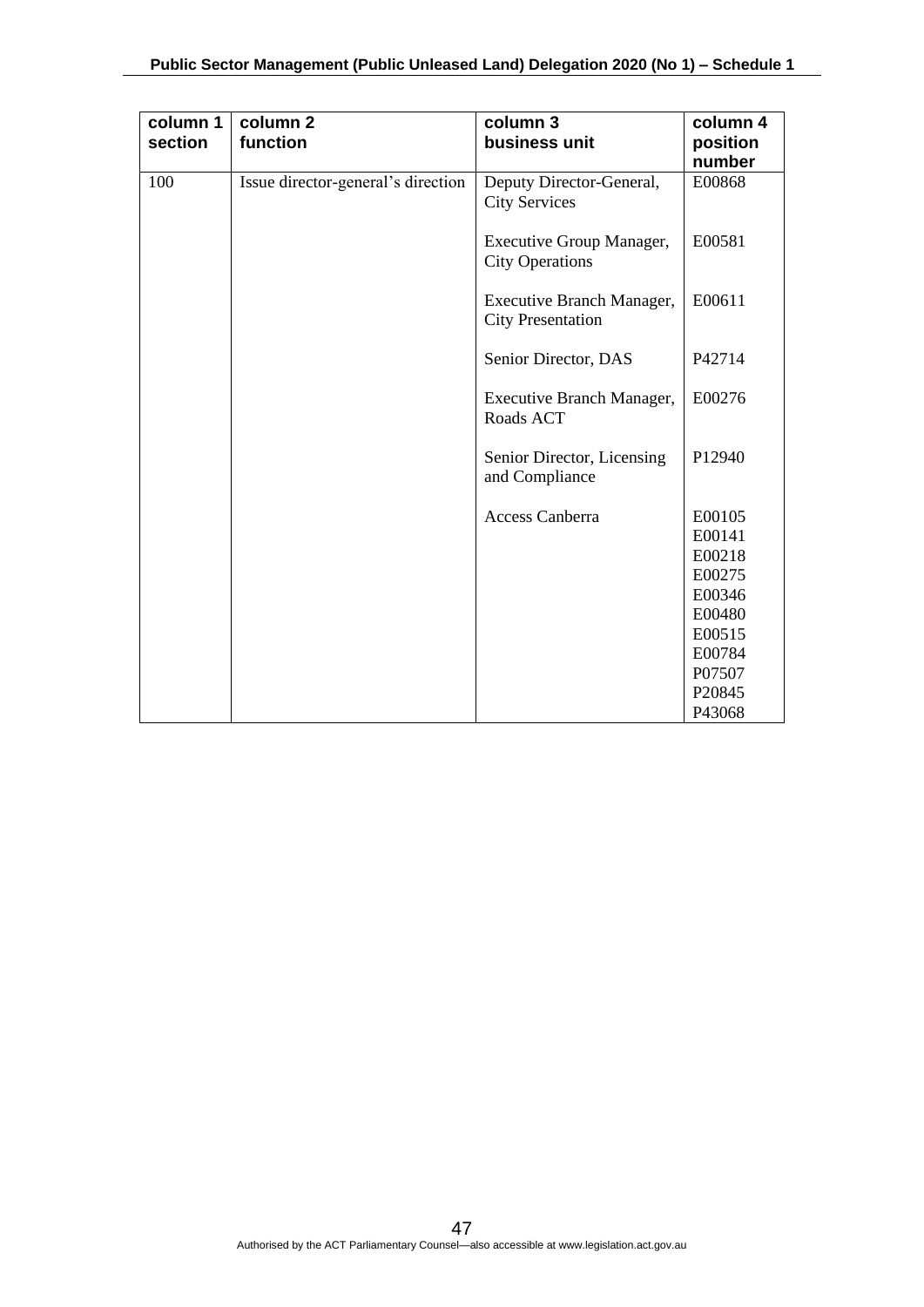| 106 | Dispose of objects | Deputy Director-General,<br><b>City Services</b>      | E00868                                                                                                               |
|-----|--------------------|-------------------------------------------------------|----------------------------------------------------------------------------------------------------------------------|
|     |                    | Executive Group Manager,<br><b>City Operations</b>    | E00581                                                                                                               |
|     |                    | Executive Branch Manager,<br><b>City Presentation</b> | E00611                                                                                                               |
|     |                    | Senior Director, DAS                                  | P42714                                                                                                               |
|     |                    | Executive Branch Manager,<br>Roads ACT                | E00276                                                                                                               |
|     |                    | <b>Domestic Animal Services</b>                       | P35859<br>P09803<br>P09804<br>P17767<br>P17768<br>P17770<br>P17771<br>P17772<br>P17773<br>P39666<br>P39668<br>P39669 |
|     |                    | Senior Director, Licensing<br>and Compliance          | P12940                                                                                                               |
|     |                    | Assistant Directors,<br>Licensing and Compliance      | P15214<br>P00548                                                                                                     |
|     |                    | Licensing and Compliance<br>Investigations            | P16951<br>P13679<br>P39671                                                                                           |
|     |                    | <b>City Rangers</b>                                   | P21704<br>P32123<br>P32124<br>P32125<br>P32126<br>P32127<br>P18864                                                   |
|     |                    | <b>Compliance Targeting</b><br>Team                   | P44413<br>P44414<br>P44415<br>P44416<br>P44417<br>P44418                                                             |
|     |                    | Land Use Unit                                         | P03027<br>P25884<br>P17351                                                                                           |